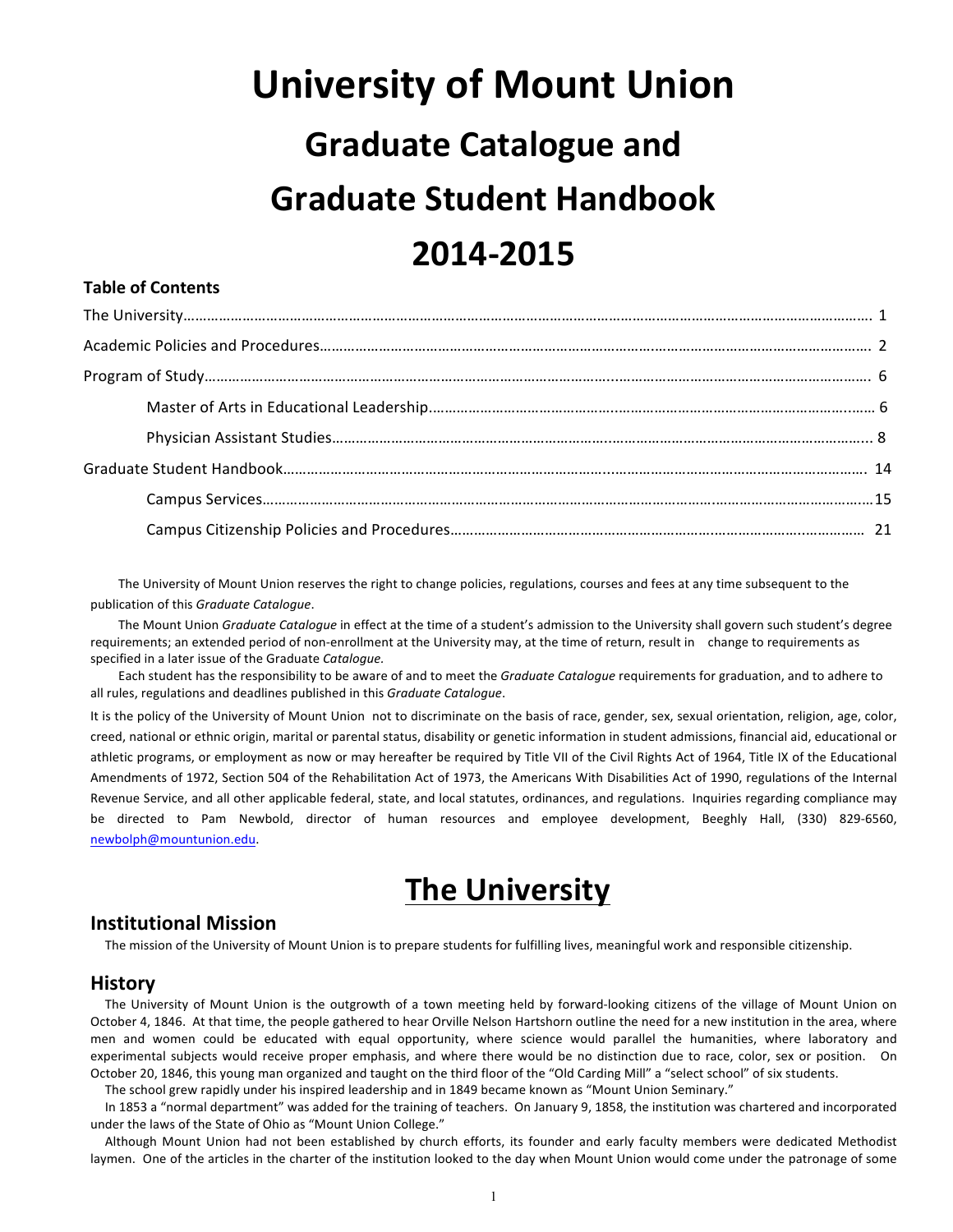annual conference of the Methodist Episcopal Church. The Pittsburgh Annual Conference "heartily endorsed" the new University in 1858, but it was not until 1864 that Mount Union was granted full patronage by the conference.

In September 1911, Scio University, located at Scio, Ohio, was united with Mount Union. By the articles of consolidation, the liberal arts alumni of the former institution were made alumni of the latter.

Scio was established in 1857 at Harlem Springs, Ohio, as "The Rural Seminary." In 1867 the school was moved to New Market, where it was known variously as New Market College, the One-Study University, and finally, Scio University in 1878.

For many years Mount Union has claimed the distinction of being one of the first institutions to have a summer school. Started in 1870, this first summer school was actually a fourth term in the school year. Since that time, summer instruction has been offered each year at the institution.

On August 1, 2010, the institution officially became known as the University of Mount Union. The change to a "university" designation was made in an effort to better describe what Mount Union is today and more effectively communicate all that the institution has to offer. This decision, unanimously approved by the Board of Trustees, came after careful review of data gathered through numerous research efforts and thoughtful consideration and discussion.

From 1846 to present, the administration of the University has been under the leadership of 11 presidents: Orville Nelson Hartshorn, 1846-1887; Tamerlane Pliny Marsh, 1888-1898; Albert Birdsall Riker, 1898-1908; William Henry McMaster 1899, 1908-1938; Charles Burgess Ketcham, 1938-1953; Carl Cluster Bracy, 1954-1967; Ronald Gilbert Weber '38, 1967-1980; G. Benjamin Lantz Jr., 1980-85; Harold M. Kolenbrander, 1986-2000; John L. Ewing Jr. 2000-2005; and Richard F. Giese, 2005-.

# **Accreditations and Affiliations**

The University of Mount Union is accredited by the following organizations: the Higher Learning Commission (www.hlcommission.org as a Degree-Granting Institution; US Department of Education of the State of Ohio; University Senate of the United Methodist Church; Ohio College Association; Ohio Board of Nursing; Ohio Board of Regents (Certificate of Authorization); Ohio Athletic Association; Association of Independent Colleges and Universities of Ohio; National Association of Schools of Music; and National Association of Sport and Physical Education-North American Society for Sport Management (NASPE-NASSM). The athletic training program is approved by the Commission on Accreditation of Athletic Training Education (CAATE); Mount Union's teacher education program is approved by the Ohio Department of Education, accredited by the National Council for Accreditation of Teacher Education (NCATE) and holds special program accreditations; and Mount Union's Department of Chemistry and Biochemistry is approved by the American Chemical Society (ACS). The Physician Assistant Studies program is granted continuing accreditation from the Accreditation Review Commission on Education for the Physician Assistant, Inc. (ARC-PA).

# **Alumni and Related Organizations**

The University of Mount Union Alumni Association was officially organized in 1948, having functioned for many years as an informal organization. Its purpose is to promote interest in Mount Union through a variety of programs. All former students are automatically members of the association. Activities are coordinated through the Office of Alumni Relations, part of the University's administrative staff and the Alumni Council from the association.

The Association holds local meetings each year in many areas throughout the nation. Special programs for alumni from all areas are provided at the University on Alumni Weekend and also on Homecoming Day. Mount Union Magazine, a quarterly publication, keeps alumni and friends informed of the programs and activities of the association and of the University.

The Mount Union Women, founded in 1933, is an organization of local chapters with the National Cabinet as its governing body. Its purposes are to foster the interests of Mount Union, to promote the education of women, to provide an effective medium of contact between alumnae and the University and to organize local chapters of Mount Union Women.

Any woman who has attended Mount Union is a member of Mount Union Women. Associate memberships may be held by the wife of an alumnus and the mother, daughter or sister of an alumnus or alumna. Honorary memberships are given to the wife of the president of the University, the wives of all members of President's Council, the director of alumni activities and women members of the University's Board of Trustees. Honorary memberships may be given to women professors and wives of professors.

# **Academic Policies and Procedures**

# **Student Responsibility**

Each student has the responsibility to be aware of and to adhere to all rules, regulations and deadlines published in this *Graduate* C*atalogue*, and in any Handbooks provided by graduate programs.

# **The University of Mount Union Educational Records Policy Annual Notification to Students**

In accordance with the Family Educational Rights and Privacy Act (commonly referred to as FERPA, or the "Buckley Amendment"), Mount Union has adopted the following policies and procedures to protect the privacy of educational records. Students will be notified of their FERPA rights annually by publication in the Catalogue and on the University's website.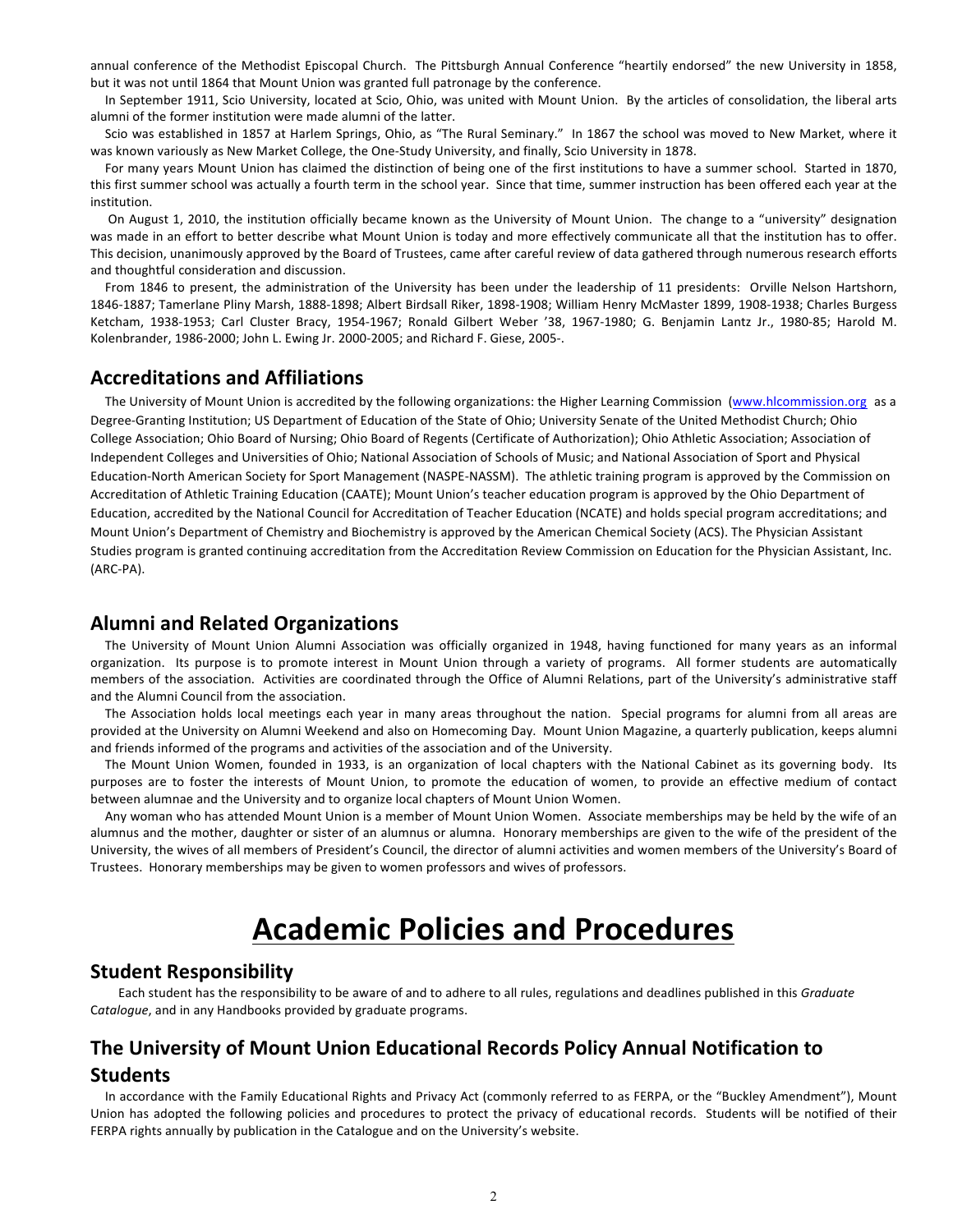# **Definitions**

The University of Mount Union uses the following definitions in this policy:

Student: any person who attends or has attended the University.

Education records: any record in whatever form (handwritten, taped, print, film or other medium) which is maintained by the University and is directly related to a student, with the following exceptions:

- personal records kept by a University staff member if the record is not revealed to
- others and is kept in the sole possession of the staff member;
- student employment records that relate exclusively to the student in the capacity of an employee;
- records maintained separately from educational records solely for law enforcement agencies of the same jurisdiction;
- counseling records maintained by the University chaplain or the University counselor;
- medical records maintained by the University solely for treatment and made available only to those persons providing treatment; and
- Office of Alumni Relations and University Activities records.

# **Rights Under FERPA**

A student shall have the right and parents of a dependent student may have the right to do the following:

- inspect and review the student's education records;
- request that the student's education records be amended to ensure the records are not inaccurate, misleading or otherwise in violation of a student's privacy or other rights;
- consent to disclosures of personally identifiable information contained in the student's educational records, except to the extent that FERPA authorizes disclosure without consent;
- file a complaint with the U.S. Department of Education concerning the failure of the University to comply with the requirements of FERPA;

# **Procedure to Inspect Education Records**

Students may inspect and review their education records upon request to the appropriate record custodian(s). Students must submit a written request that identifies as precisely as possible the record(s) the student wishes to inspect.

Access will be provided within 45 days of the written request. Information contained in educational records will be fully explained and interpreted to students by University personnel assigned to, and designated by, the appropriate office.

Student records are maintained in the following offices:

- admissions and academic records in the Office of the Registrar;
- financial aid records in the Office of Student Financial Services;
- financial records in the Office of Business Affairs:
- progress and advising records in the departmental offices and faculty offices;
- disability-related records in Student Accessibility Services;
- counseling records in the Office of the Chaplain and Office of Counseling Services;
- academic dishonesty records in the Office of Academic Affairs;
- disciplinary and student conduct records in the Office of Student Affairs.

# **Right of the University to Refuse Access**

The University reserves the right to refuse to permit a student to inspect the following information:

- the financial statement of the student's parents;
- letters of recommendation for which the student has waived his or her right of access;
- records of applicants who were neither admitted to nor attended the University of Mount Union;
- records containing information about more than one student, in which case the University will permit access only to that part of the record which pertains to the inquiring student; and
- records which are excluded from the FERPA definition of educational records.

# **Right to Challenge Information in Records**

Students have the right to challenge the content of their education records if they consider the information contained therein to be inaccurate, misleading or inappropriate. This includes an opportunity to amend the records or insert written explanations by the student into such records. The student may not initiate a FERPA challenge of a grade awarded unless it was inaccurately recorded; in such cases the correct grade will be recorded.

# **Procedures for Hearings to Challenge Records**

Students wishing to challenge the content of their education records must submit, in writing to the appropriate office, a request for a hearing which includes the specific information in question and the reasons for the challenge.

Hearings will be conducted by a University official who does not have a direct interest in the outcome of the hearing. Students will be afforded a full and fair opportunity to present evidence relevant to the reasons for the challenge. The hearing officer will render a decision in writing, within a reasonable period of time, noting the reason and summarizing all evidence presented.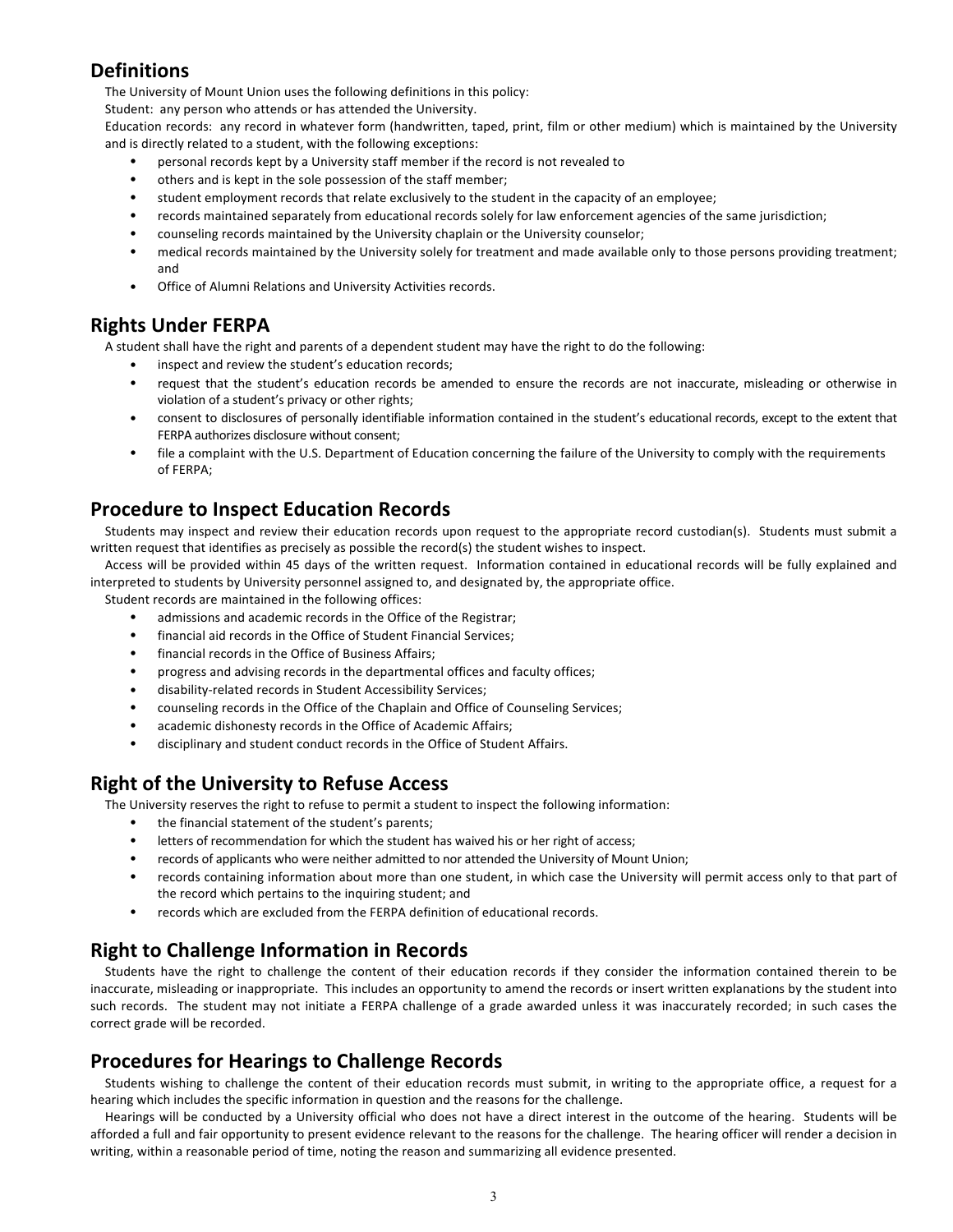If the hearing results are in favor of the student, the record shall be amended. Should the request be denied, an appeal may be made, in writing, and submitted to the registrar within 10 days of the student's notification by the hearing officer. The appeal shall be heard by an Appeals Board of three disinterested senior University officials. The board will render a decision, in writing, within a reasonable period of time.

Should the appeal decision be in favor of the student, the record shall be amended accordingly. Should the appeal be denied, the student may choose to place a statement with the record commenting on the accuracy of the information in the record and/or setting forth any basis for inaccuracy. As long as the student's record is maintained by the University, when disclosed to an authorized party, the record will always include the student's statement and the board's decision.

# **Disclosure of Education Records**

The University will disclose "non-directory" information contained in a student's educational record only with the written consent of the student, with the following exceptions:

- to school officials, including teachers, who have a legitimate educational interest in the record;
- to officials of another school in which the student seeks or intends to enroll:
- to federal, state and local agencies and authorities as provided under law;
- to the parents of an eligible student if the student is claimed as a dependent for income tax purposes;
- accrediting organizations;
- to comply with a judicial order or lawfully issued subpoena;
- emergencies affecting the health or safety of the student or other persons; and
- as otherwise permitted by FERPA.
- Any student who wishes to authorize release of his or her grades to one or both parents should complete a disclosure form in the Office of the Registrar.

# **Directory Information**

Disclosure of directory information normally may be made without the student's consent. Directory information includes the student's name; school and permanent addresses; school, permanent and cellular telephone numbers; school mailbox address; school e-mail address; date and place of birth; majors and minors; dates of attendance; enrollment status; class level; degree(s) received and dates of conferral; honors and awards earned; previous institutions attended; weight and height of athletes; participation in officially recognized activities and sports; and photograph.

A student who wishes to have all directory information withheld must submit an "Authorization to Withhold Directory Information" form to the registrar. The hold will become effective the first day of class in the next regular semester (fall or spring). Once filed this request becomes a permanent part of the student's record until the student instructs the registrar in writing to have the request removed. Because the University's computer system is unable to put a "hold" on selective directory information, all directory information will be placed on hold or all directory information except name and e-mail address will be placed on hold. Moreover, this request does not restrict the release of this information to individuals and agencies list in "Disclosure of Educational Records" above.

# **Petitions and Appeals Regarding Non-Disciplinary Academic Matters**

Any student with a concern about a non-disciplinary academic matter (for example, the assignment of a grade or the substitution of a course) should attempt to resolve the matter with the instructor, if one is involved, or the program director. If the matter then remains unresolved, the student may submit a petition to the Academic Policies Committee for review. Petition forms and information are available from the Office of the Registrar.

The student may appeal decisions of the Academic Policies Committee to the Vice President for Academic Affairs of the University. The student must submit a written request for an appeal to the Office of Academic Affairs no later than five business days following the notification of the committee's decision.

# **Withdrawal Process**

A student who wants to withdraw after classes have started for the semester initiates the process with the Program Director to indicate that he/she is withdrawing. The Program Director will notify the Registrar, who will process the withdrawal and notify the appropriate campus offices. The official date of withdrawal is the date the student contacted the Program Director OR the midpoint of the semester if the student leaves without notifying the institution OR the student's last day of attendance at a documented academically related activity, whichever is the latest. This policy applies to students who withdraw from all their classes for the semester or are suspended.

The withdrawal date from an online class/program will be the last date of documented academic participation, e.g., contributing to online activity or contacting the faculty member with course-related questions.

The charges for tuition and fees assessed to the student are based on the number of calendar days (including Saturday and Sunday) that the student is enrolled on campus in direct proportion to the period of enrollment (number of calendar days in the semester). The student who withdraws after 60 percent of the enrollment period will be charged for the whole semester.

If admitted to the program, candidates are required to submit a non-refundable deposit for the applied enrollment term. This deposit will be applied toward tuition charges and will be forfeited in the case of withdrawal.

# **Financial Aid for Graduate Students**

The primary goal of the financial aid program at Mount Union is to assist students in meeting their University expenses by providing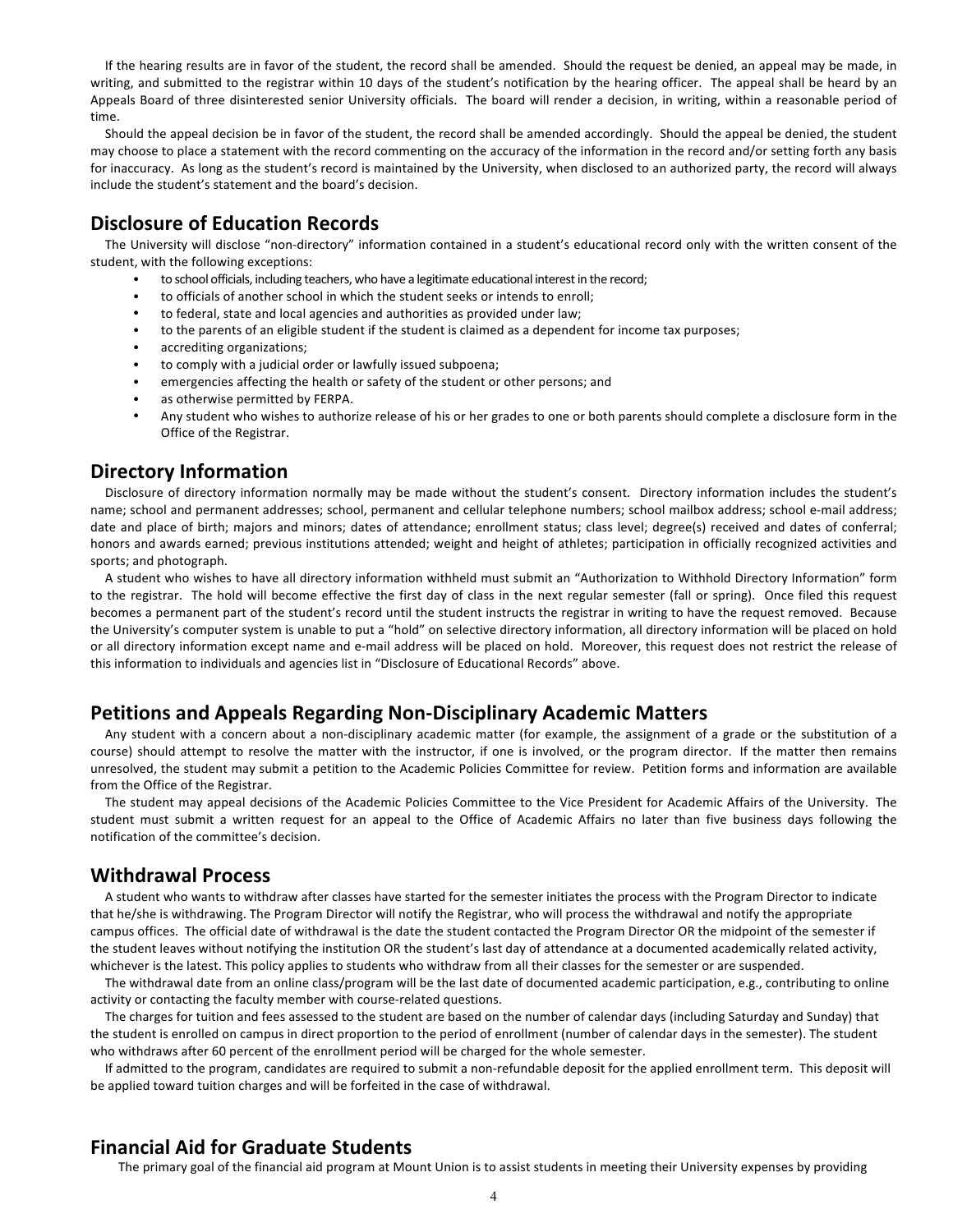financial resources. Mount Union will strive to assist eligible students to the greatest extent possible based on the University's available resources.

# **Eligibility and Determination for Financial Aid for Graduate Students**

To be eligible for financial assistance, the student must be classified as having at least half-time enrollment and show satisfactory progress toward meeting the requirements for a degree. Institutional funds and federal grants are not available to graduate students.

Consideration for Federal Stafford Loans requires the student to file the Free Application for Federal Student Aid (FAFSA) each academic year and meet the federal eligibility requirements. Students must show financial need (according to the FAFSA) to qualify for Subsidized Stafford Loan funds. Maximum annual amounts equal \$8,500 (subsidized) and \$12,000 (unsubsidized). Amounts may not exceed the cost of attendance (direct and indirect costs associated with the program) in the given loan period.

Additionally, graduate students have the option to explore Federal Graduate PLUS Loans and private loans to assist with their costs. Amounts may not exceed the cost of attendance (direct and indirect costs associated with the program) in the given loan period.

# **Financial Aid Application Procedures for Graduate Students**

The following steps are necessary in order to apply for financial aid at Mount Union:

- A. The student applies for admission to the University.
- B. The student files the Free Application for Federal Student Aid (FAFSA) online at www.fafsa.ed.gov to determine financial aid eligibility for need-based financial aid. The federal school code for Mount Union is 003083. The process begins on January 1 preceding the student's entry term.
- C. The process of sending award letters begins in March.

# **Financial Aid Renewal Procedure for Graduate Students**

All financial aid awards are reviewed annually to accurately analyze any changes in the financial position of the student and his or her family. The annual review also permits the University to take into consideration any change in educational costs. The following information relates to renewal of financial aid:

- A. File the Free Application for Federal Student Aid (FAFSA) renewal form online at www.fafsa.ed.gov. All renewal applicants are encouraged to file by March of each subsequent year.
- B. The Office of Student Financial Services will provide reminders to students electronically.
- C. Award letters are electronically available to students in March.

# **Applying for Graduation**

All students who wish to graduate must apply for graduation at least one semester prior to their planned date of graduation.

Application for Graduation forms are available in the Office of the Registrar or online at the registrar's website. The University recommends that students apply at least one semester before graduation to ensure that all graduation requirements can be identified and completed by the expected graduation date. Once an application is received, the Office of the Registrar and the Director of your program will identify any remaining requirements for graduation on a Degree Clearance Form, a copy of which will be given to the student.

# **Degree Conferral**

At the end of each cohort, the registrar presents to the program director the names of all students who have at that point successfully completed all requirements for graduation. The program director must then approve these potential graduates before they can be awarded a degree. Once the faculty have recommended the candidates for a specific degree, that degree will be conferred on those students by the University.

# **"Walking" at Commencement**

Students who are completing graduate programs will be permitted to "walk" at Commencement if they are making satisfactory progress toward the achievement of their degree, with no more than the summer term to complete. The program director will confirm the eligibility of each student who submits an application to the Registrar to participate in the event.

Although the students in question will not receive their diplomas at the time of the Commencement ceremonies, they will be allowed to participate in the ceremonies in every other way. They will attend the ceremonies in academic regalia, and their names will appear in the program. These students will receive a diploma case (without diploma) during the ceremonies. Diplomas will be distributed to students at a later date, upon the completion of the program, once all degree requirements have been met.

# **Academic Honesty**

### (For more information, please refer to the current program student handbook and Hearing Process described on page 27-28 of this **handbook.)**

Professional practices require sound judgment, honor, and integrity. All students enrolled in the University of Mount Union graduate programs are expected to conform to the principles of academic honesty. Academic dishonesty will not be tolerated by the program faculty or the University. Cheating also includes plagiarism, which, is the act of using another person's ideas or expressions in your writing without acknowledging the

source. It is giving the impression that you have written or thought of something that you have in fact borrowed from someone else.

Further forms of cheating include but are not limited to purchasing of papers, and presenting the same written work for more than one course without the permission of the instructor of the course in which the student is enrolled. The use of cellular phones and transmitting or recording devices during onsite exams or exam review sessions is prohibited, except when explicitly permitted by the instructor, and will be considered academic dishonesty. For students completing experiential education requirements (e.g. clinicals, internships, placements) honesty is expected in the recording of data obtained directly by the student.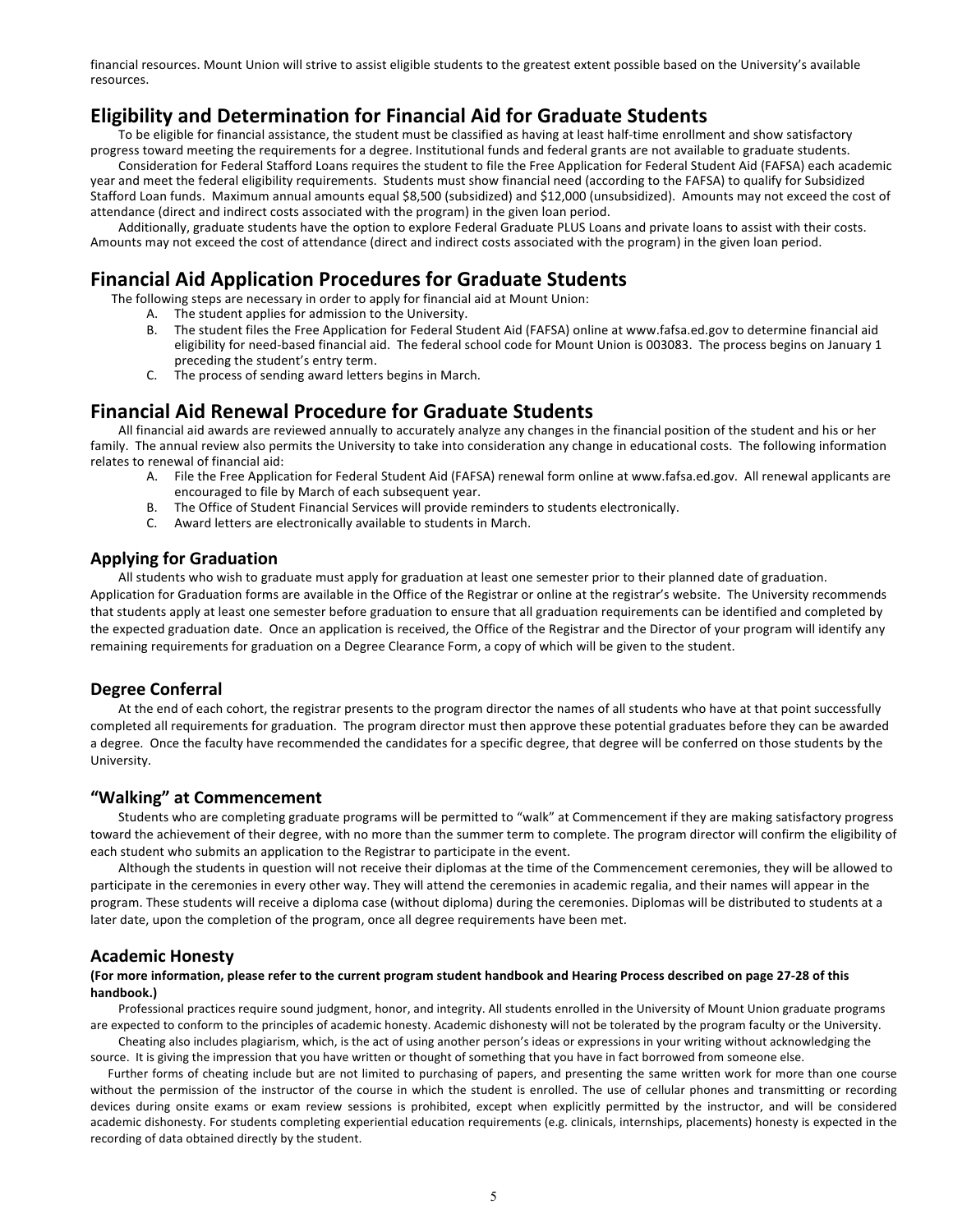# **Programs of Study**

# **Master of Arts in Educational Leadership**

# **Admission Requirements/Criteria**

- Please note: Preference will be given to those who hold or are eligible to hold an Ohio teaching license or a comparable license from another state. Applicants who do not meet the traditional criteria will be judged on a case-by-case basis and will be asked to submit additional documentation in an attempt to gain conditional admission.
- The applicant must document satisfactory scores on the Miller's Analogy Test (380) or the General Test of the Graduate Record Examinations (Verbal = 400 and above; Math = 380 and above and Writing = 4.0).
- Please note that the MAT/GRE requirement will be waived if any one or both of the following conditions apply to a prospective candidate for the MAEL Program:
	- $\circ$  An earned undergraduate degree from the University of Mount Union with an overall GPA of 3.5 or higher
	- $\circ$  Possess an earned Master's Degree from an accredited institution with an overall GPA of 3.0 or higher
- Possess an undergraduate grade point average of 2.75 or a GPA of 3.0 on a minimum of 12 credit hours of graduate study.
- Submit a curriculum vitae or résumé.
- Submit a personal statement outlining career aspirations, qualifications, and rationale for applying to the program.
- Provide three recommendation forms completed by employers or former professors who are in a position to judge the applicants potential to graduate level study and research, as well as the suitability for educational leadership.
- Complete a personal interview with MAEL faculty.

# **Tuition and Fees**

Tuition and fees for the entire program are as follows.

| Tuition              | \$19,440 |
|----------------------|----------|
| Technology           | \$480    |
| Summer Residency Fee | \$550    |
| <b>Total Costs</b>   | \$19,000 |

\* Enrollment Deposit of \$250 is netted against tuition.

\*\* Second year costs are subject to annual tuition increase.

# **Requirements for the Master of Arts in Educational Leadership**

Students in the program will take two online courses during the fall and spring semesters of two consecutive years. A seven-day oncampus summer institute will be held following each year of online coursework, resulting in two summer institutes per cohort. The summer institutes will be geared for discussion of current issues and initiatives in education while engaging students on a more personal level with renowned experts in the field.

# **Course Sequence**

| Year 1 - Fall Semester          |                                                           | <b>Semester Hours</b> |
|---------------------------------|-----------------------------------------------------------|-----------------------|
| ED 501                          | Introduction to Leadership and Organizational Change      | 3                     |
| ED 503                          | Framework for Curriculum Development                      | 3                     |
| <b>Year 1 - Spring Semester</b> |                                                           |                       |
| ED 502                          | Ethical and Moral Foundations of Leadership               | 3                     |
| ED 504                          | Assessment, Evaluation, and Research                      | 3                     |
| Year 1 - Summer Semester        |                                                           |                       |
| ED 530                          | <b>Issues for School Leaders I</b>                        | 6                     |
| Year 2 - Fall Semester          |                                                           |                       |
| ED 605                          | <b>Technology for Educational Leaders</b>                 | 3                     |
| ED 607                          | School Culture, Supervision, and Professional Development | 3                     |
| <b>Year 2 - Spring Semester</b> |                                                           |                       |
| ED 606                          | Advanced Instructional Design and Delivery                | 3                     |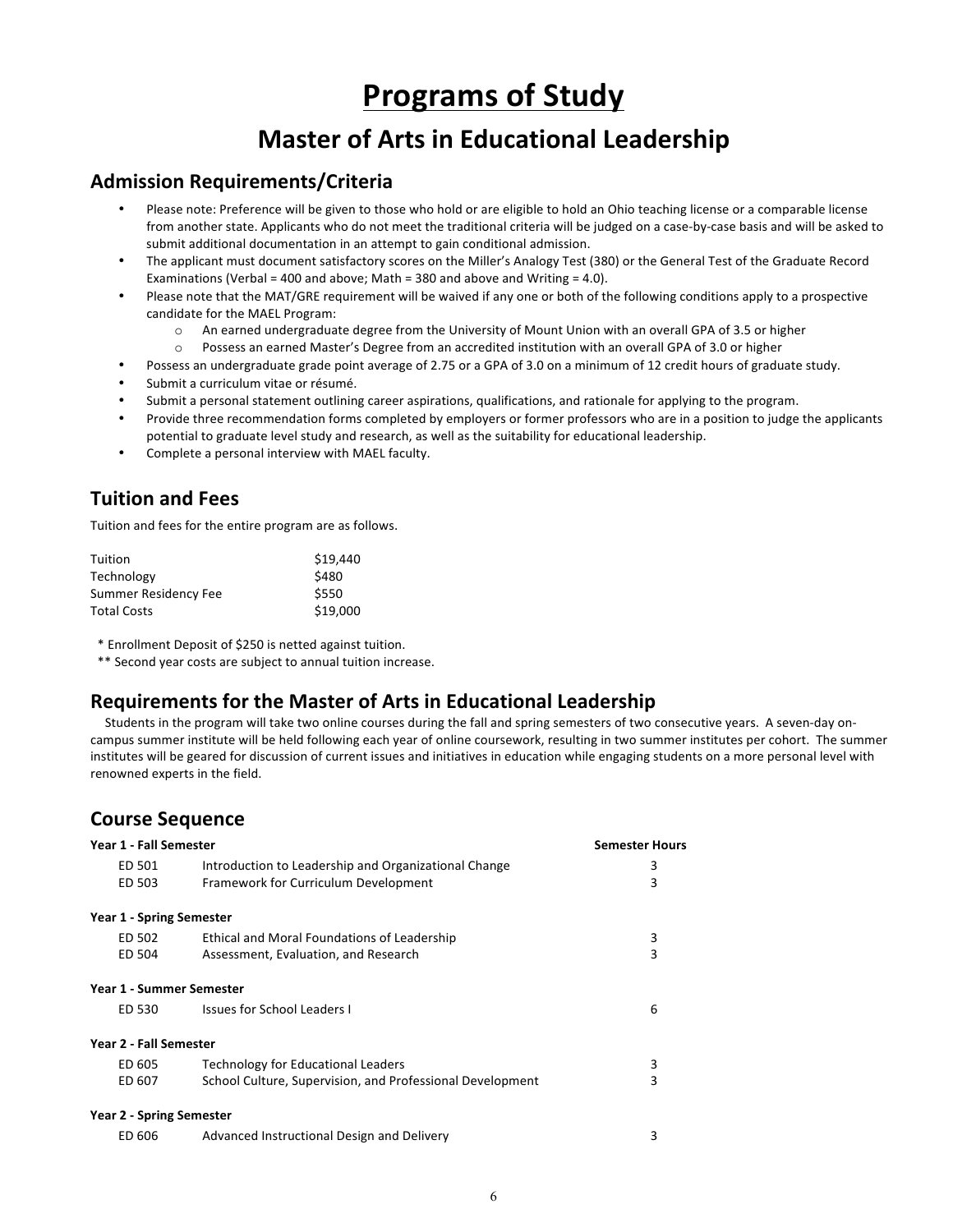#### **Year 2 - Summer Semester**

ED 631 Issues for School Leaders II 6

# **Course Descriptions**

#### **ED 501 Introduction to Leadership and Organizational Change**

This course focuses on contemporary leadership theory beginning with Douglas McGregor, Warren Bennis, Peter Drucker and Tom Peters through current theorists including Thomas Sergiovanni, Michael Fullan, Andy Hargreaves, Philip Schlectey, Lyn Sharratt, and James Henderson. *3 Sem. Hrs.*

#### **ED 502 Ethical and Moral Foundations of Leadership**

A new leadership practice with a moral dimension centered around purpose, values and beliefs, is studied in this course. Included will be a discussion of issues and principles designed to transform districts, schools and classrooms from organizations to communities that inspire positive commitment, devotion, and service. *3 Sem. Hrs.*

#### **ED 503 Framework for Curriculum Development**

This course examines the important milestones in curriculum development including the contributions of Ralph Tyler, Jerome Bruner, Lev Vygotsky, Grant Wiggins and Jay McTighe. Current issues facing curriculum developers and managers are studies from the perspectives of "mapping", "auditing" and other accountability models. 3 Sem. Hrs.

#### **ED 504 Assessment, Evaluation, and Research**

This course focuses on the use of qualitative and quantitative data in assessment-based research to inform decisions, to plan and assess school programs, to design accountability systems, to plan for school improvement, and to develop and conduct research in educational settings. *3 Sem. Hrs.*

#### **ED 530 Issues for School Leaders I**

This course examines what the best leaders do to help their organizations survive and thrive. Current issues impacting the change process will be examined in light of the latest research on leadership and whole system reform. School leaders will be provided with critical, up-to-date information on legal and financial issues impacting schools. Related personnel functions will be studied. *6 Sem. Hrs.* 

#### **ED 605 Technology for Educational Leaders**

This course examines leadership issues in the area of information and communication technologies through critical reflection, discussion, and the co-construction of knowledge. Broadly aligned with ISTE's Educational Technology Standards for Administrators, topics include: visionary leadership, digital age learning culture, excellence in professional practice, systemic improvement, and digital citizenship. 3 Sem. Hrs.

#### **ED 606 Advanced Instructional Design and Delivery**

The latest research on effective teaching will be explored including cooperative learning "structures", learning styles and modalities, braincompatible teaching, creativity, multiple intelligence theory and "the art and science of teaching." 3 Sem. Hrs.

## **ED 607 School Culture, Supervision, and Professional Development**

The course emphasizes the organization and management of personnel functions in education as well as the role of the leader in implementing these functions in a manner that sustains the school culture and facilitates a shared vision. The course explores the various supervisory processes by which educational leaders promote instructional improvement, growth, and professional development conducive to student learning. *3 Sem. Hrs.*

#### **ED 620 Internship in Educational Leadership**

A year-long internship experience provides candidates with opportunities to apply leadership and curriculum theory in school-based situations. Candidates, working with school partners and university faculty will develop a plan relevant to their knowledge and expertise that is designed to foster the multiple facets of leadership: improving schools, supporting teaching and learning, and building community and a collaborative culture. *3 Sem. Hrs.*

#### **ED 631 Issues for School Leaders II**

This course is the culmination of the MA in Educational Leadership Program. Content will build upon ED 530 and further develop the multidimensional nature of managing others. Leadership styles will be examined in more depth. In the first part of the course, candidates will interact with an internationally known consultant/researcher/author. Key workplace issues affecting "leaders" and other efforts to restructure will be examined in part two. 6 Sem. Hrs.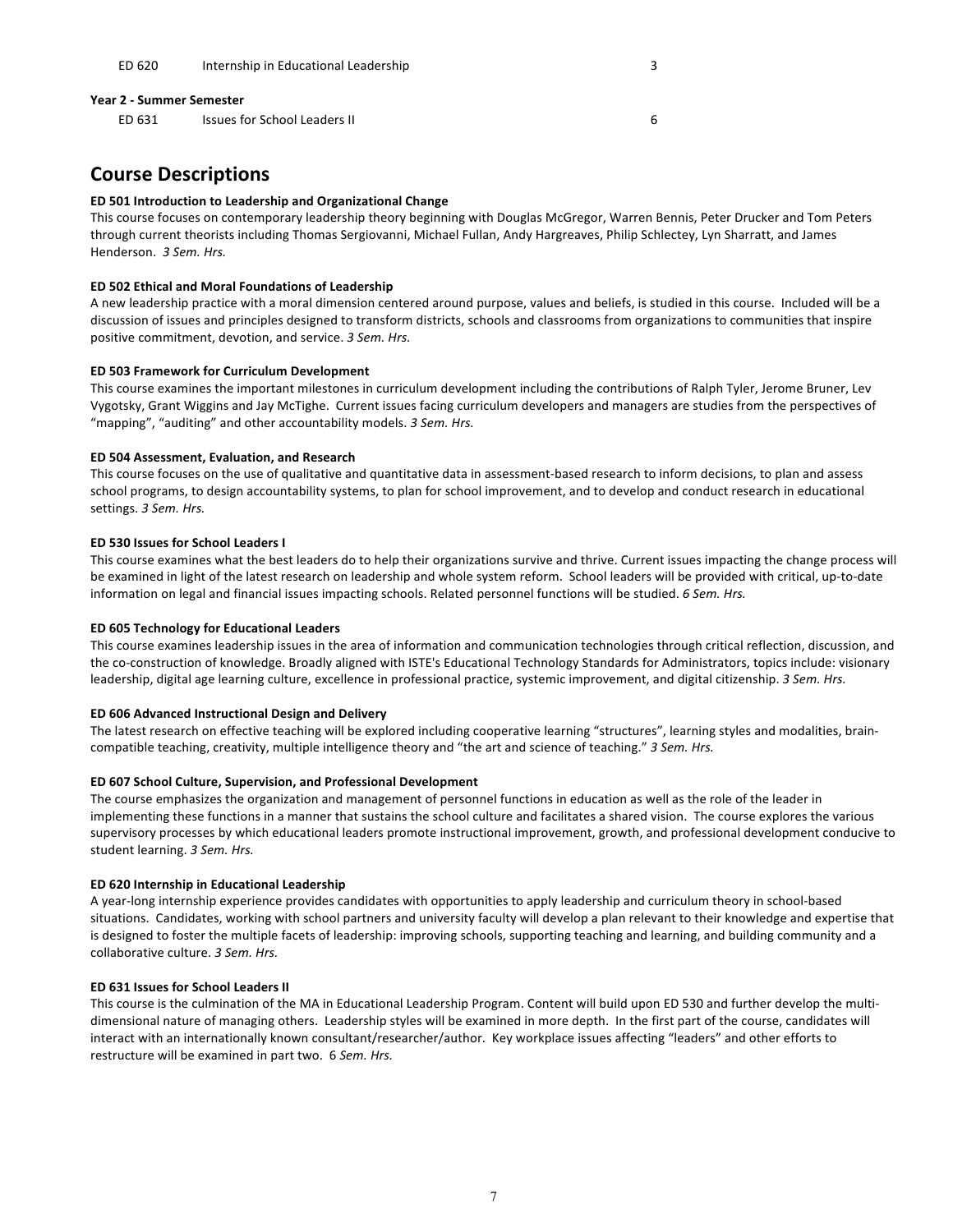# **Physician Assistant Studies**

# **Admission Requirements**

Admission to the Mount Union Physician Assistant Studies Program is based on the following requirements.

- 1. Degree: A bachelor's degree from a regionally accredited college or university is required. Applicants with degrees from any discipline are welcome to apply to the program as long as the prerequisite coursework is complete (see below).
- 2. GPA: The program requires an overall GPA of 3.0 or above on a 4.0 scale and a cumulative 3.0 GPA on a 4.0 scale in prerequisite coursework. Overall and science GPAs greater than 3.0 are preferred.
- 3. Prerequisite Coursework: The following coursework is required.

| <b>Prerequisite Course</b>                                                  | <b>Mount Union Equivalents</b>                           | <b>Semester Hours</b> |
|-----------------------------------------------------------------------------|----------------------------------------------------------|-----------------------|
| <b>English Composition</b>                                                  | WRT 100 or successful completion of WOC Portfolio        | $3 - 4$               |
| <b>General Psychology</b>                                                   | <b>PSY 110</b>                                           | $3 - 4$               |
| General Biology I and II<br>with labs or higher level<br>biology courses    | BIO 140 and BIO 141<br>or upper-level Biology coursework | 8                     |
| Anatomy and Physiology I<br>and II with labs*                               | BIO 210 and BIO 211                                      | 8                     |
| Genetics                                                                    | <b>BIO 240W</b>                                          | $2 - 4$               |
| Concepts in Chemistry with lab                                              | <b>CHE 120</b>                                           | $3 - 4$               |
| Organic Chemistry I with lab<br>Elementary statistics or<br>Biostatistics** | <b>CHE 231</b><br>MTH 123 or PSY 200                     | $3 - 4$<br>$3 - 4$    |
| Microbiology with lab                                                       | <b>BIO 305</b>                                           | 4                     |
|                                                                             |                                                          |                       |

Medical Terminology\*\*\*

All prerequisite coursework must be completed with a grade of "C" or better. No grade of "C-" or lower will be accepted. All prerequisite science and math coursework must have been completed within the past 10 years. Coursework older than 10 years will be reviewed on a case by case basis for acceptance.

*One semester of Human Anatomy PLUS one semester of Human Physiology plus labs can substitute for Anatomy and Physiology I and II.*

*\* Elementary Statistics cannot be replaced by any other math (like calculus)*

*\*\* Medical Terminology requirement may be met via proficiency exam given o the day of the interview. Failure of the* proficiency exam will require the student to complete an pass self-directed medical terminology course prior to *matriculation.*

- 4. Physician Assistant Shadowing Experience: All applicants to the program must complete 40 hours of shadowing a NCCPAcertified physician assistant prior to application to the program. The applicant is responsible for the arrangement of the shadowing experience. Documentation verifying the shadowing experience must be submitted with the supplemental application to the program. Applicants with more than the minimum 40 hour requirement will be preferred.
- 5. The Supplemental Application must be submitted to the University of Mount Union, Office of Admission by the application deadline.
- 6. Applicants must complete an application via the Central Application Service for Physician Assistants (CASPA) and submit it by the October 1 deadline.
- 7. Graduate Record Exam (GRE): General Exam. Please designate code 5966 on the GRE registration. Test scores should not be older than three years. While there is no minimum GRE score required for admission, the competitive candidate will have scores above the 50th percentile. Combined scores greater than 1000 are preferred.
- 8. Candidates must have the ability to meet the Technical Standards of the program. See page 16 of the Physician Assistant Handbook for a listing of technical standards.
- 9. Three letters of recommendation must be submitted via the CASPA web site. One recommendation must be from a practicing physician or physician assistant.
- 10. For International Students Only Foreign Transcripts: All transcripts from an institution in any country other than the United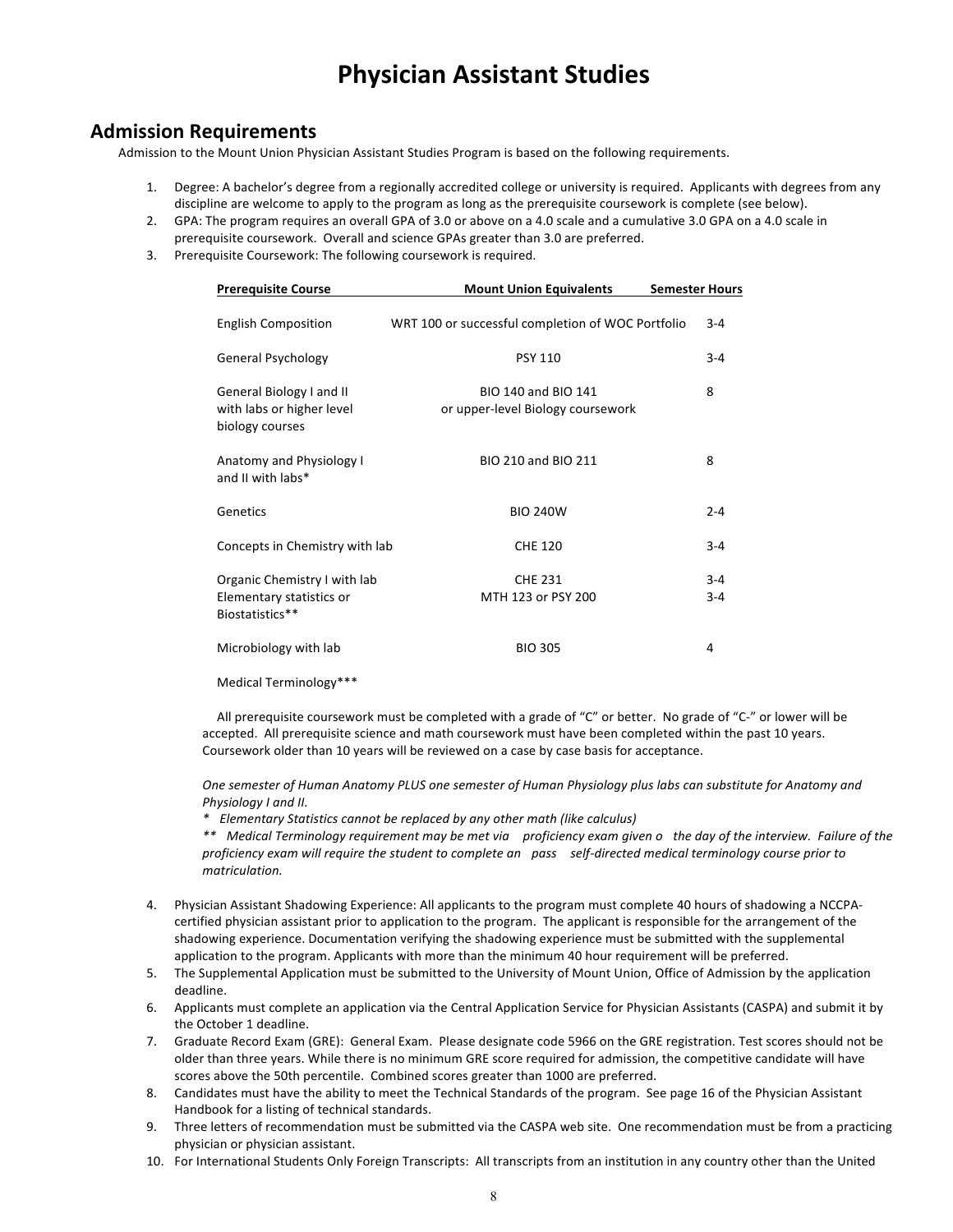States must have a course-by-course evaluation, plus determination of letter grade equivalence. Either of the following agencies may be used for foreign transcript evaluation:

| <b>World Education Services</b>         | <b>Education Credentials Evaluators</b> |
|-----------------------------------------|-----------------------------------------|
| P.O. Box 745, Old Chelsea Station       | PO Box 514070                           |
| New York, NY 10113-0745                 | Milwaukee, WI 53203-3470                |
| Phone: (212) 966-6311 or (800) 937-3898 | Phone: (414) 289-3400                   |
| Fax: (212) 739-6139                     | Fax: (414) 289-3411                     |
| Web: http://www.wes.org/                | Web: http://www.ece.org/                |

- b. International students must submit official TOEFL scores. Scores of 550 or above on the paper-based test, 213 or above on the computerized test or 100 or above on the internet test are required for citizens of non-English speaking countries.
- c. International students also are required to have U.S. visa information if they are currently residing in the United States
- 11. Background Check: Students must request and pay online for a criminal background check prior to program matriculation. Information will be provided upon acceptance.
- 12. Patient Care Experience: This experience is not required, but is preferred.
- 13. Preference: Preference will be given to University of Mount Union graduates who meet all other admission pre-requisites. Up to 20 percent of the 25 available seats in each entering class may be granted to University of Mount Union graduates in a preferential manner, if all other admission requirements are met.
- 14. Priority Admission: The University of Mount Union Physician Assistant Studies Program offers priority admission to some applicants.

Note: The University of Mount Union Physician Assistant Studies Program does not offer credit for experience.

Note: There is n advanced placement within the University of Mount Union Physician Assistant Studies Program.

Note: The PA Program does not accept transfer credit from student previously enrolled in another PA program, nor does it accept *experiential credit. All students accepted in the PA program must satisfy all requirements of the didactic and clinical years of study.*

# **Tuition and Fees**

Tuition and fees for the entire 27-month Physician Assistant Studies Program is as follows.

| <b>Tuition and Fees:</b><br>Entire 27-month PA program | 2014 Class<br>\$63,770 | 2015 Class<br>\$66,325 |
|--------------------------------------------------------|------------------------|------------------------|
| <b>Other Estimated Costs</b>                           |                        |                        |
| Textbooks                                              | \$3,700                |                        |
| Laptop Computer                                        | \$2,500                |                        |
| Lab Coats, equipment, etc.                             | \$2,250                |                        |
| PDA (Clinical Year)                                    | \$250                  |                        |
| Health Record Maintenance and Background Check         | \$328                  |                        |
| AAPA Conference (semesters 4 & 7)                      | \$2,500                |                        |
| University Technology Fee                              | \$630                  |                        |
| Program Fee                                            | \$504                  |                        |
| <b>Total Other Costs Estimate</b>                      | \$12.662               |                        |

Note: Living and travel expenses may vary widely, so they are not included in this estimate.

**\*\***While most clinical rotations are within a one-hour driving distance from University of Mount Union, students may elect to attend a clinical rotation in a more remote area. In these instances, the student will be responsible for costs associated with student housing, if necessary, unless previous arrangements have been made between the University and the clinical rotation site.

# **Requirements for the Degree in Physician Assistant Studies**

The degree offered is a master of science in physician assistant studies. All students accepted into the Physician Assistant Program will be enrolled in an identical course schedule for the didactic year (first four semesters). During the clinical year students are required to complete eight required clinical rotations and two elective clinical rotations.

The grading scale will be that of the physician assistant program, which differs from that of the University of Mount Union grading scale. Students must pass all requirements and maintain good academic standing to continue in the program.

# **Grading Scale**

| 90-100%    | А  |
|------------|----|
| $80 - 89%$ | R  |
| 70-79%     | C  |
| < 70%      | F. |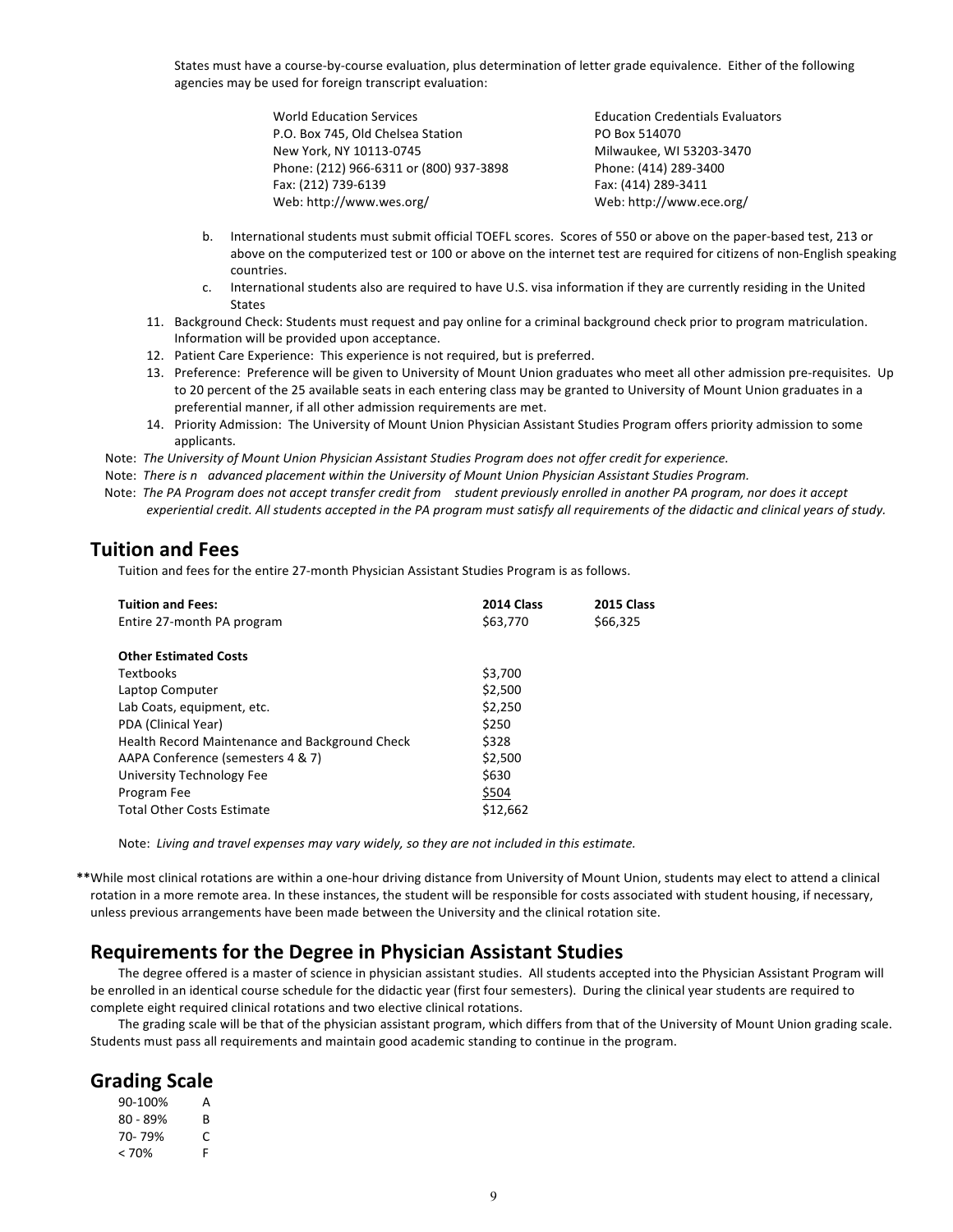# **Course Sequence**

|                   | Semester One (Summer 1) - 15 credits (12 weeks)                        | <b>Semester Hours</b> |
|-------------------|------------------------------------------------------------------------|-----------------------|
| <b>PA 501</b>     | The Physician Assistant Profession                                     | 1                     |
| PA 502            | <b>Clinical Anatomy</b>                                                | 4                     |
| PA 503            | Human Physiology                                                       | 4                     |
| PA 505            | Genetic and Molecular Mechanisms of Health and Disease                 | 3                     |
| PA 510            | History and Physical Exam Techniques I and lab                         | 3                     |
|                   | Semester Two (Fall 1)-20 credits (15 weeks)                            | <b>Semester Hours</b> |
| PA 504            | Pathophysiology                                                        | 4                     |
| PA 507            | <b>Patient Diagnostics</b>                                             | 2                     |
| PA 511            | History and Physical Exam Techniques II and lab                        | 4                     |
| PA 512            | Clinical Medicine I                                                    | 6                     |
| PA 515            | Pharmacology I                                                         | 4                     |
|                   | Semester Three (Spring 1)- 20 credits (15 weeks)                       | <b>Semester Hours</b> |
| PA 506            | Electrocardiography                                                    | 1                     |
| PA 513            | <b>Clinical Medicine II</b>                                            | 6                     |
| PA 516            | Pharmacology II                                                        | 4                     |
| PA 517            | <b>Medical Ethics</b>                                                  | 2                     |
| PA 518            | <b>Clinical Skills</b>                                                 | $\overline{2}$        |
| PA 519            | Research Methods and Evidence-Based Medicine                           | 3                     |
| PA 520            | <b>Behavioral Medicine and Preventive Measures</b>                     | $\overline{2}$        |
|                   | Semester Four (Summer 2)- 17 credits (12 weeks)                        | <b>Semester Hours</b> |
| PA 514            | <b>Clinical Medicine III</b>                                           | 6                     |
| PA 521            | Healthcare Policy and Delivery                                         | 2                     |
| PA 522            | Leadership and Preparation for Practice                                | $\overline{2}$        |
| PA 523            | <b>Emergency Medicine</b>                                              | 4                     |
| PA 524            | Integrative Patient Care Management                                    | 3                     |
|                   | Semester Five (Fall 2) - 9 credits (16 weeks)                          | <b>Semester Hours</b> |
| PA 6xx            | <b>Clinical Practicum I</b>                                            | 2                     |
| PA <sub>6xx</sub> | <b>Clinical Practicum II</b>                                           | 2                     |
| PA 6xx            | <b>Clinical Practicum III</b>                                          | 2                     |
| PA 6xx            | <b>Clinical Practicum IV</b>                                           | 2                     |
| PA 615            | Professional Development Seminar I                                     | 1                     |
|                   | Semester Six (Spring 2) - 9 credits (16 weeks)                         | <b>Semester Hours</b> |
| PA 6xx            | Clinical Practicum V                                                   | 2                     |
| PA <sub>6xx</sub> | <b>Clinical Practicum VI</b>                                           | 2                     |
| РА 6хх            | Clinical Practicum VII                                                 | 2                     |
| PA 6xx            | Clinical Practicum VIII                                                | 2                     |
| PA 625            | Professional Development Seminar II                                    | 1                     |
| PA 660            | Introduction to the Master's Capstone Project                          | 1                     |
|                   | Semester Seven (Summer 3) - 9 credits (12 weeks)                       | <b>Semester Hours</b> |
| PA <sub>6xx</sub> | <b>Clinical Practicum IX</b>                                           | 2                     |
| PA <sub>6xx</sub> | <b>Clinical Practicum X</b>                                            | 2                     |
| PA 635            | Professional Development Seminar III                                   | 1                     |
| PA 670            | Master's Capstone Project                                              | 3                     |
| PA 671            | <b>Summative Evaluation</b>                                            | 1                     |
|                   | *The actual sequencing in the clinical year varies student to student. |                       |

| <b>Required Courses</b> |                                | <b>Semester Hours</b> |
|-------------------------|--------------------------------|-----------------------|
| PA 610                  | Family medicine                | 2                     |
| PA 611                  | Pediatrics                     | 2                     |
| PA 620                  | <b>Internal Medicine</b>       | 2                     |
| PA 621                  | <b>General Surgery</b>         | 2                     |
| PA 630                  | Women's Health                 | $\mathcal{P}$         |
| PA 631                  | Psychiatry/Behavioral Medicine | 2                     |
| PA 640                  | <b>Primary Care</b>            | $\mathcal{P}$         |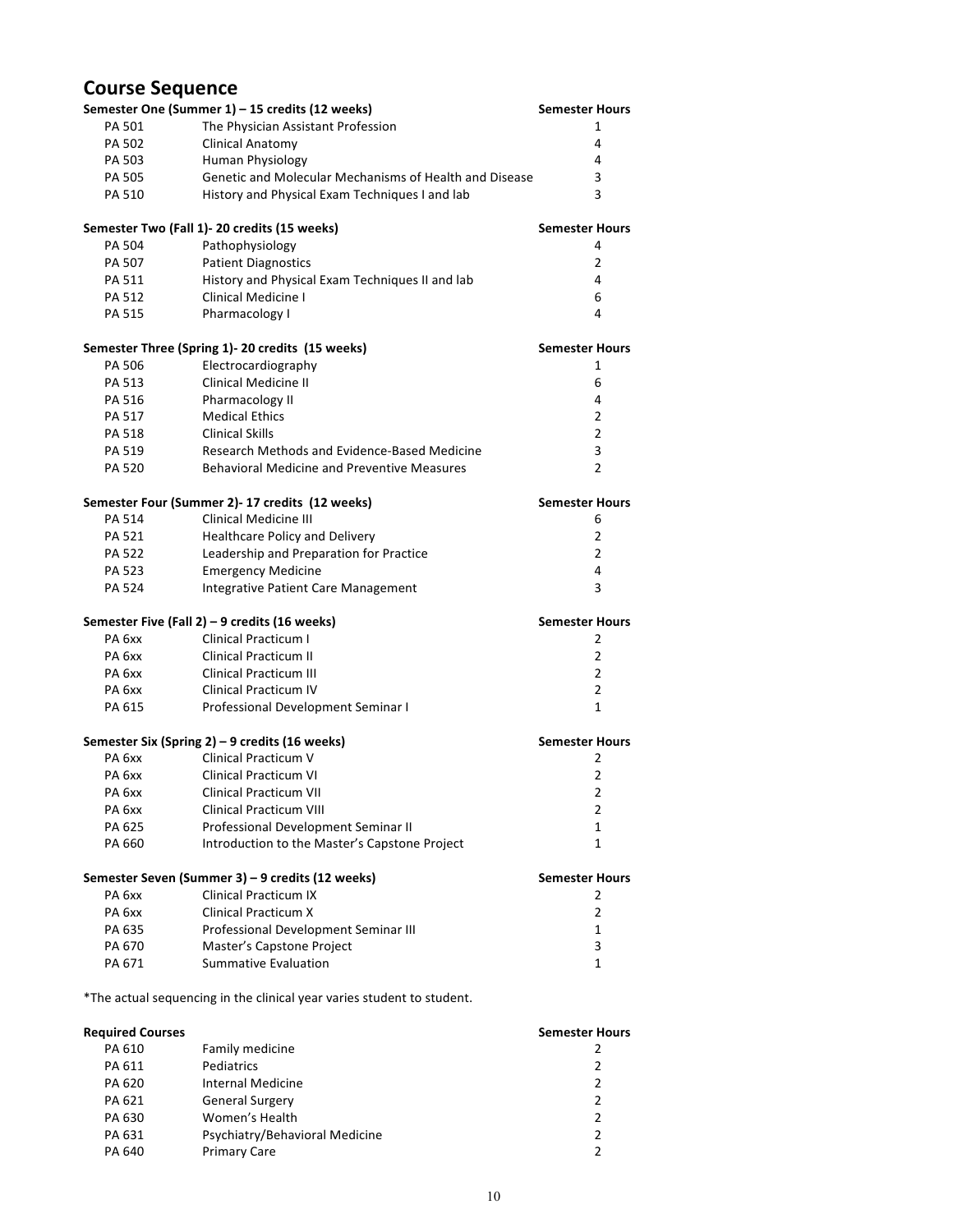| PA 641 | <b>Emergency Medicine</b> |               |
|--------|---------------------------|---------------|
| PA 650 | Elective                  |               |
| PA 651 | Elective                  | $\mathfrak z$ |

# **Course Descriptions**

# **PA 501 The Physician Assistant Profession** (1 credit)

Introduction to the PA Profession, including information about the history of the profession, AAPA Code of Ethics, credentialing and recertification requirements of the PA profession, the PA professional's role in healthcare delivery and reimbursement systems, relationship with the supervising physician and other healthcare professionals; information about legislation and governing bodies that affect the profession. Use of appropriate referral sources when patient management is outside scope of PA practice; introduction to principal of intellectual honesty.

## **PA 502 Clinical Anatomy** (4 credits)

In-depth study of clinical anatomy of the human body. Emphasis on important anatomical landmarks required in physical evaluation of patient, anatomical relationships of structures to each other, anatomical components of body systems, and blood and nerve supply to organs and body regions; includes common pathological processes and topical landmarks related to common surgical procedures. Students analyze, synthesize and apply clinically relevant anatomical information for physical examination, proper diagnosis, appropriate therapy, accurate prognosis in patient care and other clinical procedures. Students will have the opportunity to apply anatomical knowledge through the use of case studies and cadaver laboratory experiences.

# **PA 503 Human Physiology** (4 credits)

A comprehensive study of the physiology of the human. Emphasis will be directed toward advanced instruction in membrane physiology, control of cellular activity, neuromuscular physiology, renal physiology, endocrinology, cardiovascular, respiratory and central nervous system.

## **PA 504 Human Pathophysiology** (4 credits)

Course covers basic pathologic and pathophysiologic concepts of diseases per organ system commonly encountered in primary care practice.

## **PA 505 Molecular Mechanisms of Health and Disease** (3 credits)

Principles of clinical genetics and the use of traditional and molecular methods for the understanding, diagnosis, and treatment of genetic disorders; includes genetic counseling concepts for disease prevention.

### **PA 506 EKG** (1 credit)

Technique of 12-lead EKG recording and interpretation presented; designed to allow students to recognize and interpret electrocardiography (EKG) tracings and their clinical significance

### **PA 507 Patient Diagnostics** (2 credits)

Introduction to diagnostic and therapeutic procedures utilized to evaluate body systems, including laboratory, radiography, and respiratory methods and techniques, their indications and general principles of interpretation. Simulated cases will be included to further develop clinical decision-making skills.

### **PA 510 History and Physical Exam I** (3 credits)

Introduction to obtaining and recording the complete medical history; course will provide an overview of the medical record as well as development of writing and organizational skills for medical record keeping and oral presentation skills. Introduction to lifelong learning skills and cultural diversity influences on all aspects of medical practice. Patient counseling and/or patient education theory and techniques discussed; skills will be developed through structured laboratory exercises.

# **PA 511 History and Physical Exam II** (4 credits)

Instruction, study, and practice of skills required for conduction of a complete physical examination using appropriate equipment, techniques and accurate medical terminology to document findings. Includes instruction to identify and discuss normal and abnormal anatomical structures, body system physiology, pathological conditions, common symptoms of disorders, clinical findings and provide appropriate patient education.

# **PA 512 Clinical Medicine I** (6 credits)

An intensive study of human diseases and disorders in the broad scope of clinical medicine including the perspectives of epidemiology, etiology, historical data, clinical manifestations, progression, therapeutic management, pertinent preventative medicine, laboratory medicine perspectives, and prognosis. In addition, an overview of physiological and pathologic processes that influence the human organism at the cellular, organ and systemic levels. Emphasis will be on disease processes common to primary care practices, and the development of differential diagnoses and plan based upon the patient's clinical presentation.

# **PA 513 Clinical Medicine II** (6 credits)

Part II of an intensive study of human diseases and disorders in the broad scope of clinical medicine including the perspectives of epidemiology, etiology, historical data, clinical manifestations, progression, therapeutic management, pertinent preventative medicine, laboratory medicine perspectives, and prognosis. In addition, an overview of physiological and pathologic processes that influence the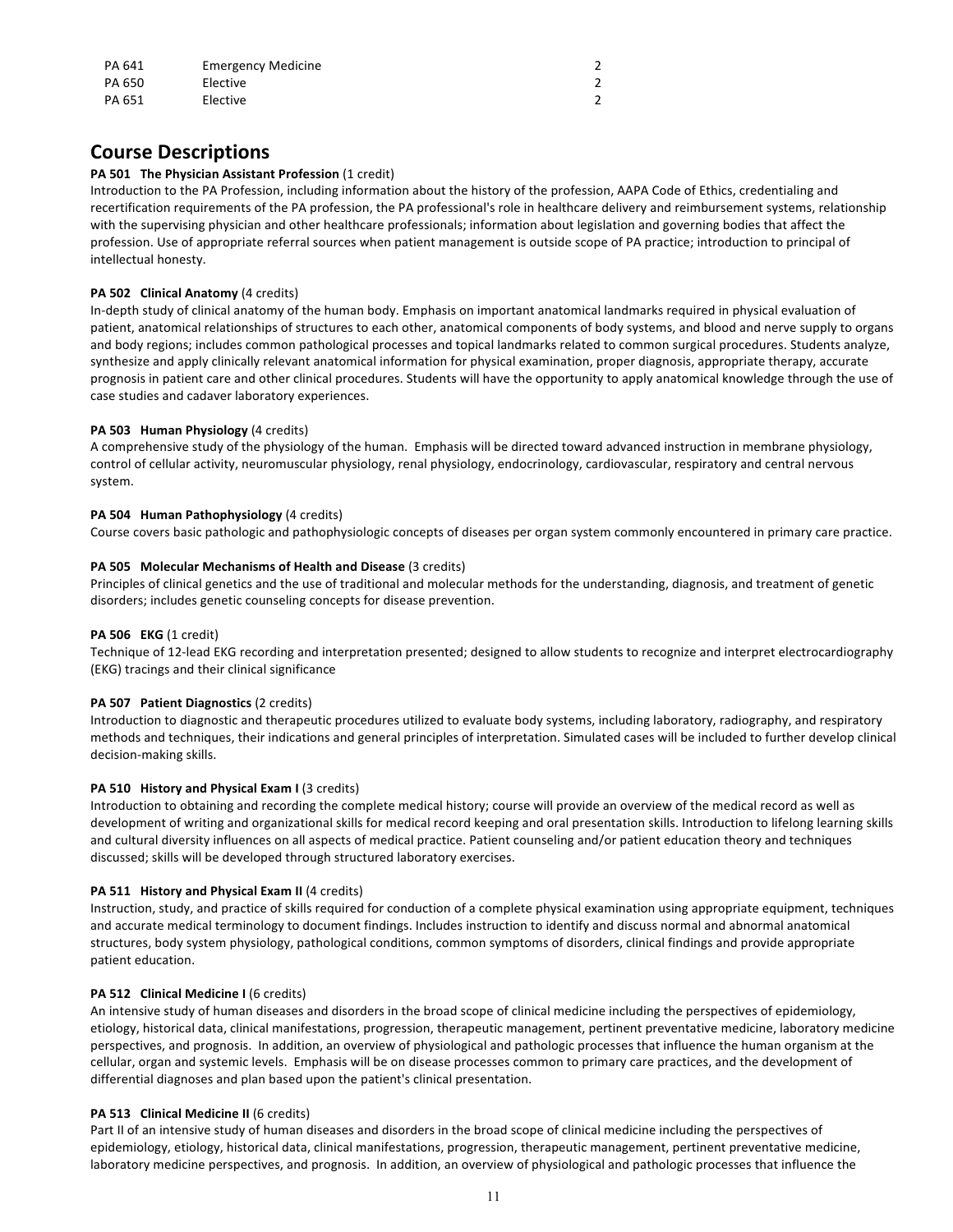human organism at the cellular, organ and systemic levels. Emphasis will be on disease processes common to primary care practices, and the development of differential diagnoses and plan based upon the patient's clinical presentation.

## **PA 514 Clinical Medicine III** (6credits)

Presentation of medical problems and diseases encountered in primary care practice, emphasizing obstetrics, gynecology, and pediatrics. Etiology, signs, symptoms, diagnostic data interpretation, clinical course, methods of management and potential complications provide framework for lecture and discussion. Differential diagnosis of related and similar diseases included.

## **PA 515 Pharmacology** I (4 credits)

Preparation for appropriate administration/prescription of medicines is accomplished through a study of drug classifications, pharmacodynamic actions, and rationale for therapeutic use of prescription and non-prescription medications.

## **PA 516 Pharmacology II** (4 credits)

Continuation of a two-part course. Preparation for appropriate administration/prescription of medicines is accomplished through a study of drug classifications, pharmacodynamic actions, and rationale for therapeutic use of prescription and non-prescription medications.

## **PA 517 Medical Ethics** (2 credits)

The course will focus on moral problems which arise in the day-to-day practice of health-care professionals, administrators, and researchers within the framework of existing institutions, social policies, and laws. It will include readings on controversial moral issues in clinical ethics and apply forms and strategies of moral reasoning to selected cases.

## **PA 518 Clinical Skills** (2 credits)

Bedside and surgical procedures including aseptic technique, air and blood-borne pathogen transmission prevention, Foley catheter insertion, injections, surgical techniques and casting.

## **PA 519 PA Research Methods and Evidence-Based Medicine (3 credits)**

Course is intended to enable the students to evaluate the findings in current literature in light of current clinical practice. Students will become proficient in database search techniques, the interpretation of published research, and in determining the quality of published research to guide clinical practice decisions.

## **PA 520 Behavioral Medicine and Preventive Measures (2 credits)**

Instruction focused on the detection and application of preventive measures and treatment of health risk behaviors including stress, abuse and violence, substance abuse and psychological symptoms and syndromes through basic counseling, patient education and/or appropriate referrals that are sensitive to culture and ethnicity. Introduction to strategies to identify and ease patient reaction to illness and end of life issues and application of those strategies to overcome resistance, encourage therapeutic cooperation, and assist in changing patient risky behaviors. Cultural diversity and its relationship to health, disease, and death will be addressed. Other topics include sexuality and health.

### **PA 521 Health Care Policy and Delivery** (3 credits)

Explores trends in health care delivery, related public policy, and funding issues, as well as theoretical and ethical considerations in delivering care. Topics include healthcare disparities, the medically underserved, and managed care.

### **PA 522 Leadership and Preparation for Practice** (2credits)

Course reviews leadership roles in healthcare, and provides review techniques and sessions for the NCCPA exam.

# **PA 523 Emergency Medicine** (4 credits)

Provides an overview of potentially life-threatening illnesses and injuries encountered in emergency situations or in the critically ill patient. Discusses the essentials of assessment and management for the initial evaluation, stabilization, assessment, management and treatment, patient education, disposition and follow-up of an acutely ill patient requiring expeditious medical, surgical, or psychiatric attention.

### **PA 524 Integrative Patient Care Management** (3 credits)

Using Problem-based scenarios, students work through patient cases to develop appropriate differential diagnoses.

# **Clinical Practicum I-X** (2 credits each):

### **PA 610 Family Medicine**

Four-week rotation in clinical health care settings designed to emphasize the role of the Physician Assistant to the primary care physician.

### **PA 611 Pediatrics**

This four-week pediatric rotation is designed to provide the Physician Assistant student with an intense exposure of primary care pediatric problems with the objectives of developing skills in well-child preventative care, the care of common pediatric illnesses and the care of the newborn and children.

### **PA 615 Professional Development Seminar I (1 credit)**

Integrates concepts and knowledge gained from field experience rotations into the total learning process. Focus on patient and professional communication, various professional practice issues and topics, and lifelong learning. Other discussions on current issues included.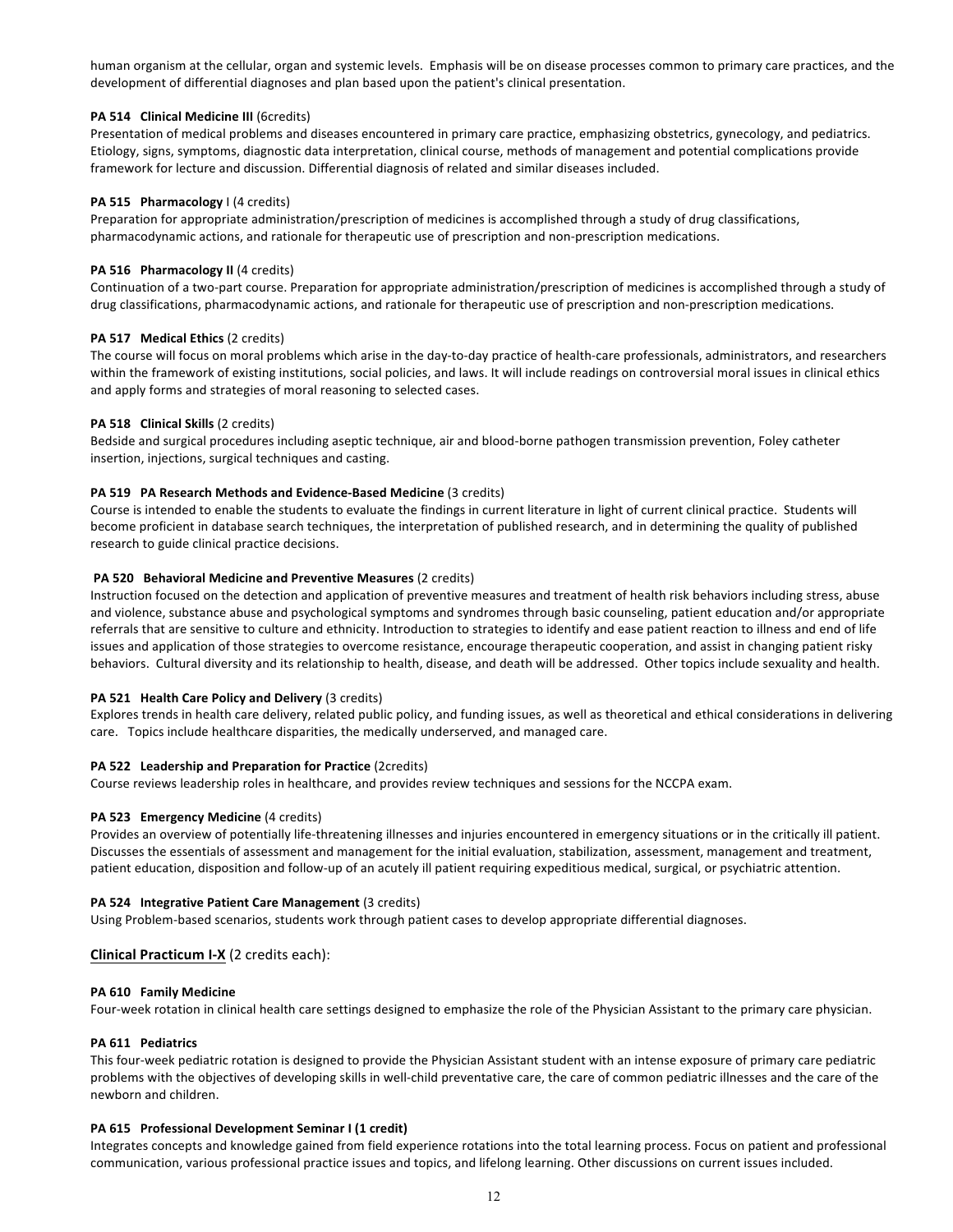## **PA 620 Internal Medicine**

Four week rotation designed to provide the Physician Assistant student with the opportunity to develop proficiency in the addressing common medical issues via patient encounters in a clinical setting.

## **PA 621 General Surgery**

This four-week rotation is designed to provide the Physician Assistant student with opportunities to become proficient in pre-operative, intraoperative, and post-operative patient care. Student expected to become able to first-assist a surgeon in a surgical setting.

## **PA 625 Professional Development Seminar II (1 credit)**

Integrates concepts and knowledge gained from field experience rotations into the total learning process. Focus on patient and professional communication, various professional practice issues and topics, and lifelong learning. Discussions on current clinical issues and student presentations on patient casework included.

## **PA 630 Women's Health**

This four-week obstetrics/gynecology rotation is designed to provide the Physician Assistant student with an opportunity to develop proficiency in the unique medical history, physical examination and treatment of the prenatal/gynecology patient. The student will also become familiar with tests and procedures unique to this patient population.

## **PA 631 Psychiatry/Behavioral Medicine**

This four-week psychiatric rotation is designed to provide the Physician Assistant student with a behavioral medicine experience in caring for ambulatory and hospitalized patients with psychiatric disorders. The student will be able to perform basic psychiatric evaluations, monitor medications, and support the clinical management plan for patients after psychiatric evaluation and treatment. The student will also be able to refer to psychiatrists and psychiatric facilities as needed.

## **PA 635 Professional Development Seminar III (1 credit)**

Integrates concepts and knowledge gained from field experience rotations into the total learning process. Focus on patient and professional communication, various professional practice issues and topics, and lifelong learning. Discussions on current clinical issues and student presentations on patient casework included.

### **PA 640 Primary Care**

This four-week rotation is designed to enhance the Physician Assistant student's experience in a Primary Care setting. The rotation scope is broad and encompasses such specialties as inpatient Hospital Medicine, Physical Medicine and Rehabilitation, Palliative Medicine, Pediatric Inpatient Medicine, and Urgent Care.

### **PA 641 Emergency Medicine**

This four-week emergency medicine rotation is designed to provide the Physician Assistant student with exposure to and development of skills in managing patients in the emergency room setting. Learned skills will include those necessary for appropriate triage, stabilization, diagnosis and management of patients with traumatic injuries and illnesses as well as the management of less life-threatening problems that present to the emergency room. Physician Assistant student will develop skills in working with the pre-hospital emergency medical team and secondary referral systems.

### **PA 650/ PA 651 Clinical Practicum Electives I and II (2 credits each)**

Four-week clinical rotation designed to provide the Physician Assistant student with an elective opportunity in any of the following disciplines: dermatology, gastroenterology, plastic surgery, cardiology, radiology, ENT, subspecialties in surgery, urology, gerontology, pulmonology, ophthalmology, and oncology or another area of interest to the student or to extend any of the required rotations. The student will be able to recognize conditions treatable by these specialties, so they can refer patients appropriately and/or work in a supportive role for such specialists.

### **PA 660 Introduction to the Master's Capstone Project (1 credit)**

Designed to allow PA students to conceptualize Master's project to be completed in Summer Semester III; includes summative evaluation OSCE.

### **PA 670 Capstone Master's Project** (3 credits)

Designed to allow PA students to complete a Master's degree project while under the guidance of a faculty advisor. Students will identify a health care topic/issue, conduct appropriate library research, develop a research paper, and make an oral presentation on their topic at the conclusion of their Master of Science in Physician Assistant Studies curriculum. Students will be responsible for developing appropriate audiovisual, handouts, etc. for the oral presentation.

# **PA 671 Summative Evaluation** (1 credit)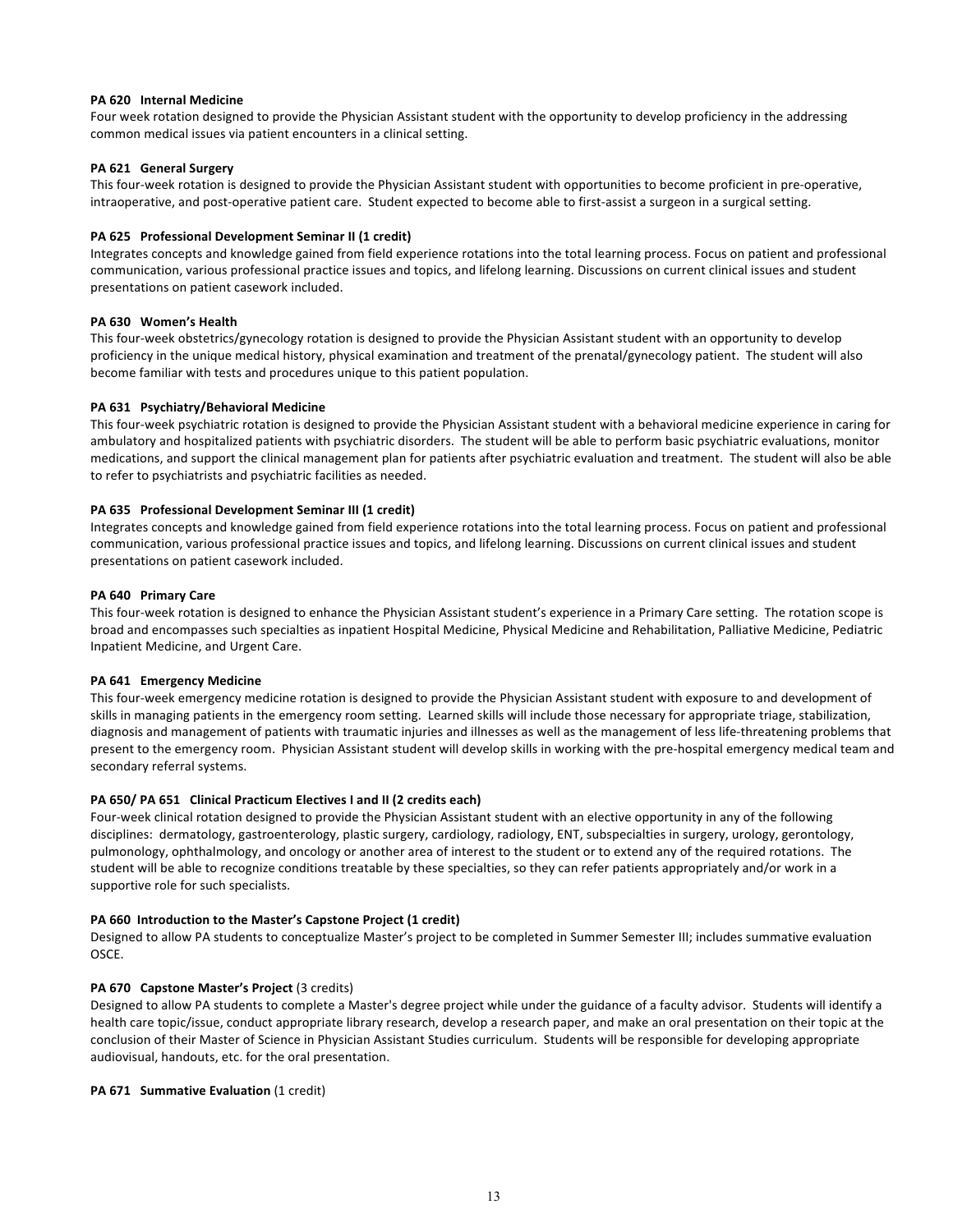# **Graduate Student Handbook**

# **Campus Facilities Hours of Operation**

# **Dining Services**

.

# **Kresge Commons\***

*\*Students must have their Purple Plu\$ Cards to access the dining room. Cards are not to be lent to anyone.*

| Monday - Friday<br><b>Breakfast</b><br><b>Continental Breakfast</b><br>Lunch<br>Dinner | 7 a.m. - 7 p.m.<br>$8 - 8:30$ a.m.<br>$8:30 - 9$ a.m.<br>11:30 a.m. - 1:30 p.m.<br>$4:30$ p.m. $-7:00$ p.m. |
|----------------------------------------------------------------------------------------|-------------------------------------------------------------------------------------------------------------|
| Late Night Snack                                                                       |                                                                                                             |
| Monday-Thursday                                                                        | 10 p.m. - 11:30 p.m.                                                                                        |
| Saturday<br><b>Breakfast</b><br>Lunch                                                  | $8 - 9$ a.m.<br>11:30 a.m. - 1:30 p.m.                                                                      |
| Dinner                                                                                 | $4:30$ p.m. $-6:30$ p.m.                                                                                    |
| Sunday                                                                                 |                                                                                                             |
| No Breakfast                                                                           |                                                                                                             |
| Lunch                                                                                  | 11:30 a.m. - 1:30 p.m.                                                                                      |
| Dinner                                                                                 | $4:30$ p.m. $-6:30$ p.m.                                                                                    |
| <b>B &amp; B Café</b>                                                                  |                                                                                                             |
| . The                                                                                  | 0 - -- 10 --                                                                                                |

| Monday - Thursday | $8 a.m. - 10 p.m.$ |
|-------------------|--------------------|
| Friday            | 8 a.m. - midnight  |
| Saturday          | $9 a.m. - 2 p.m.$  |
|                   |                    |
|                   |                    |

# **Library Café**

| Monday - Friday   | 7 a.m. – 2 p.m.   |
|-------------------|-------------------|
| Sunday - Thursday | 8 p.m. – midnight |

# **Center for Writing and Oral Communication**

Located adjacent to the Circulation Desk in the Kolenbrander-Harter Information Center

| Sunday          | $6$ p.m. $-10$ p.m. |
|-----------------|---------------------|
| Monday-Thursday | $9 a.m. - 10 p.m.$  |
| Fridav          | $9 a.m. - 3 p.m.$   |
| Saturday        | Closed              |

# **IT Helpdesk and Computer Labs**

Mount Union offers a variety of labs for student use. Students needing general computer assistance can also contact the helpdesk by calling HELP (ext. 4357) from any on-campus phone. The off-campus phone number is (330) 829-8726. Students' personal computer support is free of charge at the Helpdesk. Antivirus software is required on all student computers and is available at no additional charge by contacting the Helpdesk. Non-public labs such as HPCC are subject to the building hours and department labs (Education - Tech lab, T-H 200, Bracy Science lab, Art lab, CSIS Lab, Geology lab and all other specialty labs) are run by those departments.

# **Computer Lab Hours**

| KHIC PC Lab 35:         | Open 24 hours                        |
|-------------------------|--------------------------------------|
| <b>HPCC PC Lab:</b>     | Open during building hours           |
| T-H 200 Lab:            | Open during building hours           |
| Bracy 303 Lab:          | Open during building hours           |
| Faculty Lab:            | $8 a.m. - 5 p.m.$                    |
| <b>Department Labs:</b> | Check with the individual department |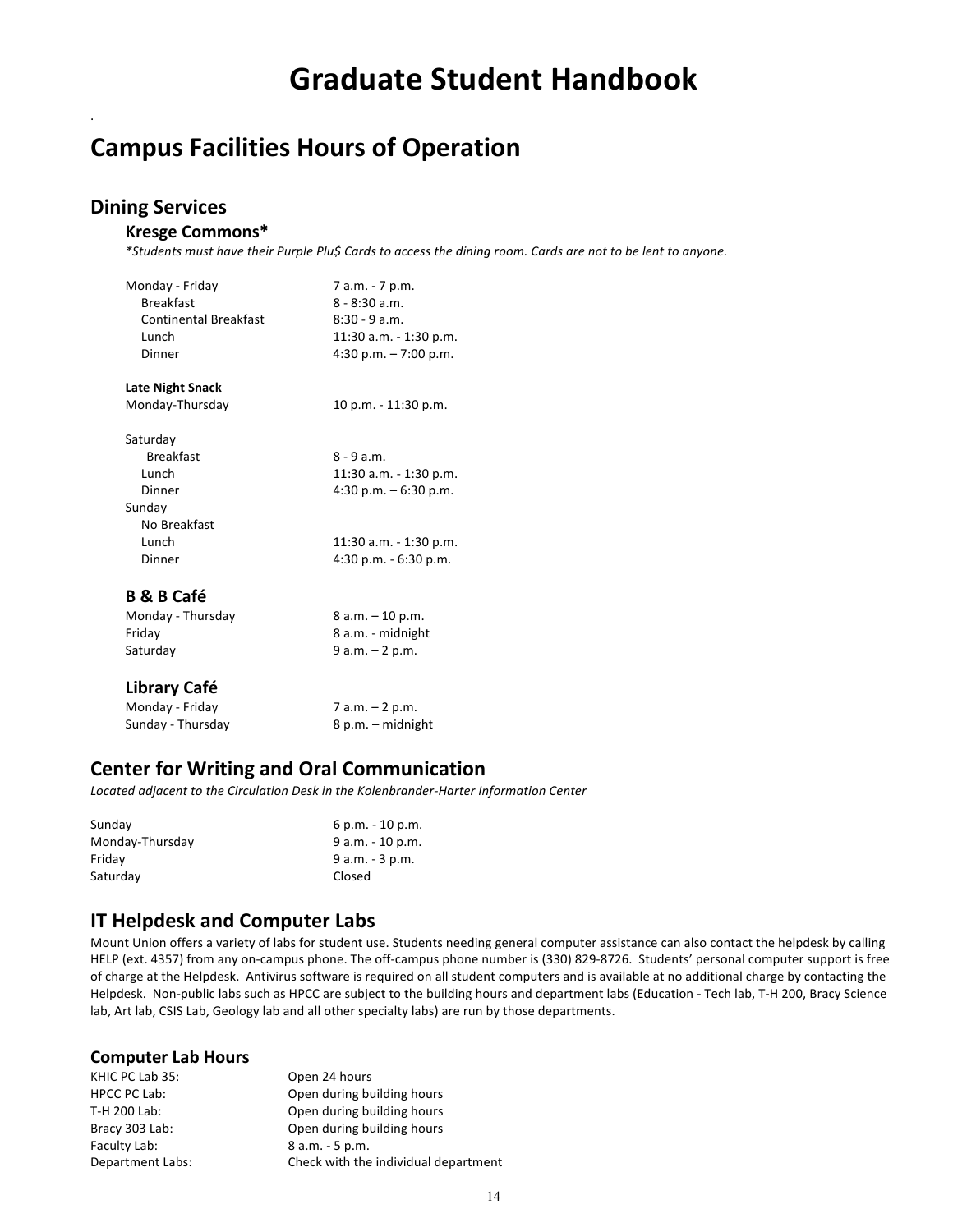| <b>Residence Hall Labs:</b> | Open 24 hours (located in various residence halls) |  |
|-----------------------------|----------------------------------------------------|--|
| <b>IT Helpdesk</b>          |                                                    |  |
| Monday - Thursday           | 7:30 a.m. - 9 p.m.                                 |  |
| Friday                      | $7:30$ a.m. $-5$ p.m.                              |  |
| Sunday                      | $6 p.m. - 9 p.m.$                                  |  |
| <b>Summer Hours:</b>        |                                                    |  |
| Monday - Friday             | 7 a.m. - 4 p.m.                                    |  |

For up-to-date information contact the IT helpdesk at helpdesk@mountunion.edu.

# **Main Library\***

| Monday - Thursday                              | 7 a.m. - midnight  |
|------------------------------------------------|--------------------|
| Fridav                                         | 7 a.m. - 5 p.m.    |
| Saturdav                                       | $9$ a.m. $-5$ p.m. |
| Sunday                                         | Noon - midnight    |
| $\alpha$ , and $\alpha$ is a state of $\alpha$ | .                  |

*\*The Main Library remains open until a.m. during finals week. Exact dates an times will be posted at the library.*

# **Sturgeon Music Library**

| Monday - Thursday | $8$ a.m. $-11$ p.m. |
|-------------------|---------------------|
| Friday            | $8$ a.m. $-5$ p.m.  |
| Saturday          | Closed              |
| Sunday            | $7 - 11$ p.m.       |

# **McPherson Academic and Athletic Center (MAAC)**

| Monday - Thursday | 6 a.m. - midnight    |
|-------------------|----------------------|
| Fridav            | $6 a.m. - 10 p.m.$   |
| Saturdav          | $9 a.m. - 8 p.m.$    |
| Sundav            | $11$ a.m. $-11$ p.m. |
|                   |                      |

# **Pool Hours**

| Monday - Friday   | 11 $a.m. - 1 p.m.$     |
|-------------------|------------------------|
| Monday - Thursday | $7:30$ p.m. $-10$ p.m. |
| Saturday          | Closed                 |
| Sunday            | $7:30$ p.m. $-9$ p.m.  |
|                   |                        |

# **University Store**

| Monday             | $8:30$ a.m. $-7$ p.m.    |
|--------------------|--------------------------|
| Tuesday – Thursday | $8:30$ a.m. $-5:30$ p.m. |
| Fridav             | $8:30$ a.m. $-5$ p.m.    |
| Saturdav           | $10 a.m. - 2 p.m.$       |
|                    |                          |

*During home football games, the University Store will be open from 10 a.m. until 5 p.m.*

# **Campus Services**

# **Alcohol, Drug and Wellness Education**

The Office of Alcohol, Drug and Wellness Education strives to facilitate student growth and development and encourage exploration of and balance within the social, intellectual, spiritual, occupational, physical and emotional components of wellness. This office works collaboratively with Mount Union faculty, staff and students to develop proactive programming, education and counseling opportunities. The primary goal is to address issues related to substance use and abuse in the context of holistic student education, so that the University community may grow toward its mission of preparing students for meaningful work, fulfilling lives and responsible citizenship.

The Office of Alcohol, Drug and Wellness Education provides programming and outreach in the form of campus-wide "awareness" events (e.g., Breast Cancer Awareness Month, National Collegiate Alcohol Awareness Week, Great American Smoke Out and Safe Spring Break), hall and floor programs and individual/group counseling sessions. The office provides education and counseling for students concerned about alcohol, drug and other wellness related issues. Additionally, the Office of Alcohol, Drug and Wellness Education is a campus-wide resource, providing wellness-related information and referrals for students, whether for a class project or personal use.

Two student organizations work in conjunction with the Office of Alcohol, Drug and Wellness Education: C.H.O.I.C.E.S. (Choosing Healthy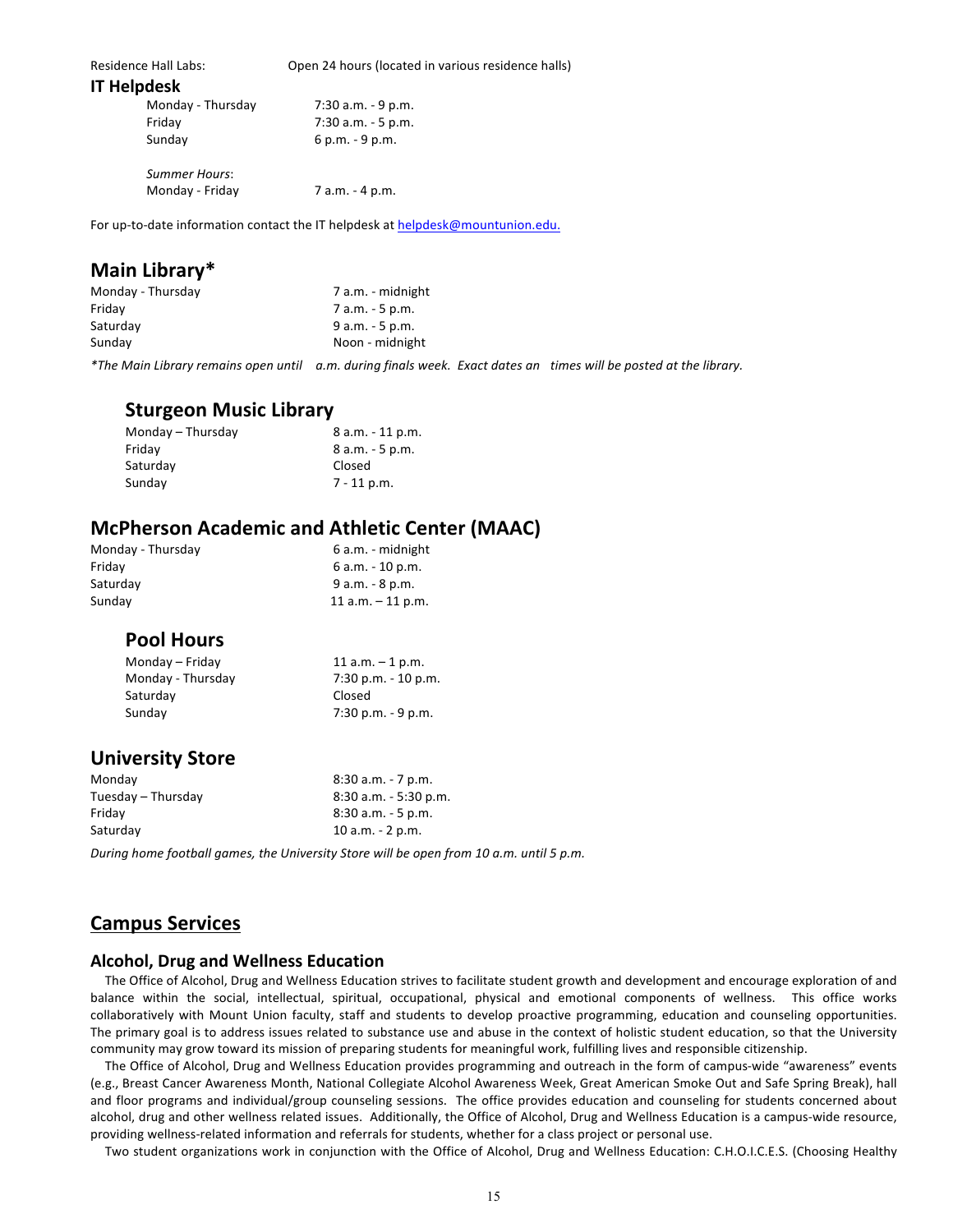Options in Celebration of Educational Success) and GAMMA (Greeks Advocating Mature Management of Alcohol). C.H.O.I.C.E.S. provides information and opportunities for students interested in health and wellness issues. C.H.O.I.C.E.S. offers programs on stress management, healthy decision making, responsible alcohol use, sexual responsibility and many others. GAMMA is composed of and works with students participating in fraternity and sorority life. GAMMA offers programs designed to improve risk-management and promote responsible attitudes toward alcohol use.

The Office of Alcohol, Drug and Wellness Education is located in the Office of Student Affairs behind the Information Desk in the Hoover-Price Campus Center and welcomes any and all visitors.

## **Business Affairs**

#### **Financial Responsibility**

Prior to each academic semester the Office of Business Affairs sends a billing packet to each student. Payments for the full-payment plan are due on July 31 for fall semester and January 3 for spring semester. Payments for the monthly payment plan option are due on the 5th of the month. Registration may be held and food service privileges will not be available until satisfactory financial arrangements have been made. Transcripts will not be released until all financial obligations to the University have been met. All questions should be referred to the Office of Business Affairs.

## **Cashier**

.

The cashier's window is open from 8:30 a.m. to 4:30 p.m., Monday through Friday and located on the second floor of Beeghly Hall. With proper picture identification, personal checks may be cashed up to a limit of \$50. Any checks over \$50, but not exceeding \$500, can be approved by the cashier to be cashed at our local bank. A \$35 fee will be charged for checks that are returned from your bank for nonsufficient funds. We do not accept third-party checks.

# **Meal Plans**

Students, should they desire a structured meal plan, have the opportunity of selecting from any of six full-service meal plans: an unlimited meal plan, 16 meals per week with \$100 dining dollars per semester, 14 meals per week with \$100 in dining dollars per semester, 11 meals per week with \$300 in dining dollars per semester, 10 meals per week only, or 7 meals per week with \$400 in dining dollars per semester. The unlimited meal plan allows for unlimited access to the dining hall from 7 a.m. to 7 p.m. on Monday through Friday, as well as for latenight snacks Sunday through Thursday from 10:00 p.m. to 11:30 pm and designated meal times on the weekend. Dining dollars, unlike PurplePlu\$ dollars, do not carry over from one semester to the next and may be used in on-campus dining venues for food and beverage purchases only. Students also have the somewhat more flexible option of choosing from one of three Block Plans should they desire to have one; Block 50 – any 50 meals during the semester for \$375, Block 50 – 50 breakfast or lunch meals during the semester for \$300 or Block 25 – any 25 meals during the semester plus \$100 in dining dollars for \$375. Meals may also be purchased with the Purple Plu\$ Debit Card. Block plans may be purchased more than once during a semester. All meal plans are arranged by contacting the Campus Card Office.

Dining dollars and unused meals on any of the traditional meal plans as well as the block plans will not carry over between semesters or at year-end; and if they are not used before the end of the semester, they are removed from the student's Purple Plu\$ card. Students will not be reimbursed for any remaining dining dollars at the end of the semester.

## **Refund Checks**

When a student's account reflects a credit balance, the student must request a refund through the *Finance* tab in Self-Service. Refunds will be issued weekly and are submitted to ECSI for processing. Refunds will be disbursed by direct deposit or paper check. Students must enroll in one of these options before making a refund request. If the enrollment information is not received, refunds will be sent in the form of a paper check and mailed to the home address on file.

# **Campus Card and Facilities Scheduling**

# **Facilities Scheduling**

All facilities on campus must be scheduled through the Office of Campus Card and Facilities Scheduling, which maintains an accurate schedule of all activities occurring on campus and other events of interest related to Mount Union wherever they may take place. This provides one central location where an event can be scheduled and details arranged for use of any facility on campus. Faculty or staff can reserve facilities by creating an EMS account located at http://calendar.mountunion.edu/VirtualEMS and reserving a room online or by calling (330) 823-2881. Once a room is requested, the Office of Campus Card and Facilities Scheduling will review the request for approval and if approved, a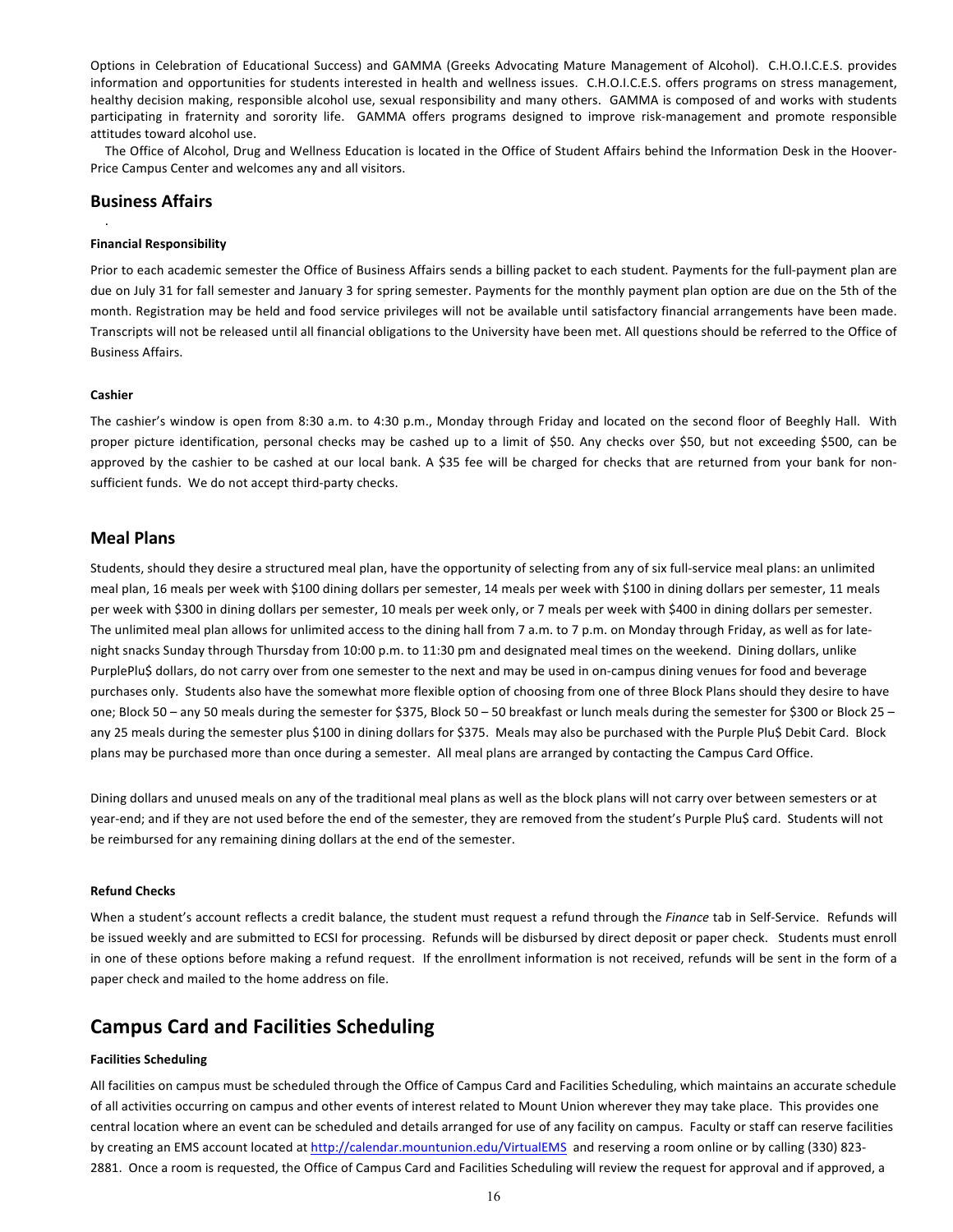confirmation e-mail will be sent to the faculty member or staff member requesting the reservation. Student organizations can reserve facility space using our online system located on iRaider,

http://portal.mountunion.edu/Forms/Students/Students/Student%20Organization%20Calendar%20Submission.aspx. The calendar of events can be viewed from the Mount Union home page at http://calendar.mountunion.edu/

mastercalendar/.

# **Purple Plu\$ Cards**

All students, faculty and staff receive a Purple Plu\$ Card. The card is used to access residence halls and meals, check out books in the library or as a debit card at various locations on campus as well as certain authorized off-campus vendors. The card is the property of Mount Union and is non-transferable. There is a \$25 fee for the replacement of lost cards. There is a variable fee for broken/damaged cards. Replacement for first broken/damaged card is \$5, second card is \$10 and third card is \$15. Replacement of broken /damaged cards requires that the recognizable pieces be presented to the Office of Campus Card and Facilities Scheduling. If the broken pieces are not recognizable, a \$25 fee will be charged for the replacement. In order to protect personal funds and maintain security, students should deactivate their cards online at www.mountunion.edu/manage-your-card in the event that their ID card is missing and the Office of Campus Card and Facilities Scheduling is closed.

To obtain a new card, please visit the Office of Campus Card and Facilities Scheduling. The office is located in the Hoover-Price Campus Center, adjacent to the Information Desk. For more information, call (330) 823-2881 or visit http://www.mountunion.edu/purple-plu-card.

## **Career Development**

The Office of Career Development, located in The Hoover-Price Campus Center, in The Center for Student Success, offers a wide variety of services and activities for all levels of students and alumni. The focus of the office is to assist all students during their years as a graduate student and as they embark on a career.

Among its many functions, the Office of Career Development can assist students with resume preparation and their search for full-time employment upon graduation. Employers from many types of businesses and government agencies regularly notify the center of their employment needs. All employment opportunities coming to the Office of Career Development are available through our website, collegecentral.com. Additionally, area employers who are seeking candidates to fill entry-level jobs in many different fields participate in the on-campus recruitment program. Students who plan to interview with company representatives must register with the Office of Career Development and complete the College Central electronic registration and resume upload.

# **Center for Student Success**

The Center for Student Success Center (CSS) is located in the Hoover-Price Campus Center and includes the Office of Academic Support, Office of Career Development, and the Office of Students in Academic Transition Programs. The center also collaborates closely with the Center for Writing and Oral Communication, located in the Kolenbrander-Harter Information Center. While each office provides different kinds of assistance, their services are interrelated to provide holistic, student-centered support.

- The Office of Students in Academic Transition Programs primarily services undergraduates in need of identifying an appropriate academic path, but graduate students are welcome to use the office for answering questions about their academic strengths and interests.
- The Office of Academic Support offers assistance with time management, study strategies that consider both the demands of specific courses and individual learning styles, and ways to prepare for tests and deal with test anxiety.

For more information, call the Center for Student Success at (330) 823-8685 or visit www.mountunion.edu/Academics

# **Center for Writing and Oral Communication**

The Center for Writing and Oral Communication offers support to Mount Union students across disciplines, academic levels, and abilities and can help in any stage of the writing and oral presentation process, from idea generation to final polishing. The trained consultants are experienced undergraduate writers and speakers from a variety of majors and minors; they can help students brainstorm ideas, organize thoughts into workable outlines, think through multimedia presentations, cope with writer's block and speaking anxiety, and polish final drafts of writing and presentations. Consultations are designed to help students become more independent, confident, and efficient writers and speakers. The Center is located in the KHIC Library, adjacent to the Circulation Desk and can be reached at (330) 823-3560.

# **Counseling Services**

The aim of counseling at Mount Union is to assist students in living as well as possible. Counseling here is a partnership; people working together to find solutions and possibilities in life. Staff members in the Office of Counseling Services work to help Mount Union students sort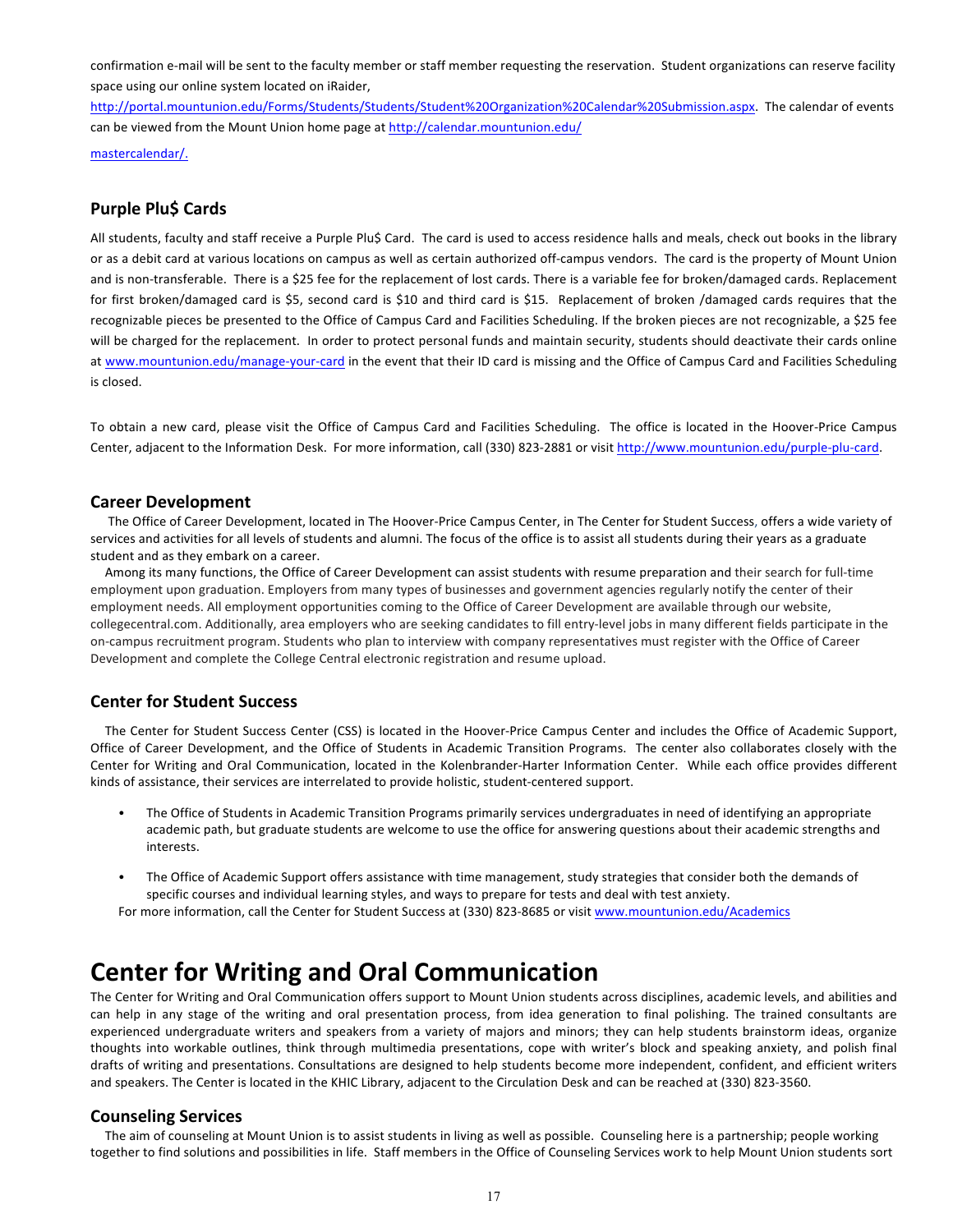out life's problems and move toward life goals. Counseling staff members provide free, short-term counseling by appointment to enrolled students.

The primary service requested by students is individual counseling. During counseling, students typically discuss problems with relationships, adjusting to life as a graduate student, stress or burnout, the death or illness of a friend or relative, academic difficulties, career or work decisions, substance abuse problems, family dilemmas, sports injuries or setbacks, the effects of violence or prejudice and/or balancing school, work and social life. Counseling is short-term, as it addresses normal life problems faced by graduate students.

Students experiencing serious emotional, medical or behavioral problems (including but not limited to suicidal or homicidal thoughts or actions, eating disorders, substance addictions and disorders which impair the ability to think logically or relate with others constructively) are referred for outside treatment, often with the aid of parents or guardians. To promote safety and recovery, students who seem a danger to themselves and/or others may be withdrawn from the University (see Interim Suspension). In addition, as there are no psychiatric services available on campus, students must find such services off campus.

As time allows, other services include presentations and consultation. Presentation subjects might include creating good relationships, learning relaxation methods, finding the right path in life, making and reaching goals and communicating effectively with friends and loved ones. In addition, the staff consults with students on mental health, relationship or general life decisions or concerns.

The Office of Counseling Services is located within the Mercy Health Center of Alliance building located at 149 E. Simpson Street. To schedule an appointment, call 330-823-2886.

# **Diversity and Inclusion**

Diversity & Inclusion falls under the Office of Student Affairs, reporting to the vice president for student affairs and dean of students. The Office of Diversity & Inclusion has a dual responsibility to serve as a resource for American minority students and international students in matters of academic, social, cultural and personal well-being. However, we also offer our services to all students who are interested in/concerned with issues of diversity. The office advocates for sexual orientation, gender, sex, religion, race, ethnicity and disability matters. Mount Union believes that an appreciation of diversity among campus constituencies creates a welcoming campus environment that is crucial to the success of all of our students. As such we sponsor a variety of diversity oriented programs to meet these needs including our Kaleidoscope Orientation Program, Not Another Statistic Conference, International Dinner, and various other events.

While student needs are the primary focus, diversity focused programming, resources and training is available to the entire Mount Union community during the academic year. The Office of Diversity & Inclusion also oversees the operation of the Black Cultural Center, located at 243 W. Simpson Ave. To contact the office, call (330) 823-2138.

# **Health Services**

# **Services Available**

The Health Center is designed to serve the needs of undergraduate students. Graduate students should contact the Health Center or the Director of their graduate program for information on alternatives.

### **Emergency Information**

Students who have medical emergencies should go to the emergency room at the nearest hospital. The nearest hospital in Alliance is Alliance Community Hospital.

# **Health Requirements Prior to Arrival on Campus**

All requirements are program specific. Please consult the Handbook for your graduate program for full details on the rules that pertain to that program. The Handbook will also describe the mandatory health standards and immunizations, if any.

# **Hoover-Price Campus Center**

# **Rules and Regulations**

Mount Union expects that, in consideration of the rights of others, all students will observe reasonable standards of good taste in the matter of dress in all public areas. The following standards should be observed:

- 1. All persons entering the Campus Center will wear clothing to appropriately cover the body, including shoes and shirt.
	- 2. Gambling is prohibited in any part of the Campus Center.
	- 3. The Campus Center is a tobacco-free environment.
	- 4. Rollerblades, skateboards and bicycles are not permitted inside.
	- 5. Furnishings and audio-visual equipment may not be removed from the Campus Center.
	- 6. A Mount Union I.D. must be left at the Information Desk before a student can use any game equipment or obtain office keys. Only Mount Union students and employees are permitted to use the game equipment.
	- 7. Students are not permitted to use the phone at the Information Desk.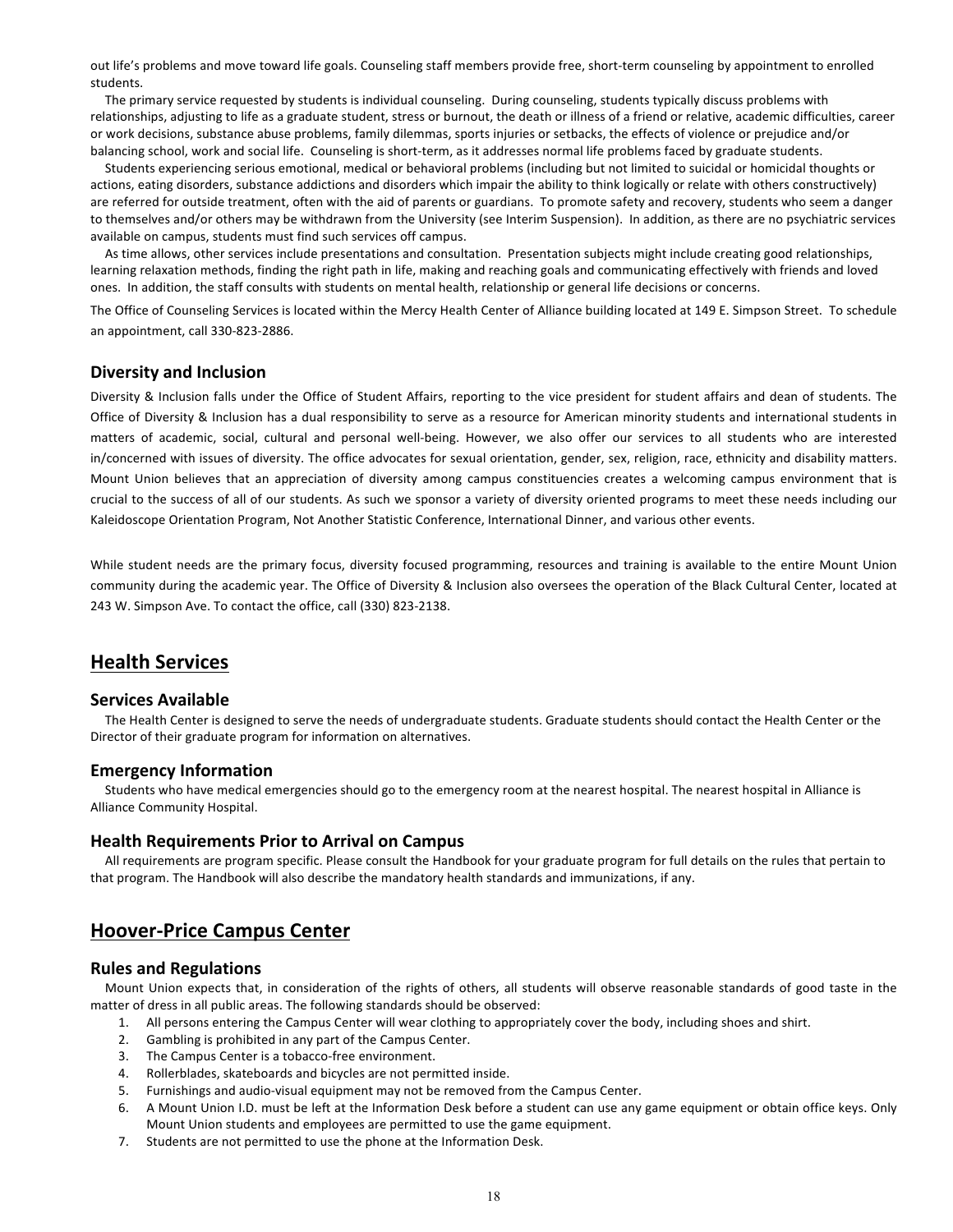- 8. Room reservation inquiries for the use of facilities should be made through the Office of Campus Card and Facilities Scheduling or online.
- 9. Animals (exception of service animals) are not permitted in the building.

# **Posting Policy – Hoover-Price Campus Center**

Any department, club or organization affiliated with Mount Union may post materials in the Campus Center. In order to ensure that materials are posted appropriately, the following policies must be observed.

- Signs may only be posted on general posting bulletin boards.
- General posting space is on a first-come, first-served basis.
- Materials posted on reserved office or student organization boards that are not affiliated with that office or organization will be removed.
- Signs with no event date will be marked by Campus Center staff and removed after one week.
- The removal or covering of previously posted materials is prohibited unless the event's date has passed.
- Materials may be posted on bulletin boards with either pushpins or staples only. Signs posted with anything else, including thumbtacks, will be removed.
- Materials may not be posted on any of the Campus Center walls, doors, floors or windows. Wall clocks, fire alarms, fire extinguishers and electrical outlets are not to be covered. Materials may be posted in the restrooms provided they are limited to one per stall or one above each urinal only.
- Signs placed on bulletin boards or in bathrooms must be smaller than  $17''$  x  $22''$ .
- Banners, limited to four feet in length, may only be hung in designated areas. Banners must be removed by the organization responsible for hanging the banner within two hours after the event. Banner space in the Campus Center must be reserved in advance with the Office of Campus Card and Facilities Scheduling. Space is reserved on first-come, first-served basis.
- Materials must not promote the use of alcohol or tobacco products in any way or display any alcohol/tobacco manufacturer or bar location or name.
- Materials must be consistent with the University policy regarding sexist, racist and other discriminatory behavior.
- The Campus Center staff will remove all outdated signs and signs in violation of this policy.

# **Library**

The Main Library is housed in the Kolenbrander Harter Information Center. Library services are located on the first floor of the south wing, including reference, circulation, interlibrary loan, and reserve services. The library offers a collection of 200,000 books, over 450 study spaces, several computer labs and 40 public computers, as well as group study rooms of several sizes. The library web pages offers a range of resources including 200 subject databases, over 50,000 full-text journal titles and over 250,000 electronic books. The Sturgeon Music Library in Cope Hall provides access to music reference and reserve materials, current music journals and recordings in many formats. Computers for access to electronic music resources are also available. The hours and circulation regulations for these libraries are listed below.

An extensive library orientation program will be included as part of the initial orientation programming for all incoming graduate students. For the PA program this orientation session consists of a two hour demonstration of subject resources delivered by the instruction librarian and the library director. Graduate education orientation will be provided by the instruction librarian and the department liaison librarian.

# **CIRCULATION POLICIES**

A valid Mount Union ID is required for all transactions. Renewals can be transacted at the Circulation Desk, via the oonline atalog, or by phone at 330-823-3890.

| <b>Item Type</b>         | <b>Loan Period</b>           | <b>Renewal Period</b> | <b>Number of Renewals</b> | <b>Overdue Fines</b> |
|--------------------------|------------------------------|-----------------------|---------------------------|----------------------|
| <b>Books</b>             | 30 days                      | 30 days               | 3                         | 25c/day              |
| <b>Multimedia</b>        | 30 days                      | 30 days               | 3                         | 25c/day              |
| <b>CRC/Teaching Aids</b> | 30 days                      | 30 days               | 3                         | 25c/day              |
| <b>Course Reserves</b>   | item specific/ask at<br>desk | <b>None</b>           | <b>None</b>               | \$5/loan period      |

### **University of Mount Union Items**

**All UMU** items have **\$50** replacement and **\$25** billing fees.

#### **OPAL, OhioLINK, SearchOhio, and ILL Items**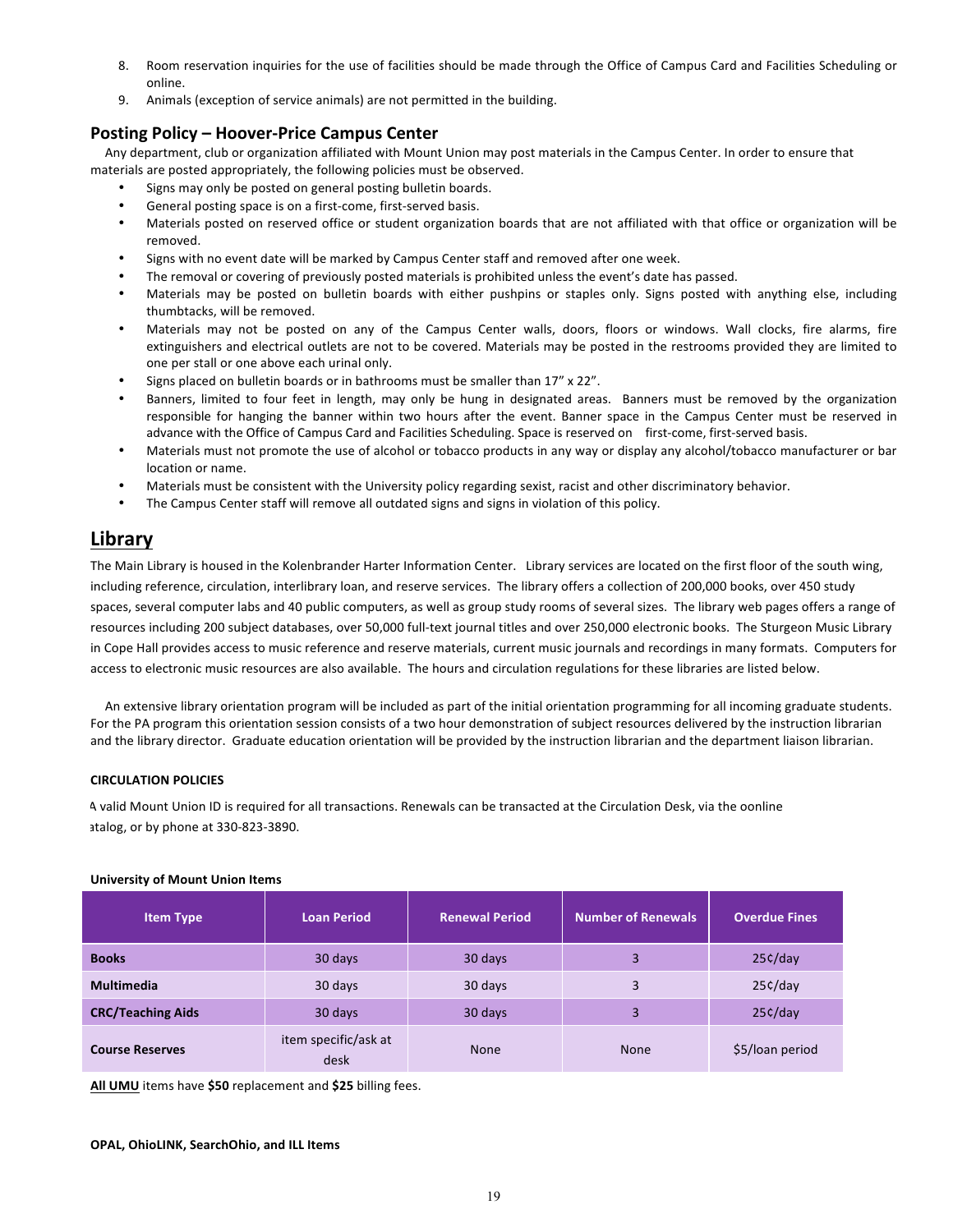| <b>Item Type</b>     | <b>Loan Period</b> | <b>Renewal Period</b> | <b>Number of Renewals</b> | <b>Overdue Fines</b> |
|----------------------|--------------------|-----------------------|---------------------------|----------------------|
| <b>OPAL/OhioLink</b> |                    |                       |                           |                      |
| <b>Books</b>         | 21 days            | 21 days               | 6                         | 50c/day              |
| Media                | 7 days             | 7 days                | 3                         | 50¢/day              |
| <b>SearchOhio</b>    |                    |                       |                           |                      |
| <b>Books</b>         | 21 days            | 21 days               | 3                         | 50c/day              |
| Media                | 7 days             | 7 days                | 3                         | 50¢/day              |
| <b>ILL</b>           | Varies             | <b>Varies</b>         | Varies by Institution     | \$1/day              |

All OPAL and OhioLINK items have \$75 replacement and \$25 billing fees.

SearchOhio items have a \$25 replacement fee.

InterLibrary Loan items have replacement fees that vary by institution.

## **Recreation and Wellness**

Campus Recreation contributes to the Mount Union experience by providing quality facilities, programs and services to all members of the campus community. Throughout the year the recreation staff offers a variety of fitness programs and intramural sport activities. The McPherson Academic Athletic Complex (MAAC) consists of cardio machines, free weights, nautilus equipment, an aerobic room, pool and auxiliary gymnasium. The Peterson Field house has a 200 meter track, two basketball courts, four tennis courts and four volleyball courts. During the academic year students, faculty and staff may participate in intramural sports such as flag football, sand night volleyball, inner tube water polo, basketball, indoor soccer and many more. Fitness programs such as yoga, step aerobics, zumba and pilates are offered as well. The wide variety of programs allows members of the Mount Union community to be physically active in a safe and fun environment.

## **Regula Center for Public Service and Civic Engagement**

The Regula Center for Public Service and Civic Engagement in van den Eynden Hall is a center of resources for students interested in learning opportunities revolving around careers in public service and community service. The Center coordinates a variety of events and programs providing extracurricular opportunities. These include the Regula Scholars program, the Dowling Mentor Program, poll worker training, Trick or Treat for Canned Goods, Breakfast with the Regulas, MLK Day of Service and training for elected officials. The Center strives to serve as the link between students and the community. Volunteerism is the backbone of Regula Center-sponsored events.

Students who would like more information about the Regula Center can contact Chris Pontius at (330) 823-5993 or by e-mailing regulacenter@mountunion.edu.

# **Residence Life**

Currently, the University does not provide housing for graduate students. Questions about temporary housing (such as nearby hotels), and housing for special programs held during the summer may be addressed to the Residence Life staff at (330) 829-2761.

## **Security**

The University attempts to provide for the security of individuals and their belongings through a security system which includes locks for rooms and buildings, controlled access to buildings, the employment of professional security people and an extensive night-time lighting system. Campus security officers patrol the campus 24-hours a day. In addition, the officers carry a cellular phone to be accessible to students 24-hours a day if services are needed or in the event of an emergency.

Security measures are only as effective as the individuals on campus choose to make them. Students are encouraged to use sound judgment at all times. . All individuals entering University facilities may be asked to show a valid ID card and may be denied permission to enter if they are unable to produce an ID card. At times it may be necessary to establish other security checks and procedures and it is expected that students will cooperate fully in carrying out security procedures, all of which are designed to promote the safety and security of the University community.

If assistance is needed or in the event of an emergency, students should call Campus Security at (330) 428-1344 (or by dialing "SAFE" from any campus phone) or the Alliance Police Department at (330) 821-3131 (or 2255 from any campus phone.) When calling for assistance, the caller should clearly state the nature of the problem and its location.

In addition, Blue Light Phones are located strategically across campus for emergencies. Students need only to push a button on these phones to alert the Alliance Police and Campus Security of an emergency situation. It is important to speak clearly, state the nature of the problem and its location.

# **Spiritual Life**

All spiritual life programming and scheduling is handled through the Office of the Chaplain located in Room 128 of Dewald Chapel. The coordinating body of student spiritual life organizations is Spiritual Life Leadership (SLL), which is advised by the Chaplain. Each of the member organizations of SLL is student-led with a faculty or staff advisor. SLL sponsors a number of events and activities throughout the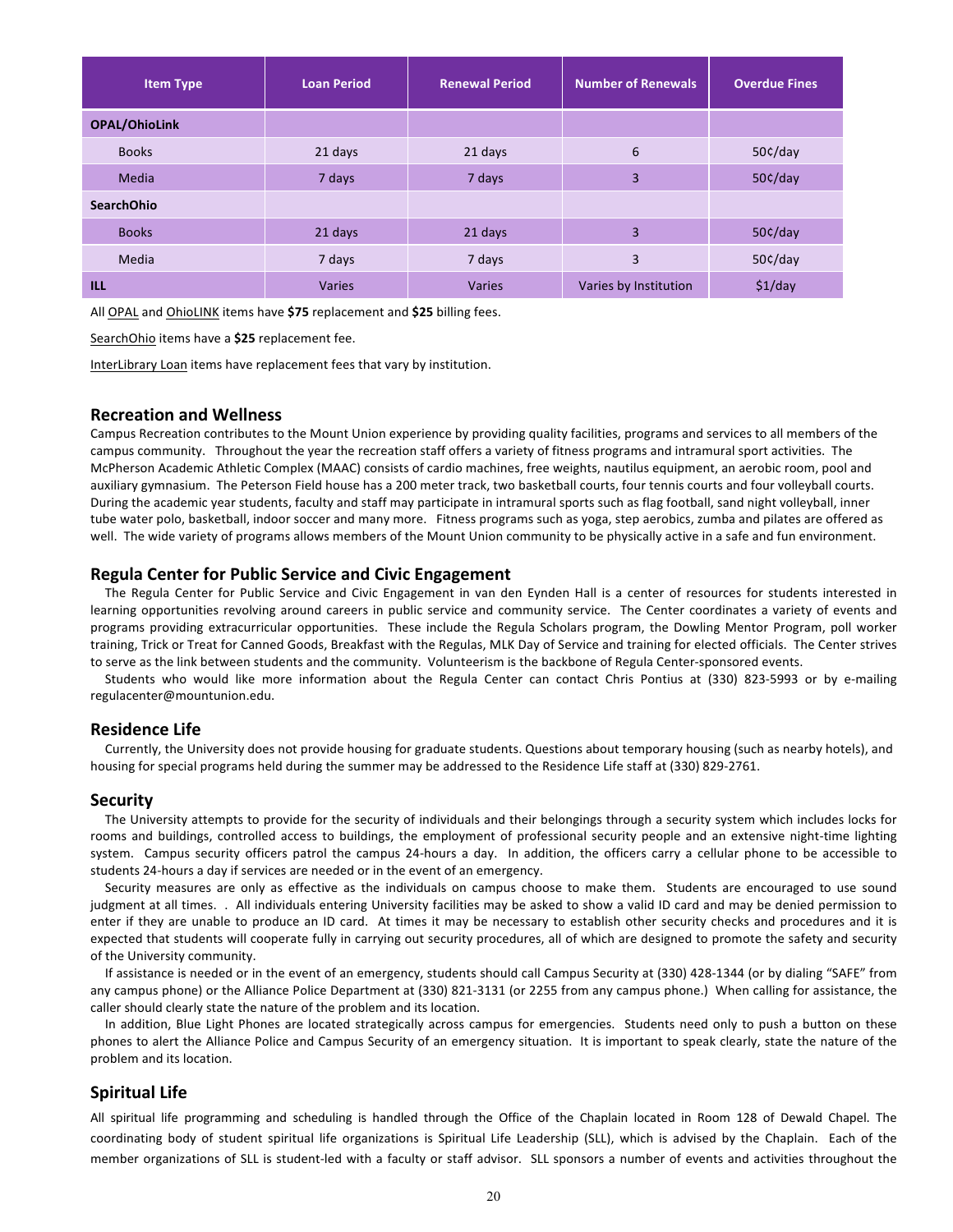academic year. In addition to meetings, the annual calendar includes retreats, lock-ins, alternative break mission trips, and special holy day services and activities.

Worship and meetings take place in the sanctuary of Dewald Chapel throughout the week. Sunday services include Campus Church at 11:00 a.m. and Catholic Mass at 6:30 p.m. In addition to scheduled worship times, there is a 24-hour meditation room available. Students, faculty and staff are always welcome to be a part of spiritual life activities and worship. For more information about spiritual life on campus, contact the Office of the Chaplain at (330) 823-2838 or go to http://www.mountunion.edu/office-of-the-chaplain.

# **Student Accessibility Services**

The Office of Student Accessibility Services works with students to ensure equal access to the educational process at the University. Services are available to students with documented disabilities that substantially limit a major life activity. It is the student's responsibility to meet with the Director to discuss their needs and to provide appropriate written documentation to support requests for accommodations and services. Decisions regarding eligibility for services is determined on a case-by-case basis. Once eligibility for accommodations is determined, information regarding the student is shared on a need-to-know basis.

Students with disabilities make up about 2% of the Mount Union student population. The majority of the students have hidden disabilities, such as Specific Learning Disabilities, Attention Deficit Disorder (with or without Hyperactivity), psychological impairments, chronic illness, hearing and visual impairments. The most commonly utilized accommodations are: extended time for taking exams, reduced distraction testing environments, note taking assistance, and alternate format textbooks. SAS also serves as the student's advocate and connects students with other campus resources. Students with temporary handicaps may also be eligible to access services through SAS.

Accommodations are intended to guarantee access, not success, so that students have equal access and are assessed on their learning and not on the impact of their disability in the educational environment.

Students are welcome to meet with the Director of SAS to discuss their circumstances. The office is located in Room 88 Hoover-Price Campus Center. The office phone number is (330) 823-7372 and the e-mail address is studentaccessibility@mountunion.edu.

# **Student Involvement and Leadership**

The Office of Student Involvement and Leadership prepares Mount Union students for meaningful work, fulfilling lives, and responsible citizenship through engaging and intentional co-curricular activities, programs, services, and partnerships. Through immersed participation, training, practice and reflection, the Mount Union student will gain skills that will complement their academic endeavors and further enable their success after graduation, regardless of undergraduate or graduate status.

Leadership programming, campus programming, student organizations, and more can be found as part of the Office of Student Involvement & Leadership.

# **Leadership Programming**

- Much of what the office does is viewed through the lens of student leadership development. Our leadership programs provide students at a variety of abilities and engagement levels with appropriately designed leadership opportunities to further enhance their learning and engagement on campus. Workshops and seminars are available throughout the year to meet the needs of student leaders and organizations.
- The Office of Student Involvement and Leadership is directly responsible for the coordination of all campus programming, advising fraternity and sorority life, coordinating and implementing leadership programs, providing support to student organizations, and offering the Student Involvement Record.

# **Campus Programming**

- The Student Involvement and Leadership staff also advise the Raider Programming Board (RPB). RPB is responsible for most of the student-initiated campus entertainment, including events that occur during Week of Welcome, Homecoming, Welcome Back Week, Little Sibs Weekend, Up 'Til Dawn, and Springfest. RPB also sponsors a Friday night Coffeehouse series, which showcases the talents of our own Mount Union Students.
- Coordinated by RPB, the Mount Union *After Hours* program is designed to provide a late night weekend alternative for student social interaction. After Hours strives to give students activities while creating a fun and exciting atmosphere both on and off Mount Union's campus.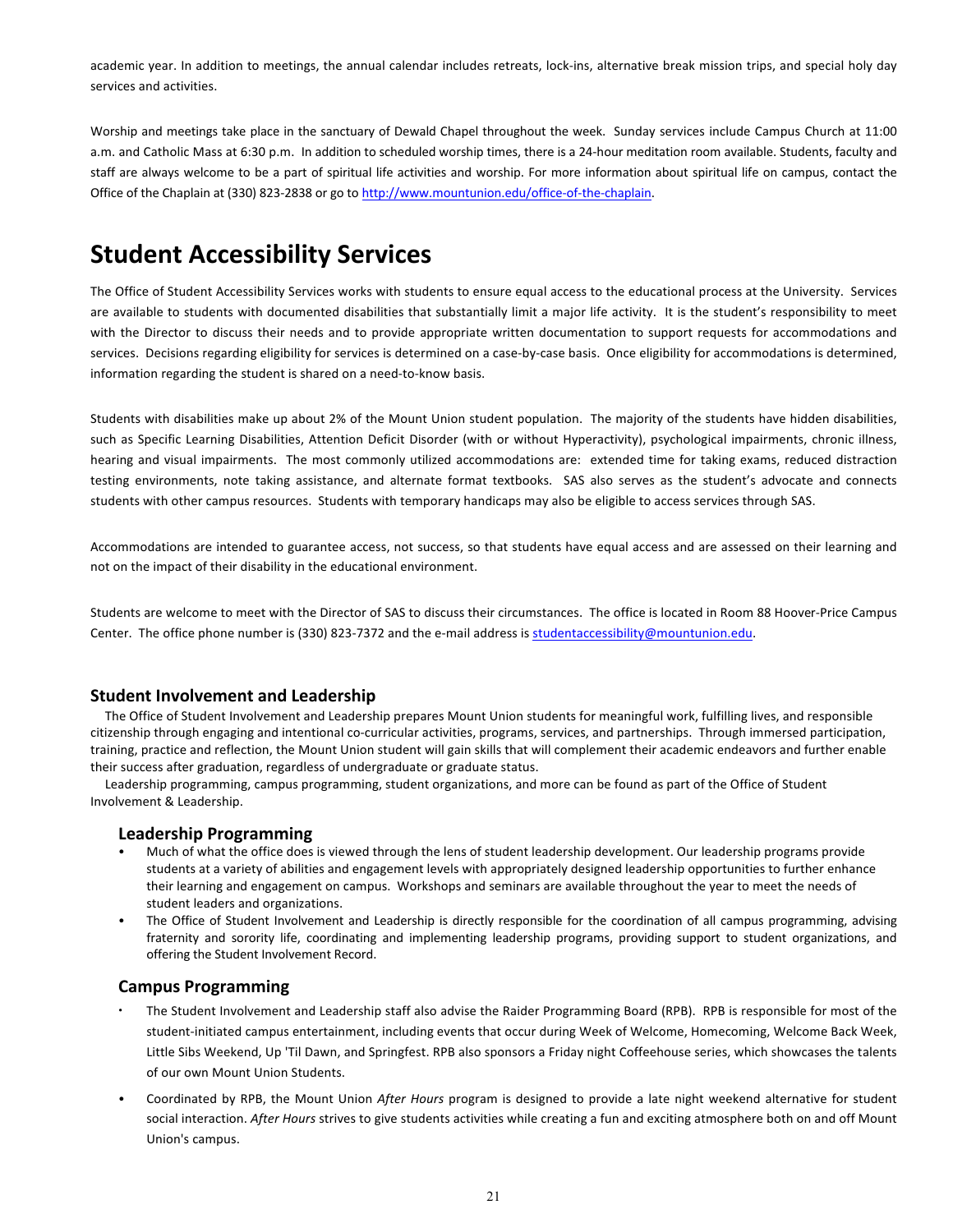# **Student Organizations**

- In support of the leadership development that takes place in student organizations, the Office of Student Involvement and Leadership also serves as a resource center and clearinghouse for the approximately 80 active student organizations on campus. Student can learn about becoming involved in these student organizations by participating in the Raiderfest Student Involvement Fair held during the Fall Orientation program.
- All student organizations are required to register with the office and maintain current contact information for presidents and advisors as well as accurate constitutions. Students interested in starting a new student organization can obtain materials and learn the appropriate process by contacting the office.

# **Vehicles**

Mount Union maintains a fleet of vehicles that are available for University-sponsored activities and functions. The use of a University vehicle is a privilege that entails specific responsibilities. Failure to follow University, state and federal rules and regulations, or irresponsible use of a vehicle, will result in that privilege being withdrawn.

All drivers must be authorized to drive University-owned vehicles. Drivers must annually fill out the driver's application form authorizing the University to obtain a motor vehicle check through the human resource office and submit a copy of their driver's license to the Physical Plant office. New drivers must have this done seven days in advance to using a University vehicle.

# **Campus Citizenship Policies and Procedures**

# **Student Disciplinary Process**

# **Purposes of the Student Disciplinary Process**

The University of Mount Union student disciplinary process is composed of students, faculty members, and administrators whose purpose is to aid in the development of higher values and proper citizenship in all of life, not in campus life alone. Student discipline concerns those experiences and processes that help a student to achieve self-control, to make mature decisions, and to accept responsibility for her/his decisions. To this end, Mount Union supports the concept of educational discipline. The University will make an effort to educate students through sanctions. However, should a student be considered a danger to the university community or demonstrate unwillingness to adhere to the behavioral expectations of the University, s/he will be treated in a similar manner as one who has failed academically, and may be separated from the University.

# **Article I: Definitions**

For the purposes of the student disciplinary process, the following definitions will apply:

- 1. The term "University" means University of Mount Union.
- 2. The term "student" includes all persons taking courses at the University, either full-time or part-time. Persons who withdraw after allegedly violating the Student Code of Conduct, who are not officially enrolled for a particular term but who have a continuing relationship with the University, or who have been notified of their acceptance for admission are considered to be "students."
- 3. The term "graduate student" means any person enrolled in a University of Mount Union graduate program.
- 4. The term "faculty member" means any person hired by the University to conduct classroom or teaching activities or who is otherwise considered by the University to be a member of the faculty.
- 5. The term "administrator" means any person employed by the University to perform assigned administrative or professional responsibilities.
- 6. The term "member of the University community" includes any person who is a current student, faculty member, administrator, or any other person employed by the University.
- 7. The term "University property" includes all land, buildings, facilities, and other property owned, leased, or controlled by the University or any student organization.
- 8. The term "student organization" means any number of persons who have complied with the formal requirements for University recognition.
- 9. The term "administrative hearing officer" means a University administrator authorized by the dean of students to determine whether a student has violated the Student Code of Conduct and to impose sanctions accordingly.
- 10. The term "student conduct board" means any persons authorized by the dean of students to determine whether a student has violated the Student Code of Conduct and to impose sanctions accordingly.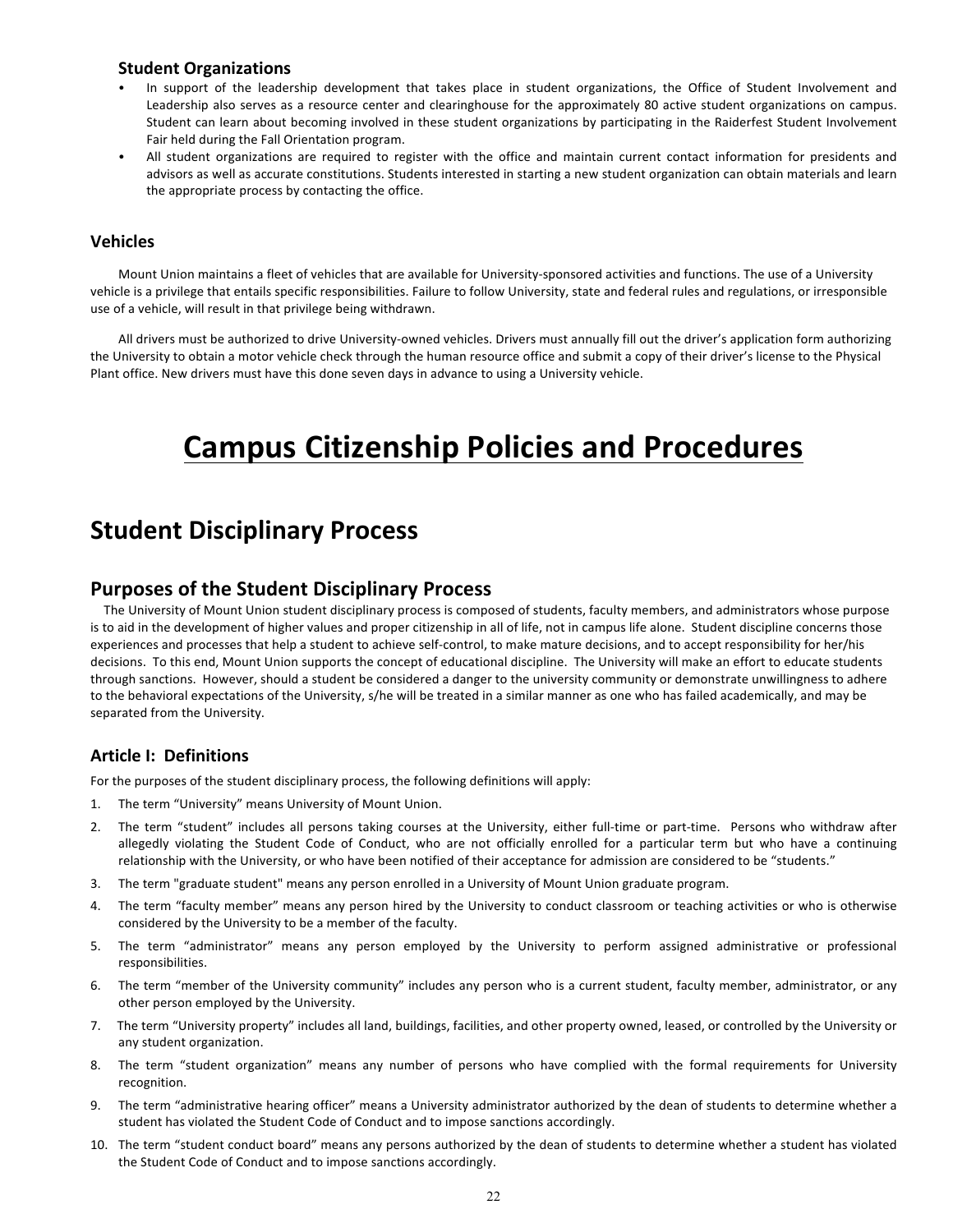- 11. The term "college appeals board" means any persons authorized by the dean of students to consider an appeal of the determination of responsibility and/or sanctions given by an administrative hearing officer or student conduct board.
- 12. The term "complainant" means any person who submits a charge alleging that a student violated the Student Code of Conduct. In all cases before the student conduct board, a representative of the University shall act as a complainant. In cases before the student conduct board or an administrative hearing officer where a member of the University community believes that s/he has been a victim of an alleged violation, this individual may also be considered a complainant.
- 13. The term "charged student" means any student charged with violating the Student Code of Conduct.
- 14. The vice president for student affairs and dean of students is the person designated by the president of the University to be responsible for the administration of the Student Code of Conduct and is referred to in this document as the dean of students.

## **Article II: Jurisdiction**

The submission of an application for admission to University of Mount Union is an optional and voluntary action. Institutional approval of that application is, in turn, an extension of privilege to join the academic and social community and to remain a part of it as long as academic and behavioral standards are met. These expectations have been established so that the educational purpose of the University may be pursued in an atmosphere conducive to such an undertaking. When a student or group of students violates the Student Code of Conduct, these students must accept responsibility for their actions.

Students are expected to exhibit good judgment and responsibility in their behavior on University property, at University sponsored events, and off campus. The University reserves the right to address student behaviors that occur off-campus, including those that are also being acted upon by legal authorities. Although the University will not automatically impose sanctions in addition to those imposed by law enforcement agencies, it does have the obligation to introduce counseling and/or disciplinary action if the student's behavior conflicts with the University's educational objectives or its responsibilities to members of the community. The dean of students or her/his designee shall decide whether the Student Code of Conduct shall be applied to conduct occurring off campus, on a case by case basis, in her/his sole discretion. Disciplinary action taken on this basis shall conform to the student disciplinary process, including appeal.

Each student shall be responsible for her/his conduct from the time of application for admission through the actual awarding of a degree. This includes during the academic year, before classes begin or after classes end, as well as during periods between terms of actual enrollment. The Student Code of Conduct shall apply to a student's conduct even if a student withdraws from school while a disciplinary matter is pending.

In general, any non-academic violation by a student or group of students at the University will come under the jurisdiction of the student disciplinary process.

# **Article III: Student Disciplinary Process Authority**

The student disciplinary process at University of Mount Union consists of the resident directors, the director of residence life, the director of student conduct, the associate dean of students, the dean of students, a student conduct board, a college appeals board and, on occasion, other administrators as deemed appropriate by the dean of students. Disciplinary cases are handled by one of the above individuals or groups depending on the nature and severity of the offense. The dean of students, or her/his designee, will decide which body shall hear the case.

## **Article IV: Violation of Law and University Discipline**

University disciplinary proceedings may be instituted against a student charged with conduct that potentially violates both criminal law and the Student Code of Conduct without regard to the pendency of civil or criminal litigation in court or criminal arrest or prosecution. Proceedings in the student disciplinary process may be carried out prior to, simultaneously with, or following civil or criminal proceedings off campus at the discretion of the dean of students or her/his designee. Determinations made or sanctions imposed under the student disciplinary process shall not be subject to change because criminal charges arising out of the same facts giving rise to violation of university rules were dismissed, reduced, or resolved in favor of or against the criminal law defendant.

When a student is charged by federal, state, or local authorities with a violation of law, the University will not request or agree to special consideration for that individual because of her or his status as a student. If the alleged offense is also being addressed under the student disciplinary process, the University may advise off-campus authorities of the existence of the Student Code of Conduct and how such matters are typically handled within the University community. The University will attempt to cooperate with law enforcement and other agencies in the enforcement of criminal law on campus and in the conditions imposed by criminal courts for the rehabilitation of student violators (provided that the conditions do not conflict with campus rules or sanctions). Individual students and other members of the University community, acting in their personal capacities, remain free to interact with government representatives as they deem appropriate.

# **Article V: Administrative Hearings**

#### *Section 1: Jurisdiction*

An administrative hearing may be conducted to act on all infractions of non-academic University rules and regulations by a student, group of students, or student organization affiliated with the University.

Administrative hearings may be conducted by resident directors, the director of residence life, the associate dean of students, the dean of students or other administrators as deemed appropriate by the dean of students or her/his designee.

#### *Section 2: Procedures for Administrative Hearings*

The purpose of an administrative hearing is to provide an evaluation of a charged student's responsibility for violating the University of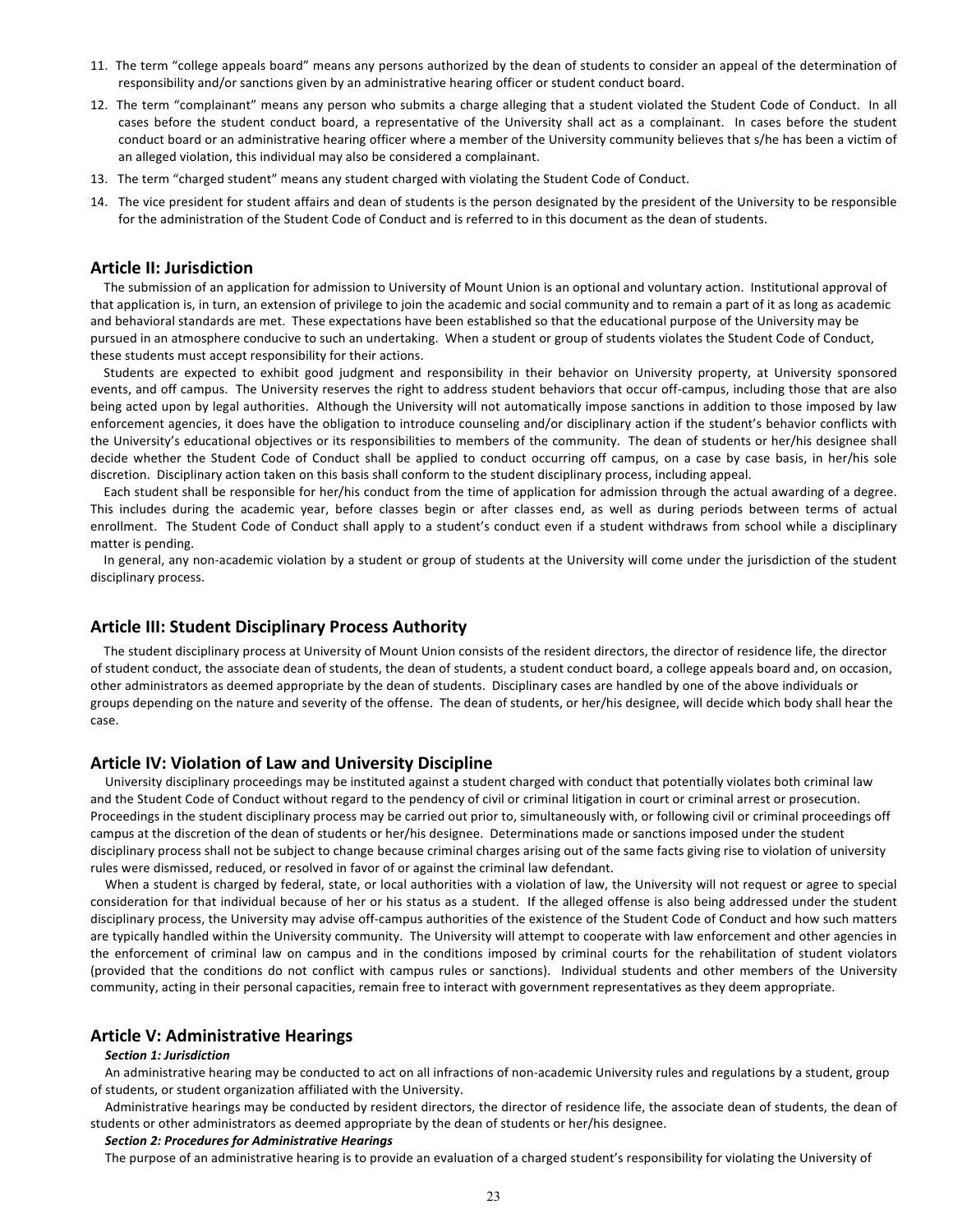Mount Union Student Code of Conduct. The hearing will be conducted in accordance with the procedures set forth by the student disciplinary process, but shall not be bound by technical rules of evidence or other formal rules of process and procedure, such as are applied in criminal or civil proceedings.

The following procedural protections are provided to charged students in administrative hearings:

- a. receiving written notice of the specific charges prior to the hearing;
- b. knowing the content of written material being considered in the case;
- c. the opportunity to be present at the hearing, to respond to the allegations, and to provide relevant information;
- d. the ability to bring pertinent and necessary witnesses to speak on her/his behalf (witnesses may only be present in the hearing when they are providing information, not throughout the entire process);
- e. the right to speak or not speak on her/his own behalf. Invoking the right to not speak will not be considered an admission of responsibility.

If the charged student fails to attend the hearing after notification has been given, the hearing may be held in her/his absence.

Administrative hearings shall be closed to all parties other than the following: the charged student; the complainant (if any); the administrative hearing officer; and witnesses (who are only present during the time that they are providing information.)

The administrative hearing officer will review the written materials with the charged student at the hearing. In addition, if requested by the charged student, arrangements will be made for her/him to review the written materials prior to the hearing.

The administrative hearing officer will advise the charged student of the allegations made against her/him and give the charged student the opportunity to accept or deny responsibility. If the charged student denies responsibility, then the administrative hearing officer will consider all available information in order to decide if the charged student should be found responsible for violating the Student Code of Conduct.

While the University brings all charges within the student disciplinary process, there are occasions when a member of the campus community believes s/he has been a victim of the alleged violation and may also be considered to be a complainant. In this case, this person will be made aware of the specific charges prior to the hearing; be informed of the content of written material about the case; and have the opportunity to be present at the hearing, provide relevant information concerning the alleged violation, and bring pertinent and necessary witnesses to support the charges at hand (witnesses may only be present in the hearing when they are providing information, not throughout the entire process).

A finding of responsibility will only be made if the preponderance of information supports the charges placed against the student.

If the student accepts responsibility or is found responsible for violating the Student Code of Conduct, then the administrative hearing officer will assign appropriate disciplinary sanctions and explain them to the student. Following the hearing, a letter will be sent to the student confirming the outcome of the hearing and the sanctions assigned.

All procedural questions are subject to the final decision of the dean of students or her/his designee.

# **Article VI: Student Conduct Board**

#### *Section 1: Jurisdiction*

The student conduct board may act on all infractions of non-academic University rules and regulations by a student, group of students, or student organization affiliated with the University.

During the academic year, a committee of student conduct board members consisting of three faculty members and two student members will act as the final appeals board for appeals of academic disciplinary decisions reached by an Academic Dishonesty Hearing Committee. If the charged student is a graduate student, at least one of the students on the final appeals board will be a graduate student and at least one of the faculty members will teach at the graduate level. Appeals of decisions made by an Academic Dishonesty Hearing Committee that must be heard during the summer, or at times when classes are not in session, may be heard by the Vice President for Academic Affairs or her/his designee.

## *Section 2: Organization*

A pool of qualified student and faculty board members shall be selected in accordance with the process described in Article VI, Section 6. For each hearing of the student conduct board, the board shall consist of two student board members, two faculty board members, and the associate dean of students. If the charged student is a graduate student, at least one of the students on the board will be a graduate student and at least one of the faculty members will teach at the graduate level. In situations where the associate dean of students must present the case or must excuse her/himself, the dean of students may appoint another administrator to sit on the board.

Before each hearing begins, the sitting members of the board shall select a Chairperson and a Secretary.

#### A. Chairperson

1. He or she shall be selected from and by the sitting members of the board.

2. He or she shall preside at the hearing.

## B. Secretary

- 1. He or she shall record all proceedings.
- 2. He or she shall prepare the written documentation of the decisions of the board.
- 3. He or she shall be selected from and by the sitting members of the board.

#### *Section 3: Qualifications*

A. Student Membership

1. Undergraduate students must have at least a sophomore standing. Graduate student members must be in at least the second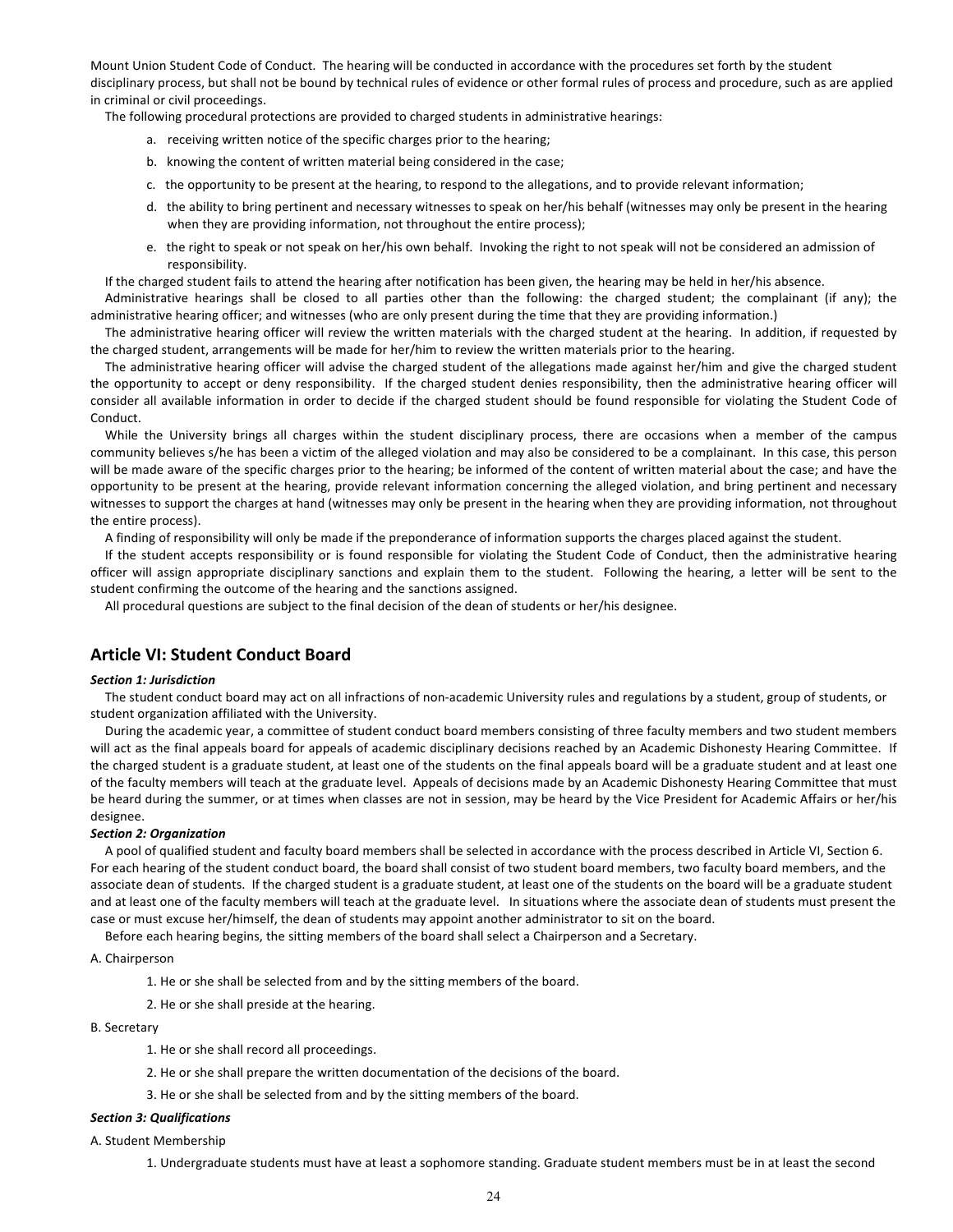semester of their program.

- 2. Students must have and maintain a minimum 2.5 GPA, be full-time students, and be making satisfactory academic progress.
- 3. Students must be and remain in good disciplinary standing with the University.
- 4. Student members of the board shall be selected through the process explained in Article VI, Section 6: Selection.

## B. Faculty Membership

- 1. Faculty members must have completed at least one year of service to the University and be full-time faculty members.
- 2. Faculty members of the board shall be selected through the process explained in Article VI, Section 6: Selection.

## C. Administrative Membership

1. The associate dean of students is a member of the board by virtue of her/his position at the University.

## *Section 4: Removal*

If a member of the student conduct board fails to fulfill their responsibilities on the board, or if the behavior of a board member is called into question by other members of the board, any member of the board shall report these concerns to the dean of students.

## *Section 5: Term of Service*

Board members shall assume responsibility from the first day of the designated fall semester. Student terms shall run for one year. General faculty terms shall run for three years on a rotational basis in accordance with the Faculty Constitution. Graduate faculty member terms shall run for one year.

## *Section 6: Selection*

- A . Undergraduate Students The selection procedure consists of an application and interview process conducted during the spring semester previous to the designated year of service. The applications will be reviewed by the Office of Student Affairs to verify the applicant's eligibility. Current members of the board, excluding any undergraduate student members who are applying for continued membership, will interview the eligible candidates and make recommendations to the dean of students regarding new undergraduate student board members. The dean of students will make the final decisions and appointments of the undergraduate student members to the board. A pool of 6 undergraduate students will be seen as the desirable minimum number of undergraduate students to have on the board.
- B. Graduate Students Graduate student board members shall be selected through a process identified and administered by each graduate program. Three students from each graduate program will be seen as the desirable number of graduate students to have on the board.
- C. Faculty The general faculty members of the board shall be elected from the general faculty during the spring semester previous to the designated year of service. A pool of 6 faculty members will be seen as a desirable number of faculty members to have on the board. In addition to these 6 general faculty members, one faculty member who teaches in each graduate program will be selected by the faculty of that program to be a member of the Student Conduct Board.
- D. Administration The administrative member of the board shall be the associate dean of students. In situations where the associate dean of students must present the case or must excuse her/himself, the dean of students may appoint another administrator to sit on the board.

## *Section 7: Hearings*

Hearings are to be held as necessary in order to address cases assigned to the board. For each hearing of the student conduct board, the board shall be composed of the members stated in Article VI, Section 2.

### *Section 8: Procedures for Student Conduct Board Hearings*

The purpose of a student conduct board hearing is to provide an evaluation of a charged student's responsibility for violating the University of Mount Union Student Code of Conduct. The hearing will be conducted in accordance with the procedures set forth by the student disciplinary process, but shall not be bound by the technical rules of evidence or other formal rules of process and procedure, such as are applied in criminal or civil proceedings.

The following procedural protections are provided to charged students in student conduct board hearings:

- a. receiving written notice of the specific charges prior to the hearing;
- b. knowing the content of written material being considered in the case;
- c. the opportunity to be present at the hearing, to respond to the allegations, and to provide relevant information;
- d. the ability to bring pertinent and necessary witnesses to speak on her/his behalf (witnesses may only be present in the hearing when they are providing information, not throughout the entire process);
- e. the chance to question witnesses in the manner described in the student disciplinary process;
- f. the opportunity to be accompanied by an advisor who must be a University of Mount Union student, faculty, or staff member and may not be an attorney. Advisors may not speak or directly participate in the hearing, unless otherwise approved by the members of the student conduct board;
- g. the right to speak or not speak on her/his own behalf. Invoking the right to not speak will not be considered an admission of responsibility.

Any member of the student conduct board who is considered to have a conflict of interest in the particular case being heard should discuss with the members of the sitting board the desirability of being excused from that hearing. The sitting board may decide the appropriateness of that member voting in the decision.

The charged student and the complainant(s) shall have the right to ask for the removal of any board member by showing written or verbal evidence of a conflict of interest on the part of the member. The remainder of the sitting board will determine if there is a potential conflict of interest. If a potential conflict of interest is shown, the board member will excuse her/himself.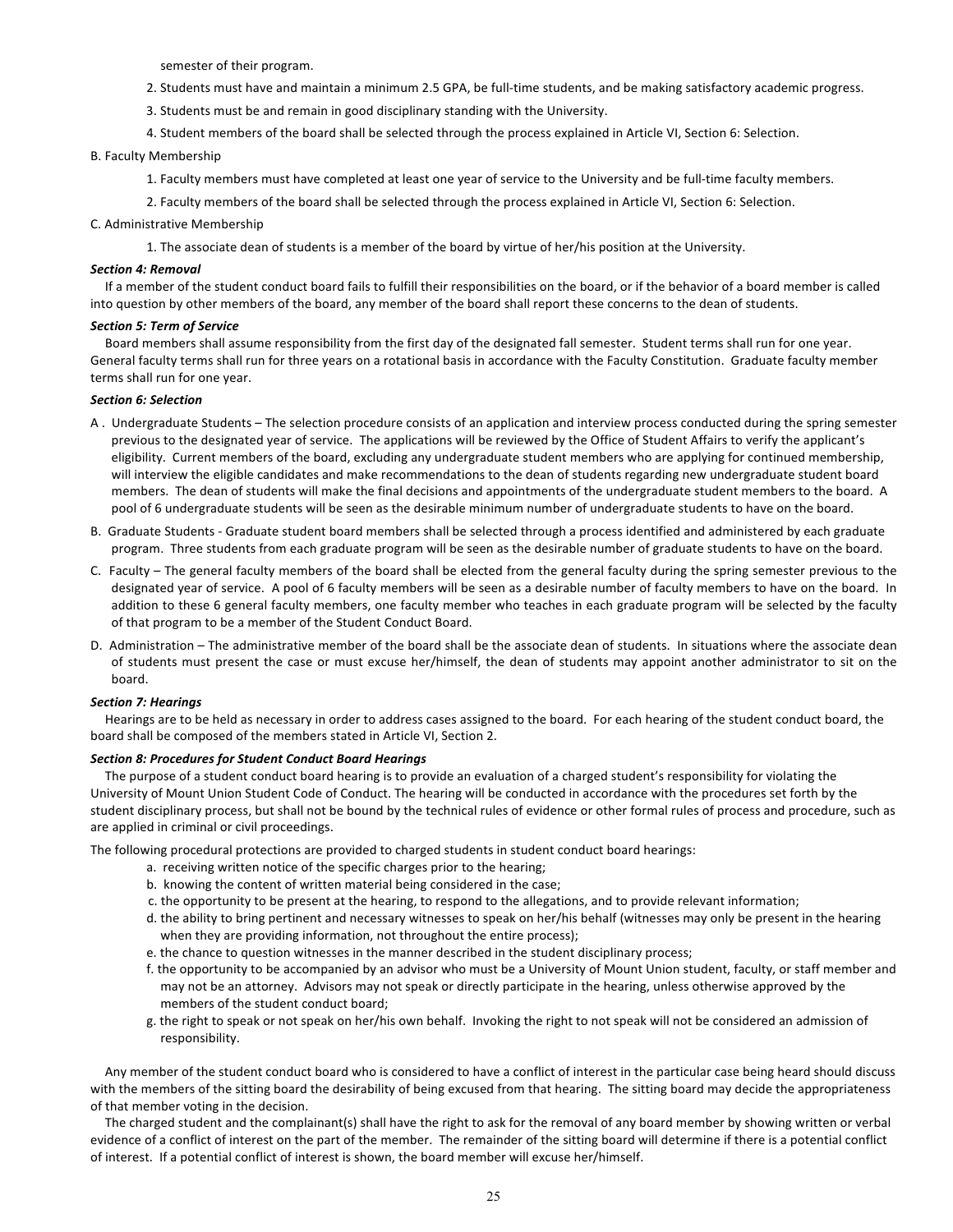In hearings involving more than one charged student, the Dean of Students, or her/his designee, in her/his sole discretion may permit the hearings concerning each student to be conducted either separately or jointly.

In order to protect the privacy of the students involved, hearings of the student conduct board shall be closed to all parties other than the following: the charged student(s); the complainant(s); the sitting members of the student conduct board; a University of Mount Union student, faculty or staff member who is acting as an advisor for the charged student and/or the complainant; and witnesses (who are only present during the time that they are providing information.) In the event that a student organization is involved in a hearing before the student conduct board, one member will represent the organization, while other members who want to present information will be considered to be witnesses and will only be present when they provide information.

If the charged student fails to attend the hearing after notification has been given, the hearing may be held in her/his absence.

A single recording shall be made of each hearing. The deliberations of the student conduct board will not be recorded. The recording shall be the property of the University. Recordings of all student conduct board proceedings will be kept on file in the associate dean of students' office. Recordings will be erased 60 days after the hearing unless an appeal is still pending. In this case, recordings will be erased thirty days after the final appeal decision.

A written description of the charges shall be made available to the sitting members of the student conduct board. This description shall include the name of the charged person, persons, or groups involved, the time and place of the alleged offense, and the nature of the alleged offense. In addition, other written materials may be considered at the discretion of the sitting members of the board. These written materials shall be held in confidence and will be collected at the conclusion of the hearing.

A copy of all written materials to be considered in the hearing shall be provided to the charged student and the complainant(s) for their use during the hearing. These written materials will be collected at the conclusion of the hearing. If requested by the charged student or the complainant(s), arrangements will be made for them to review the written materials prior to the hearing.

A University staff member will be a complainant and present information pertinent to the charges being considered by the board. The University staff member acting as a complainant may be present at the hearings, make a statement concerning the alleged violation, be informed of the content of written material about the case, call witnesses to support the charges at hand, and directly question witnesses. While the University brings all charges within the student disciplinary process, there are occasions when a member of the campus community believes s/he has been a victim of the alleged violation and may also be considered to be a complainant. In this case, this person may be directly involved in the case brought before the student conduct board and, therefore, will be made aware of the specific charges prior to the hearing; be informed of the content of written material about the case; and have the opportunity to be present at the hearing, provide relevant information concerning the alleged violation, bring pertinent and necessary witnesses to support the charges at hand (witnesses may only be present in the hearing when they are providing information, not throughout the entire process), question witnesses in the manner described in the student disciplinary process, and be accompanied by an advisor who must be a University of Mount Union student, faculty, or staff member and may not be an attorney. Advisors may not speak or directly participate in the hearing, unless otherwise approved by the members of the student conduct board.

The complainant(s) and the charged student may arrange for witnesses to present pertinent information to the board. Witnesses will provide information to and answer questions from the student conduct board. Questions may be suggested by the charged student and/or the complainant(s) to be answered by each other or by other witnesses. These questions shall be directed to the board chairperson, rather than to the witness directly. This method is used to preserve the educational tone of the hearing and to avoid creation of an adversarial environment.

The student conduct board may accommodate concerns for the personal safety, well-being, and/or fears of confrontation of the complainant, charged student, and/or other witnesses during the hearing by providing separate facilities, by using a visual screen, and/or by permitting participation by telephone, videophone, video conferencing, videotape, audiotape, written statement, or other means, where and as determined in the sole judgment of the dean of students or her/his designee to be appropriate.

After completion of the presentation of information, the board will deliberate privately and reach a decision. A finding of responsibility shall only be reached when a majority of sitting members finds that the preponderance of the information that has been presented supports the allegation that the charged student has violated the University of Mount Union Student Code of Conduct. If the charged student is found responsible for the violation, then the student conduct board will make a decision regarding appropriate sanctions to be assigned.

The secretary and chairperson will ensure that written notification of the findings of the board are given to the dean of students or her/his designee as soon as possible following the completion of the hearing. The dean of students, or his or her designee, will notify the charged student of the outcome of the hearing.

All procedural questions are subject to the final decision of the dean of students or her/his designee.

# **Article VII: Appeals**

#### *Section 1: Grounds for Appeal*

The decision made by a hearing body may be appealed by the charged student(s) or the complainant(s) for the following reasons. In order for an appeal to be granted and/or for the outcome to be amended, one or more of the following grounds for appeal must be met:

- 1. specified procedural errors or misrepresentation of University regulations are so substantial that the outcome of the hearing may have been affected; or
- 2. new and significant information has become available which was not reasonably discoverable/available before the original decision was rendered and which could have reasonably altered the results of the hearing; or
- 3. the determination of responsibility and/or the sanctions are arbitrary or unjustified by the information presented at the hearing.

When the grounds for appeal have been met, the appeals body has the option to make decisions that extend the full range of the student discipline process, from finding the charged student responsible or not responsible for the violation to assigning any sanction it deems appropriate to the violation, including maintaining, decreasing, or increasing the sanction.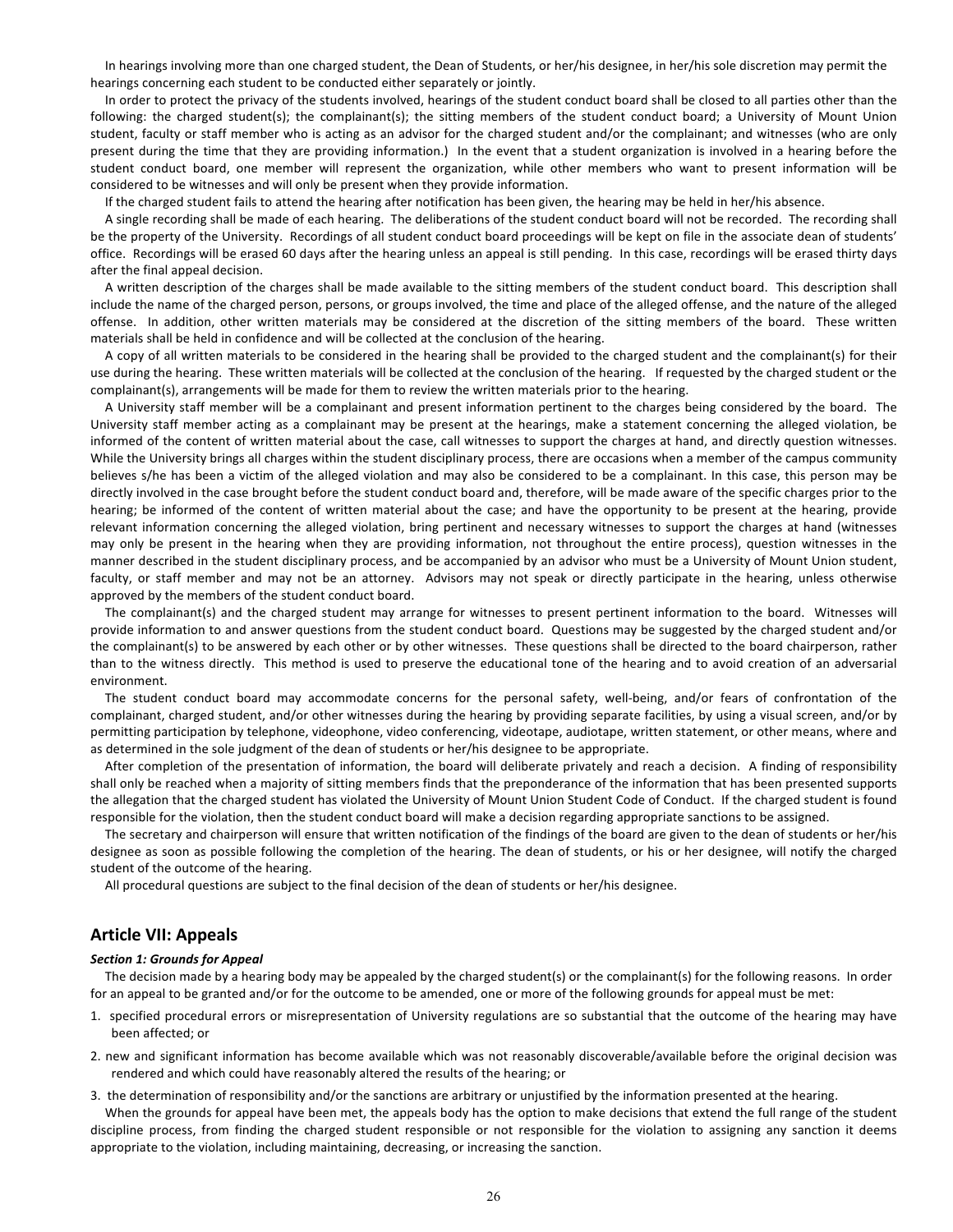#### **Section 2: Method for Requesting an Appeal**

All appeals must be signed and filed in writing within five business days after the decision of the hearing body is made. Electronic submissions are not acceptable except in extreme circumstances as determined by the dean of students or his/her designee. The appeal should clearly state the grounds of the appeal and should be submitted to the office of the dean of students.

#### *Section 3: Appeals Related to Non-academic Violations*

During the academic year, the university appeals board will hear appeals of cases that were adjudicated in either an administrative or student conduct board hearing. Appeals that must be heard during the summer, or at times when classes are not in session, may be heard by the Dean of Students or her/his designee, in place of the board. The decision of either appeals body is final.

If a decision is appealed by the charged student or the complainant(s), all parties will have the opportunity to actively participate in the appeal hearing as described in Article VII, Section 5. This hearing will serve as the sole appeal for all parties.

The university appeals board is composed of a student and a faculty member from the pool of student conduct board members who did not hear the case originally and the dean of students. If the charged student is a graduate student, at least one of the two student conduct board members who sit on the appeals board for the case will be a graduate student or a graduate faculty member. In the event that the dean of students must excuse her/himself or is unavailable, the dean of students may designate a staff member to fill her/his place on the board. Meetings of the university appeals board will be called as necessary by the dean of students.

#### *Section 4: Appeals Related to Academic Violations*

During the academic year, a committee of student conduct board members consisting of three faculty members and two student members will act as the appeals body for appeals of decisions reached by an academic dishonesty hearing committee. If the charged student is a graduate student, at least one of the students on the final appeals board will be a graduate student and at least one of the faculty members will teach at the graduate level. Appeals of decisions made by an academic dishonesty hearing committee that must be heard during the summer, or at times when classes are not in session, may be heard by the Vice President for Academic Affairs or her/his designee, in place of the committee. The decision of either appeals body is final.

#### *Section 5: Procedures for Appeals*

The purpose of an appeals hearing is to assess the appropriateness of the outcome(s) of a prior hearing that are brought into question by an appeal. The hearing will be conducted in accordance with the procedures set forth by the student disciplinary process, but shall not be boun by the technical rules of evidence or other formal rules of process or procedure, such as are applied in criminal or civil proceedings. The following procedural protections are provided to charged students in appeals hearings:

- a. the opportunity to be present at the hearing and to provide information relevant to the grounds of the appeal;
- b. the ability to bring witnesses to speak on new and significant information which was not reasonably discoverable/available before the original decision was rendered (witnesses may only be present in the hearing when they are providing information, not throughout the entire process);
- c. the chance to question witnesses in the manner described in Article VI, Section 8 of the student disciplinary process;
- d. the opportunity to be accompanied by an advisor who must be a University of Mount Union student, faculty, or staff member and may not be an attorney. Advisors may not speak or directly participate in the hearing, unless otherwise approved by the appeals body.

In order to protect the privacy of the students involved, appeals hearings shall be closed to all parties other than the following: the charged student; the original hearing officer or representative of the original hearing body who presents the case; the complainant(s) ; the members of the appeals body; a University of Mount Union student, faculty or staff member who is acting as an advisor for the charged student and/or the complainant(s); and witnesses (who are only present during the time that they are providing information.) In the event that a student organization is involved in an appeals hearing, one member will represent the organization, while other members who want to present information will be considered to be witnesses and will only be present when they are providing Information.

A single recording will be made of each appeals hearing. The deliberations of the appeals body will not be recorded. The recording shall be the property of the University. Recordings of all appeals hearings will be kept on file in the associate dean of students' office. Recordings will be erased thirty days after the appeals hearing.

Copies of all written materials used in the original hearing shall be made available to all members of the appeals body. These materials shall include the charge letter, documentation reports, witness statements, disposition letter, and any other documents pertinent to the case. In addition, if the original hearing was recorded, the appeals body may choose to listen to the recording. Further, the appeals body will receive copies of the request for appeal and any additional documentation that will be presented at the appeals hearing. All documents shall be held in confidence and will be collected at the conclusion of the hearing.

A copy of all written materials to be considered in the appeal hearing shall be provided to the charged student and to the complainant(s) (if any) for their use during the hearing. These written materials will be collected at the end of the hearing. If requested by the charged student or the complainant(s), arrangements will be made for them to review the written materials prior to the appeal hearing.

The original administrative hearing officer or a representative of the original hearing body will present information to the appeal body. This individual may be present at the hearing, make a statement concerning the issues raised by the appeal, be informed of the content of written material about the case, call witnesses if necessary to support the outcome of the original hearing, and directly question witnesses. While the University brings all charges within the student disciplinary process, there are occasions when a member of the campus community believes s/he has been a victim of the alleged violation and may also be considered to be a complainant. In this case, this person may be directly involved in the case brought before an appeals body and, therefore, may be present at the hearing, provide information relevant to the grounds of the appeal, call witnesses to speak on new and significant information which was not reasonably discoverable/available before the original decision was rendered, question witnesses in the manner described in Article VI, Section 8 of the student discipline process, and be accompanied by an advisor who must be a University of Mount Union student, faculty, or staff member and may not be an attorney. Advisors may not speak or directly participate in the hearing, unless otherwise approved by the members of the appeals body.

After completion of the presentation of information, the appeals body will deliberate privately and reach a decision. The appeals body will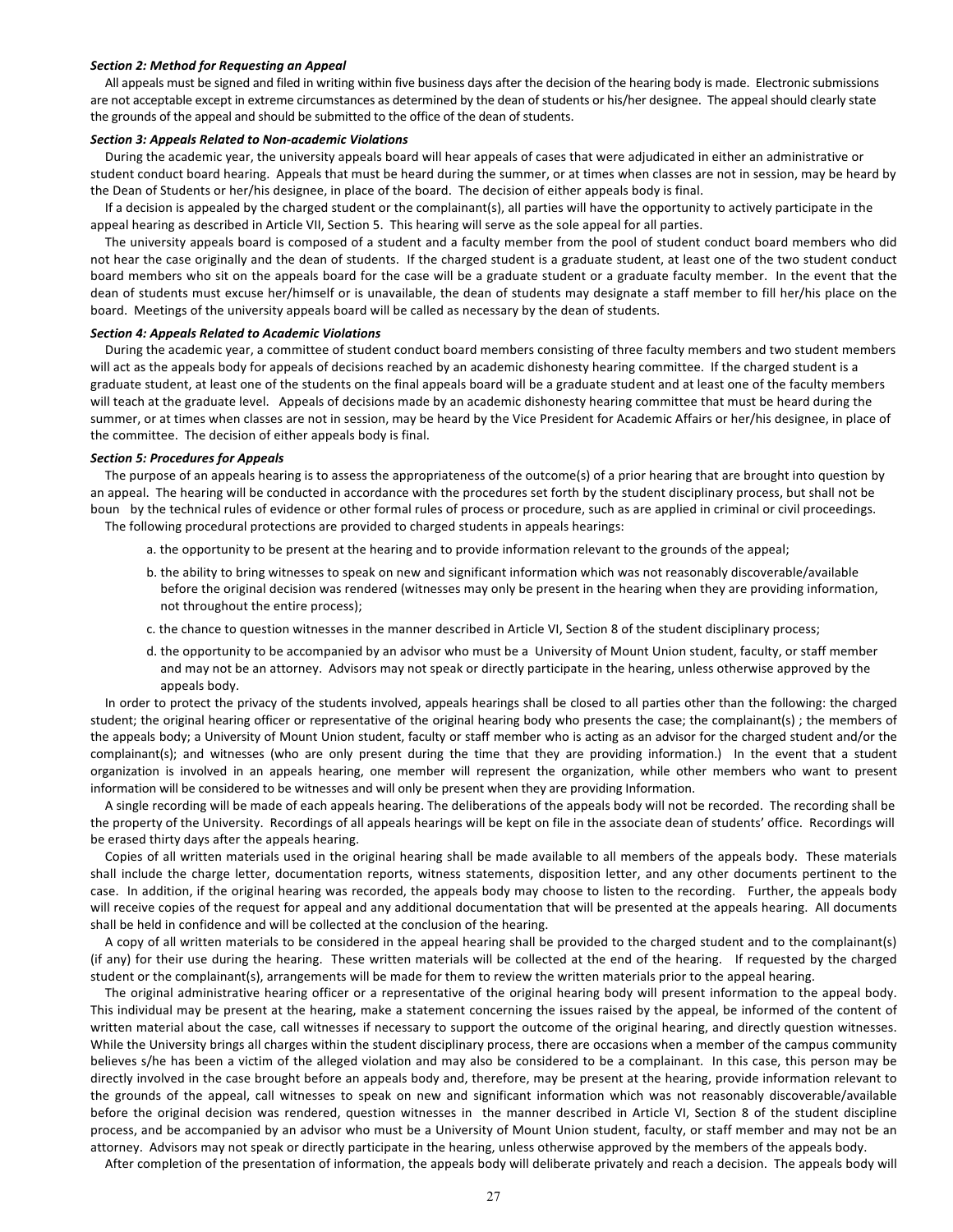first consider if any of the specified grounds for appeal have been met. If the grounds for appeal have been met and these grounds relate to the determination of responsibility, a sustained decision shall only be reached when the appeals body finds that the preponderance of the information that has been presented supports the allegation that the charged student has violated the University of Mount Union Student Code of Conduct. If the grounds for appeal have been met and these grounds relate to the sanctions assigned by the original hearing body, then the appeals body will make a decision regarding the appropriateness of the assigned sanctions.

The decision of the appeals body is final and will be presented to the charged student as soon as possible after the hearing by the dean of students or her/his designee.

All procedural questions are subject to the final decision of the dean of students or her/his designee.

# **Academic Dishonesty Hearing Process**

# **Article I: Academic Honesty**

The University views the moral and ethical education of its students as being equal in importance to their intellectual development. The codes of conduct and ethical habits individuals practice as students are likely to guide them for their entire lives. As a consequence, a significant part of the University's mission is to support in its students a belief in the importance of personal honesty and integrity and a strong commitment to high standards in those areas. In all of their academic pursuits, Mount Union students are expected to be responsible members of the academic community.

Unless clearly documented with citations indicating otherwise, all academic work is expected to be the student's own. Plagiarism and/or any other form of cheating or dishonesty will subject the student involved to sanctions ranging from failure of an assignment to possible suspension or dismissal from the University. When the latter sanctions are recommended the Associate Academic Dean for Curriculum and Student Issues may convene a hearing committee to determine responsibility and appropriate sanctions. Specific procedures for hearings of this nature are outlined below.

# **Article II: Hearing Committee Membership**

The academic dishonesty hearing committee shall consist of two faculty members from the Academic Policies Committee, one student to be appointed by Vice President for Academic Affairs or her/his designee, and the Associate Academic Dean for Curriculum and Student Issues, who serves as convener without vote.

Any member of the academic dishonesty hearing committee who is considered to have a conflict of interest in the particular case being heard should discuss with the Associate Academic Dean the desirability of being excused from that hearing. The Associate Academic Dean will decide the appropriateness of that member's involvement and select a replacement for the hearing if needed.

The charged student shall have the right to ask for the removal of any committee member by providing a written or verbal statement regarding the alleged conflict of interest on the part of the committee member. The Associate Academic Dean will determine if there is a potential conflict of interest. If a potential conflict of interest is shown, the Associate Academic Dean will select a replacement committee member.

# **Article III: Purpose**

The purpose of an academic dishonesty hearing is to provide an evaluation of a charged student's responsibility for violating the University of Mount Union's academic honesty policy.

# **Article IV: Procedural Protections**

Academic dishonesty hearings will be conducted in accordance with the procedures set forth by this document, but shall not be bound by the technical rules of evidence or other formal rules of process or procedure, such as are applied in criminal or civil proceedings. The following procedural protections are provided to charged students in academic dishonesty hearings:

- a. receiving written notice of the specific charges prior to the hearing;
- b. knowing the content of written material being considered in the case;
- c. the opportunity to be present at the hearing, to respond to the allegations, and to provide relevant information. If the charged student fails to attend the hearing after notification has been given, the hearing may be held in her/his absence;
- d. the ability to bring pertinent and necessary witnesses to speak on her/his behalf (witnesses may only be present in the hearing when they are providing information, not throughout the entire process);
- e. the chance to question all witnesses present at the hearing;
- f. the opportunity to be accompanied by an advisor who must be a Mount Union student, faculty, or staff member and may not be an attorney. Advisors may not speak or directly participate in the hearing, unless otherwise approved by the members of the academic dishonesty hearing committee;
- g. the right to speak or not speak on her/his own behalf. Invoking the right to not speak will not be considered an admission of responsibility.

### **Article V: Academic Dishonesty Hearing Procedures**

Academic dishonesty hearings shall be closed to all parties other than the following: the charged student; the faculty member reporting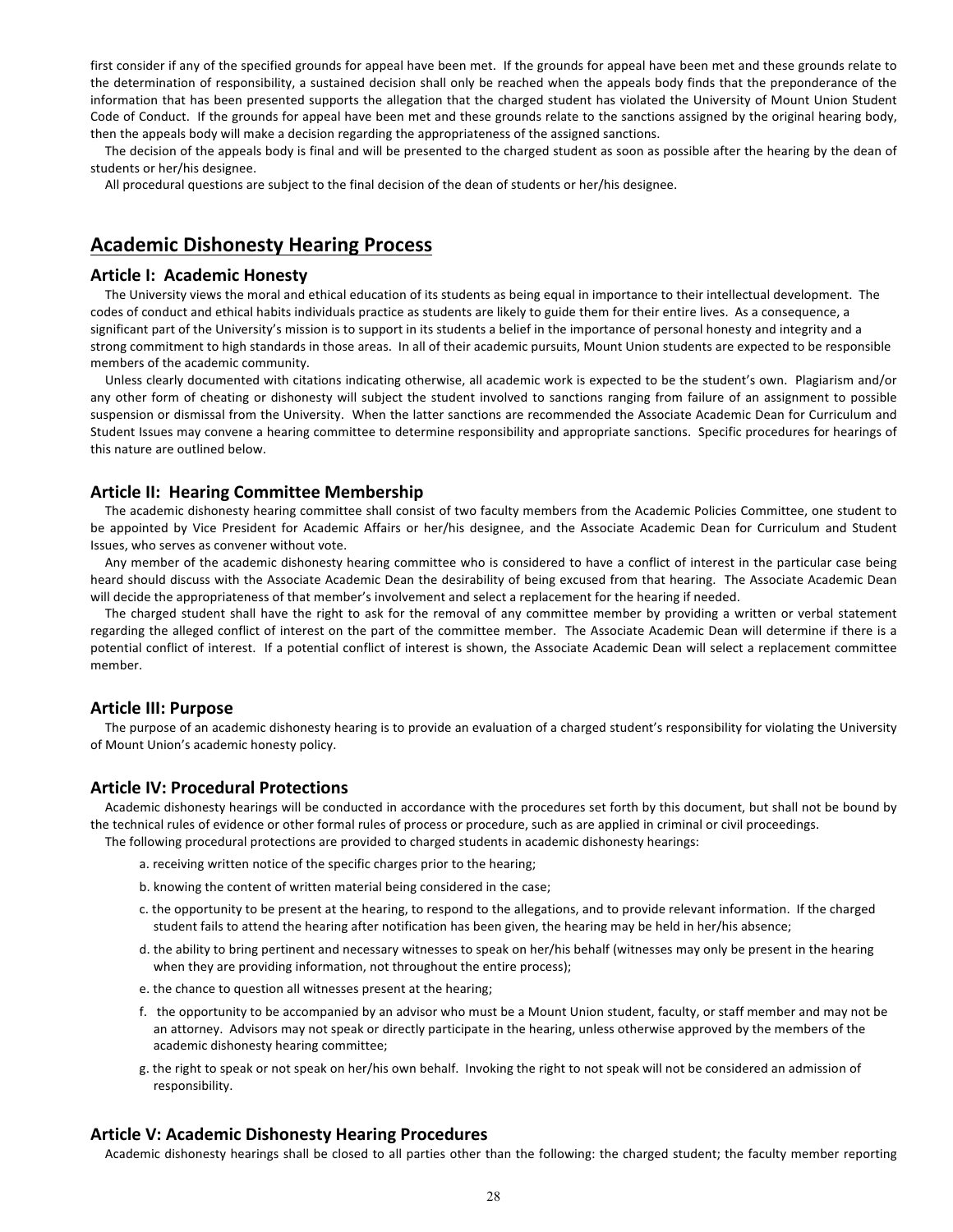the dishonesty (also known as the complainant); the members of the hearing committee as described above; a University of Mount Union student, faculty or staff member who is acting as an advisor to the charged student; and witnesses (who are only present during the time that they are providing information.) 

A single recording shall be made of each hearing. The deliberations of the academic dishonesty hearing committee will not be recorded. The recording shall be the property of the University. Recordings of all academic dishonesty hearing committee proceedings will be kept on file in the associate academic dean's office. Recordings will be erased 60 days after the hearing unless an appeal is still pending. In this case, recordings will be erased thirty days after the final appeal decision.

A written description of the charges shall be made available to the academic dishonesty hearing committee. This description shall include the name of the charged student, the time and place of the alleged offense, and the nature of the alleged offense. In addition, other written materials may be considered at the discretion of the hearing committee. These written materials shall be held in confidence and will be collected at the conclusion of the hearing.

A copy of all written materials to be considered in the hearing shall be provided to the charged student for her/his use during the hearing. These written materials will be collected at the end of the hearing. If requested by the charged student, arrangements will be made for her/him to review the written materials prior to the hearing.

The complainant(s), the charged student and the Associate Academic Dean may arrange for witnesses to present pertinent information to the committee. Witnesses will provide information to and answer questions from the academic dishonesty hearing committee.

After completion of the presentation of information, the committee will deliberate privately and reach a decision. A finding of responsibility shall only be reached when a majority of the voting members of the committee finds that the preponderance of the information that has been presented supports the allegation that the charged student has violated the University of Mount Union Academic Honesty Policy. If the charged student is found responsible for the violation, then the academic dishonesty hearing committee will make a decision regarding appropriate sanctions to be assigned.

The Associate Academic Dean will ensure that written notification of the findings of the committee are given to the Vice President for Academic Affairs as soon as possible following the completion of the hearing. The Associate Academic Dean will notify the charged student of the outcome of the hearing.

All procedural questions are subject to the final decision of the Vice President for Academic Affairs or her/his designee.

## **Article VI: Appeals**

Appeals shall be considered under the circumstances and procedures described in Article VII of the Student Disciplinary Process, which may be found in the Student Handbook.

# **Student Code of Conduct**

The following conduct is unacceptable to University of Mount Union and will be addressed through the student disciplinary process. This listing is illustrative of the kinds of behaviors prohibited by the University, but is not an exhaustive definition of misconduct. Although the University will make every reasonable effort to make the rules and regulations available, students are responsible for becoming familiar with them. Being under the influence of alcohol or other drugs does not diminish a student's responsibility or excuse a violation of the Code of Conduct. Prohibited behaviors include:

- 1. Academic Misconduct Violations of the Academic Honesty Policy. The policy can be found in its entirety in the Program handbook.
- 2. Dishonesty Furnishing false ID; furnishing false written or oral statement; falsification, alteration or misuse of University, or other official, documents or records; knowingly passing a worthless check or money order in payment of a financial obligation to the University or to a member of the University community; falsely representing the work of another as one's own.
- 3. Misuse of Identification Transferring, lending, borrowing or altering University identification or other official forms of identification (i.e. driver's license); production or possession of a fake or altered ID.
- 4. Misuse of Technology Misuse or abuse of any computer, computer system, service, hardware, software, program, data, network, cable television network or communication network, particularly as defined by the Technology Resources Acceptable Use Policy.
- 5. Disorderly Conduct Abusive, obscene, violent, destructive or excessively noisy behavior, including behaviors that result from being under the influence of alcohol or other drugs.
- 6. Community Disruption Behaviors that disrupt the regular operation of the University or interfere with the ability of members of the University community to complete their ordinary activities.
- 7. Mental or Bodily Harm $* -$  Acts covered by this policy include, but are not limited to:
	- a) intentionally inflicting mental or bodily harm upon any person;
	- b) taking any action for the purpose of inflicting mental or bodily harm upon any person;
	- c) taking any reckless, but not accidental, action from which mental or bodily harm to any person could result;
	- d) sexual misconduct;
	- e) harassing, intimidating or threatening behavior toward any person including, but not limited to, behavior in violation of the University of Mount Union Statement on Harassment found in the Student Handbook;
	- f) any act which demeans, degrades or disgraces any person, e.g. hazing;
	- g) use of alcohol or other drugs in a manner that contributes to, or places the individual at risk for, mental or bodily harm.

"Any person" as used in this section may include one's self.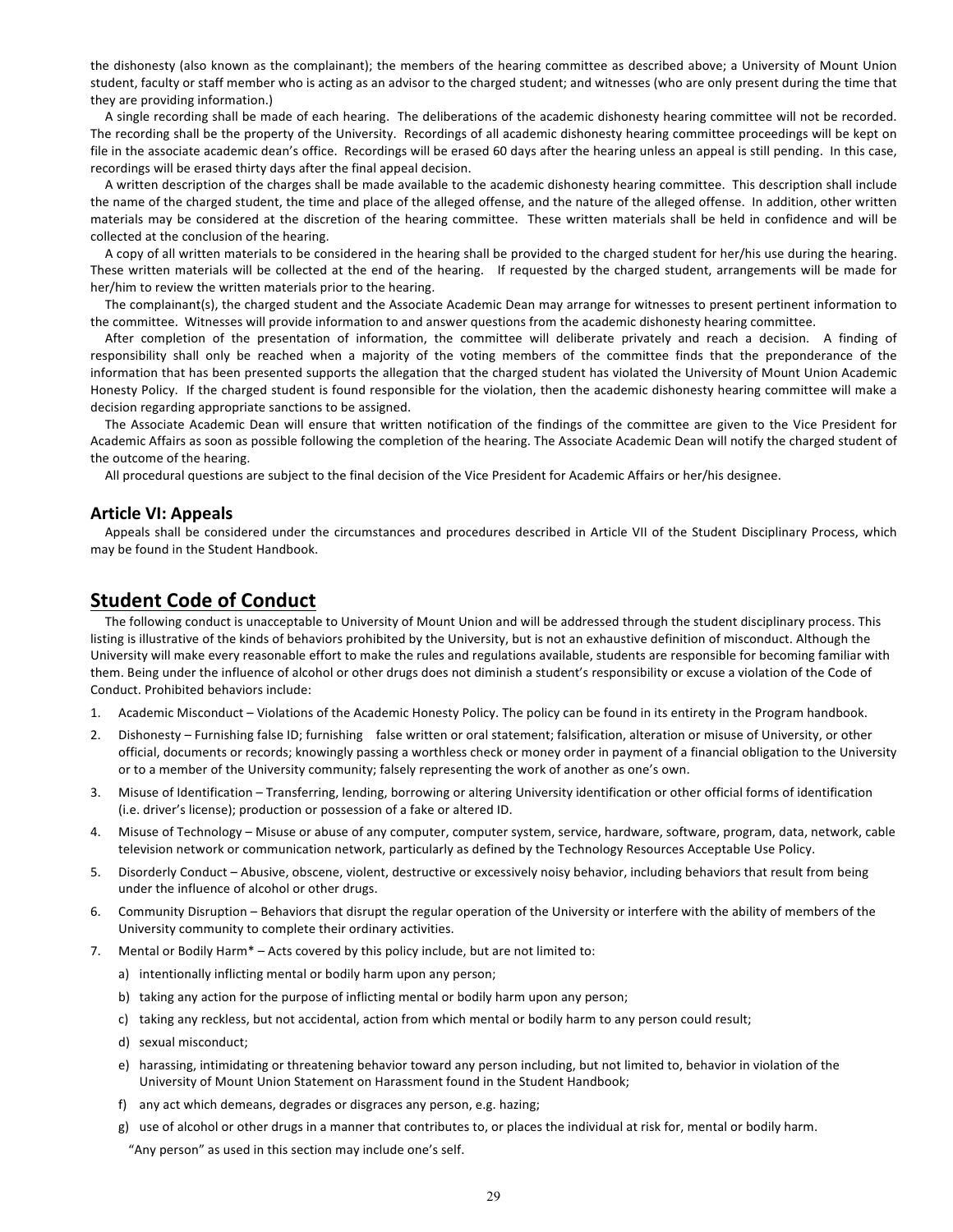- 8. Theft/Unauthorized Use of Property Theft or unauthorized use of property, money or services from the University or any other person or business. This includes the unauthorized use, duplication or possession\*\* of any key issued for any University building, facility or room.
- 9. Possession\*\* of Stolen Property Possessing property known to be stolen that may be identified as property of the University or any other person or business.
- 10. Vandalism/Destruction of Property Intentionally or recklessly, but not accidentally, damaging, destroying, defacing or tampering with University property or the property of any person or business
- 11. Trespassing Forcible or unauthorized entry into any room, building, structure or facility belonging to the University or any person or business; or unauthorized entry to or use of property belonging to the University or any person or business.
- 12. Misuse of Safety Equipment Unauthorized use or alteration of firefighting equipment, safety devices or other emergency safety equipment.
- 13. Making a False Report Causing, making or circulating a false report or warning of fire, explosion, crime, violation of the Student Code of Conduct, or other crisis or emergency.
- 14. Failure to Evacuate during a Fire Alarm Failure to leave a building quickly and in an orderly manner in the event of a fire alarm.
- 15. Possession of Dangerous Weapons or Materials Unauthorized possession\*\*, use or storage of weapons or dangerous materials of any type or description, including, but not limited to, firearms, compressed-air guns, pellet guns of any nature, paintball guns, BB guns, illegal knives, swords, brass knuckles and other fighting apparatus, explosive devices, fireworks, ammunition for any prohibited weapon, or any dangerous "ordnance" as defined by Ohio law. In addition, flammable liquids or gases, such as gasoline, kerosene, propane, lighter fluid, etc. may not be used or stored in any residential facility, or by students in any other campus building except as approved by appropriate University officials.
- 16. Violation of University Drug Policies The manufacture, distribution, sale, offer for sale, use, or possession\*\* of any illegal drug or narcotic. In addition, the possession\*\* or use of drug abuse instruments or paraphernalia is prohibited. (Additional details can be found in the complete Drug Policy in the Student Handbook.)
- 17. Violation of University Alcohol Policies (a) Possession\*\* or consumption of alcoholic beverages, except under circumstances authorized by the University of Mount Union Alcohol Policy; (b) failure to comply with state or University regulations regarding the use or sale of alcoholic beverages.
- 18. Failure to Comply or Identify Failure to comply with the directions of University or public officials, including residence life staff and security officers, acting in the performance of their duties or to identify one's self to these persons when requested to do so. This includes failure to complete assigned disciplinary sanctions.
- 19. Violation of Rules Regarding the Residence Halls Violation of any of the rules and regulations of the University residence halls. (A listing of Residence Hall Regulations can be found in the Student Handbook.)
- 20. Facilitating or Encouraging Violations of the Code of Conduct Helping, procuring or encouraging another person to violate the Student Code of Conduct.
- 21. Violation of Probation Violation of the Student Code of Conduct while on probation or violation of the terms of that probation.
- 22. Violation of any published rule or policy of Mount Union, or of local, state or federal law.

\* **PLEASE NOTE: The presence of articles may be interpreted as possession of those articles. Students encountered in locations** where drugs, alcohol, dangerous weapons or materials, or other misconduct is evident will normally b considered in violation of the Code of Conduct, even if they do not have the prohibited items on their person at the time they are encountered.

# **Disciplinary Sanctions**

- 1. The University of Mount Union supports the concept of educational discipline. Therefore, when a graduate student is not a danger to the University community, or when repetition of misconduct is unlikely, the University will make an effort to educate the student through disciplinary sanctions. However, should the student demonstrate an unwillingness to adhere to the behavioral expectations of the University, or to the graduate program, he or she will be treated in a similar manner as one who has failed academically, and may be separated from the University. Possible disciplinary sanctions include, but are not limited to:
	- a) Written Warning A written notice to the student that the student has violated the Student Code of Conduct that such behavior is unacceptable, and that further violations may result in more serious disciplinary sanctions.
	- b) Disciplinary Probation A written reprimand for violation of the Student Code of Conduct. Disciplinary probation is for a designated period of time and includes the probability of more severe disciplinary sanctions if the student is found to be violating the Student Code of Conduct during the probationary period.
	- c) Loss of Privileges Denial of specific privileges for a designated period of time.
	- d) Fines Previously established fines may be imposed.
	- e) Restitution Compensation for loss, damage, or injury. This may take the form of appropriate service and/or monetary or material replacement.
	- f) Educational Sanctions Assignments made to assist in the educational outcome of the disciplinary process (e.g., meetings with the Director of Alcohol, Drug and Wellness Education, attendance at programs, writing a research paper, etc.) These assignments are designed to address the specific issues that arise in each disciplinary case.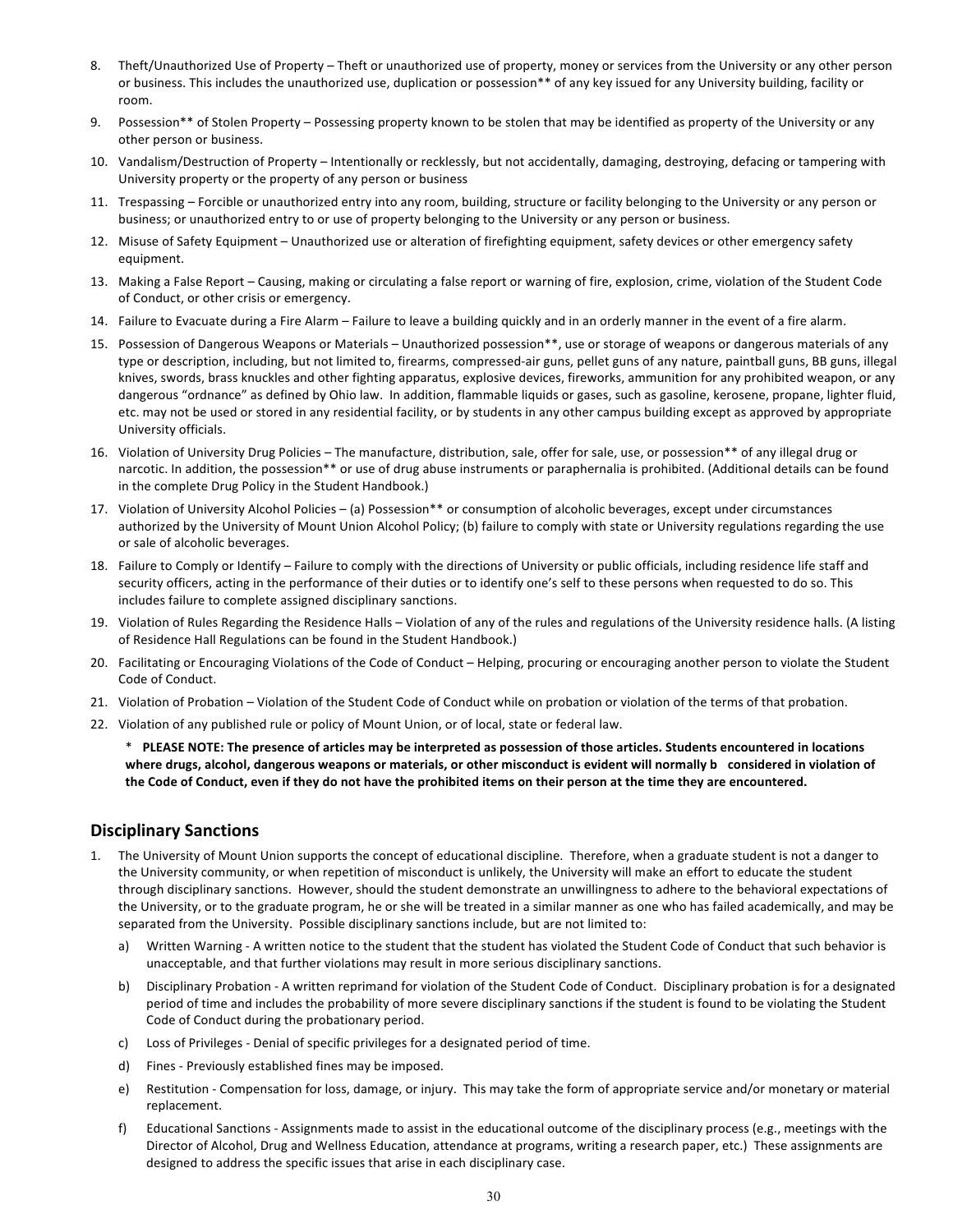- g) Disciplinary Suspension Separation of the student from the University for a definite period of time, after which the student is eligible to apply for readmission. Conditions for readmission may be specified.
- h) Disciplinary Expulsion Permanent separation of the student from the University.
- 2. More than one of the sanctions listed above may be imposed for any single violation.
- 3. Disciplinary sanctions do not appear on a student's academic transcript, but do become a part of the student's confidential educational record with the University. Disciplinary records are kept on file for six years following a student's graduation or withdrawal from the University.
- 4. The following sanctions may be imposed upon groups or organizations found to have violated the Student Code of Conduct:
	- a) Those sanctions listed above in section 1, a through f.
	- b) Deactivation Loss of all privileges, including University recognition, for a specified period of time. Conditions for reactivation may be specified.

## **Interim Suspension**

In certain circumstances, the vice president of student affairs and dean of students, or his/her designee, may impose a disciplinary or residence hall suspension prior to a disciplinary hearing. Interim suspension may be imposed: a) to ensure the safety and well-being of members of the University community or preservation of University property; b) to ensure the student's own physical or emotional safety and well-being; or c) if the student poses a definite threat of disruption of or interference with the normal operations of the University.

In addition to the above, an interim suspension will be imposed if the University becomes aware that a student attempts or threatens to attempt suicide. Under this circumstance, the interim suspension will remain in effect until the student has been assessed by a psychiatrist and receives a written release from the psychiatrist that the student is able to safely return to the campus environment. This release would include any recommendations from the psychiatrist regarding treatment while the student remains enrolled and/or remains on campus. If the student is released to return to the University, pursuant to the psychiatrist's recommendations, the student will be required to comply with his or her psychiatrist's recommendations in order to remain at the University.

During an interim suspension, the student shall be denied access to the campus to the extent deemed appropriate by the dean of students or his/her designee. This may include restriction from residence halls, University activities, campus buildings, classes, etc., or may constitute restriction from the campus entirely.

# **Alcohol and Other Drug Use/Abuse Policies and Programs**

Mount Union is concerned about the health and well-being of its students, faculty and staff and recognizes the health hazards involved with the use of alcohol and other drugs. The following policies are an attempt to influence students to make low-risk decisions regarding alcohol and other drugs. In accordance with the Drug Free Schools Act of 1989, state and local laws pertaining to alcohol and drug use are also detailed in this section, in addition to, the health risks of alcohol and other drug use and treatment opportunities available for students, faculty and staff members who are involved in the abuse of alcohol or other drugs.

# **Alcohol Policy**

Mount Union expects members of the campus community to act in a mature manner and to accept full responsibility for their behavior. Violation of any local, state or federal law regarding the use of alcoholic beverages is considered to be a violation of the University of Mount Union Alcohol Policy, regardless of where this violation occurs. Providing alcoholic beverages to persons under the age of 21 is an illegal act and will be addressed seriously by Mount Union. In addition, it is a violation of the Student Code of Conduct for students to allow alcoholic beverages to be consumed at their place of residence by persons under the age of 21.

While the University does not encourage the use of these beverages, alcoholic beverages, as allowed by University policy and state and local laws, are permitted in individual student rooms and university apartments, in fraternity and sorority houses (as allowed by national and/or local chapter guidelines) and at activities held off campus by students who are 21 years of age or older. The following are specific alcohol regulations.

- 1. Persons who are 2 years of age or older may possess\* and consume alcoholic beverages in the residence halls, university apartments and campus houses according to the following standards:
	- a) Students who are 21 or older may possess\* or consume alcoholic beverages in the privacy of their individual student rooms or university apartments. Room/apartment doors must be shut when consumption is occurring.
	- b) An individual who is of legal drinking age may not consume alcohol in the presence of any one under the age of 21, with the exception of her/his roommate(s)/apartment mate(s).
	- c) No one shall consume or possess\* open containers of any alcoholic beverage in any other area of the residence halls, university apartments and campus houses (e.g., lounges, hallways, restrooms, laundry rooms, etc.)
	- d) Kegs of beer, taps, beer balls and beer funnels are not permitted in or on University of Mount Union property. These items will be confiscated by University officials if discovered on campus.
	- e) Drinking games or contests involving alcoholic beverages may not be played on University of Mount Union property.
- 2. Persons who are under 21 years of age may not possess\* or consume any alcoholic beverage or possess\* alcoholic beverage containers, full or empty, anywhere on campus or at any University-related functions. Individuals who are under 21 years of age who are discovered in areas where there are alcoholic beverages present or who are discovered possessing\* or consuming alcohol will be subject to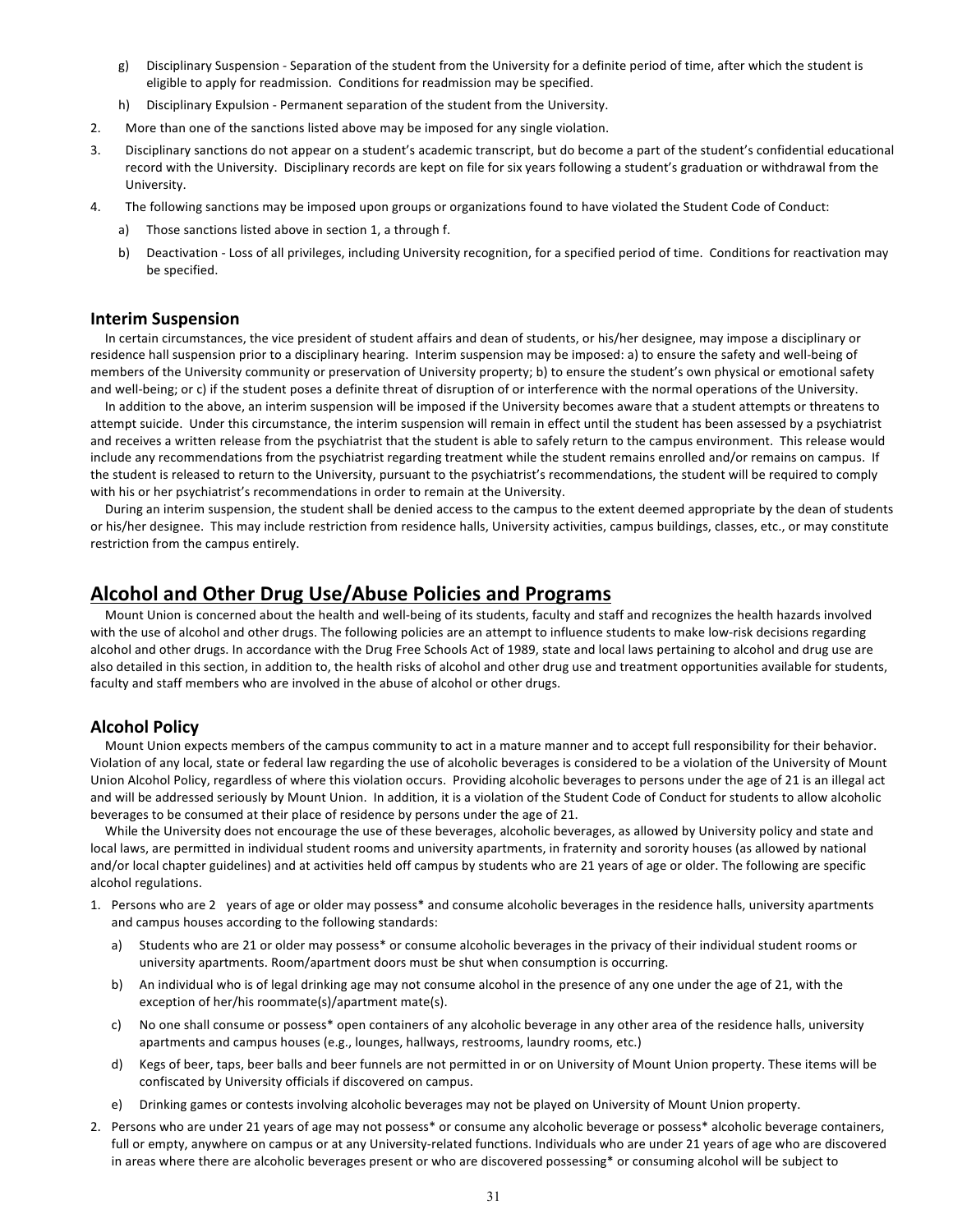disciplinary action. The only exception to this policy is in the instance where a person who is of legal age is consuming in the presence of his or her underage roommate/apartment mate.

- 3. Alcoholic beverages are not permitted to be sold on the Mount Union campus.
- 4. Alcoholic beverages are not permitted to be possessed\*, served or consumed in any public place on the Mount Union campus.
- 5. Possession\* or consumption of alcoholic beverages at Mount Union athletic events or in the University athletic facilities is prohibited.
- 6. Individuals found in locations where violations of the Alcohol Policy are occurring will be asked to dispose of all alcoholic beverages immediately.
- 7. The manufacture, use or possession of falsified or altered identification will be considered a serious violation of the Student Code of Conduct, particularly when the identification is used to deceive officials as to the age or identity of the bearer.
- 8. Advertisements and promotional materials posted or distributed on campus may not make any direct or implied reference to or depict in any manner alcoholic beverages, alcoholic beverage company logos or symbols, the consumption of alcoholic beverages, drugs or drug paraphernalia or the use of illicit drugs. Exceptions to this policy may be made for advertisements for educational programs and events; however, these materials must be approved in advance by the associate dean of students or the director of alcohol, drug and wellness education.
- 9. No campus activity may be co-sponsored by a bar, liquor establishment or other alcoholic beverage manufacturer or distributor.
- 10. Although the consumption of alcoholic beverages within the aforementioned guidelines is permitted, inappropriate actions and behavior that may accompany drunkenness will not be tolerated or excused and will lead to disciplinary action.

*PLEASE NOTE: The presence of alcohol may b* interpreted as possession of the alcohol. Students encountered in locations where alcohol is present may be considered to be in violation of the Alcohol Policy, even if they do not have alcohol on their person at the time they are *encountered.*

# **Drug Policy**

Since the manufacture, distribution, sale, offer for sale, use, or possession\* of illicit drugs or narcotics is an illegal act, which is also extremely hazardous to the well-being of the individual involved and not compatible with good campus citizenship, students involved in the aforementioned behaviors will be subject to disciplinary action up to and including suspension or expulsion from the University.

In addition, the possession\* or use of drug abuse instruments or paraphernalia is a violation of the Student Code of Conduct and will result in disciplinary action. Prohibited items include, but are not limited to, bongs, hookahs, water pipes, rolling papers, etc. Drug paraphernalia also may include items that are not in and of themselves against University of Mount Union policies, if said items are used for storing, preparing, consuming or in any other manner contribute to the use or possession of illicit drugs.

PLEASE NOTE: The presence of drugs or paraphernalia may b interpreted as possession of those articles. Students encountered in *locations where drugs or paraphernalia are evident will normally be considered in violation of the Code of Conduct, even if they do not have the prohibited items o their person at the time they are encountered.*

# **Alcohol and Other Drug Procedures for Student Organizations**

Student organizations, including fraternities and sororities, must abide by the following guidelines:

- 1. All state, local, and University laws and policies concerning the use of alcohol and other drugs must be observed. In addition, Greek-letter organizations must abide by Interfraternity and Panhellenic Council rules and regulations, as well as, policies set forth by their national organizations.
- 2. In order for alcoholic beverages to be allowed at a student organization event, organizations must comply with the Social Event Risk Management Policies. Compliance with these policies must be coordinated with the Office of Student Involvement and Leadership and approval must be given by this office before the event can occur.
- 3. If an off-campus activity includes the sale of alcoholic beverages, organizations will be required to use a licensed third-party vendor to manage this sale.
- 4. Promotional materials (including, but not limited to, advertisements in any form, t-shirts, cups or any other item to be displayed, given away or sold before, during or after an event) shall not make any direct or implied reference to or depict in any manner alcoholic beverages, alcoholic beverage company logos or symbols, the consumption of alcoholic beverages, drugs or drug paraphernalia, or the use of illicit drugs.
- 5. No activity may be co-sponsored by a bar, liquor establishment, or other alcoholic beverage manufacturer or distributor. Advertisement for such establishments, manufacturers or distributers may not occur at any activity.
- 6. No student organization shall allow alcoholic beverages or drugs to be present at its membership recruitment activities or initiation activities.
- 7. The officers of the student organization sponsoring the activity are responsible for enforcing the above guidelines and for the behavior of the guests at their events.

# **Alcohol or Drug Policy Sanctions**

1. An individual involved in a violation of alcohol or drug related policies will be referred for disciplinary action, and may receive any of the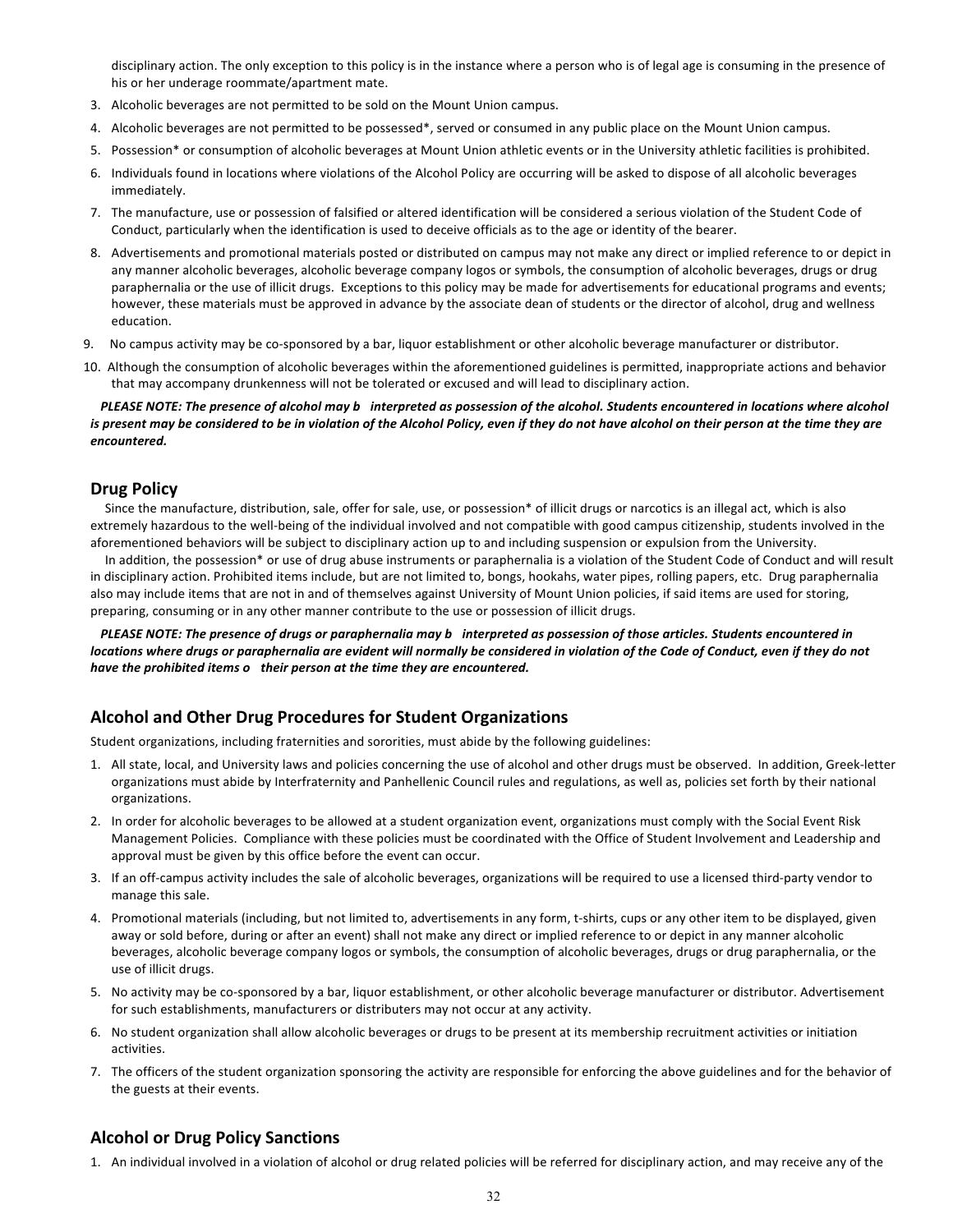sanctions outlined in the student disciplinary process.

- 2. If a recognized student organization violates the alcohol or drug policies, the group will be referred for disciplinary action. The following minimum sanctions will apply:
	- a) A two hundred dollar fine and a period of probation for a first offense. Possible conditions of this probation include, but are not limited to, restrictions on activities such as recruitment, sponsoring social activities, or participation in campus events.
	- b) Subsequent offenses may result in suspension of the group from campus.
	- c) Other penalties may be assessed depending upon the nature of the violation.

# **State and Federal Laws Pertaining to Alcohol and Other Drugs**

Ohio law prohibits the purchase, consumption or possession of alcoholic beverages by persons under 21 years of age, with a fine up to \$1,000 and/or six months imprisonment for the first offense. Possession or display of a fictitious operator's license is a first degree misdemeanor. The offense includes mere possession of a fictitious license or display of someone else's valid operator's license. The maximum penalty for this offense is six months imprisonment and/or a \$1,000 fine. If the fictitious operator's license is used to purchase alcohol or enter an establishment that serves alcohol the minimum fine is \$250 and the person displaying the factitious operator's license may have his/her valid operator's license suspended for three years.

A person who furnishes alcohol to an underage person is guilty of a first degree misdemeanor. The maximum penalty associated with this offense is six months imprisonment and/or a \$1,000 fine. Therefore, a social host risks being fined and imprisoned. It is illegal to possess an open alcoholic container in public. Conviction of this offense carries a maximum penalty of \$100 fine.

A first conviction for driving under the influence of alcohol or drugs has a penalty of up to \$1,000 fine, forfeiture of driving privileges for six months and up to six months imprisonment (mandatory three days in jail).

Criminal penalties in Ohio for the illicit use of controlled substances ("drugs") vary with the type of drug and quantity. For example, possession of marijuana is punishable with fines up to \$2,500 and imprisonment up to one year, while possession of Ecstasy (MDMA) is punishable with fines up to \$15,000 and imprisonment up to eight years.

Possession of drugs is illegal without valid authorization (i.e. a valid doctor's prescription). While penalties for possession are generally not as great as for manufacture and distribution of drugs, possession of a relatively large quantity may be considered distribution. Penalties for conviction of the sale or attempted distribution of marijuana are fines up to \$10,000 and up to five years imprisonment. Under both state and federal laws, penalties for possession, manufacture and distribution are much greater for second and subsequent convictions. Many of these laws dictate mandatory prison terms and require that the full minimum term be served.

Sale and possession of drug paraphernalia is illegal in Ohio. Drug paraphernalia can be classified as any equipment, product or material of any kind that is designed, intended or used for producing, processing, preparing, testing, analyzing, packaging, repackaging, storing, containing, concealing, injecting, ingesting, inhaling or otherwise introducing into the human body, a controlled substance in violation of Ohio drug law.

The exact legal wording can be found in the Ohio Revised Code, Sections 4301.63.2, 4301.63.3, 4301.63.4, 4301.69: http://codes.ohio.gov/orc/4301

A student who is convicted of any offense under any Federal or State law involving the possession or sale of a controlled substance for conduct that occurred during a period of enrollment for which the student was receiving any federal grant, loan, or work assistance shall not be eligible to receive and federal grant loan or work assistance from the date of that conviction for the period of time specified in the following table:

If convicted of an offense involving the possession of a controlled substance the ineligibility period is:

First offense - 1 year

Second offense - 2 years

Third offense - Indefinite.

If convicted of an offense involving the sale of a controlled substance the ineligibility period is:

#### First offense - 2 years

Second offense - Indefinite.

A student whose eligibility has been suspended may resume eligibility before the end of the ineligibility period if:

A. The student satisfactorily completes a drug rehabilitation program that complies with criteria set by federal regulations and includes two unannounced drug tests.

OR

B. The student successfully passes two unannounced drug tests conducted by a drug rehabilitation program that complies with criteria set by federal regulations.

OR

C. The conviction is reversed, set aside, or otherwise rendered nugatory.

# **Health Risks Associated with Alcohol and Other Drug Use/Abuse**

**Alcohol** Alcohol consumption causes a number of changes in behavior and physiology. Even low doses significantly impair judgment,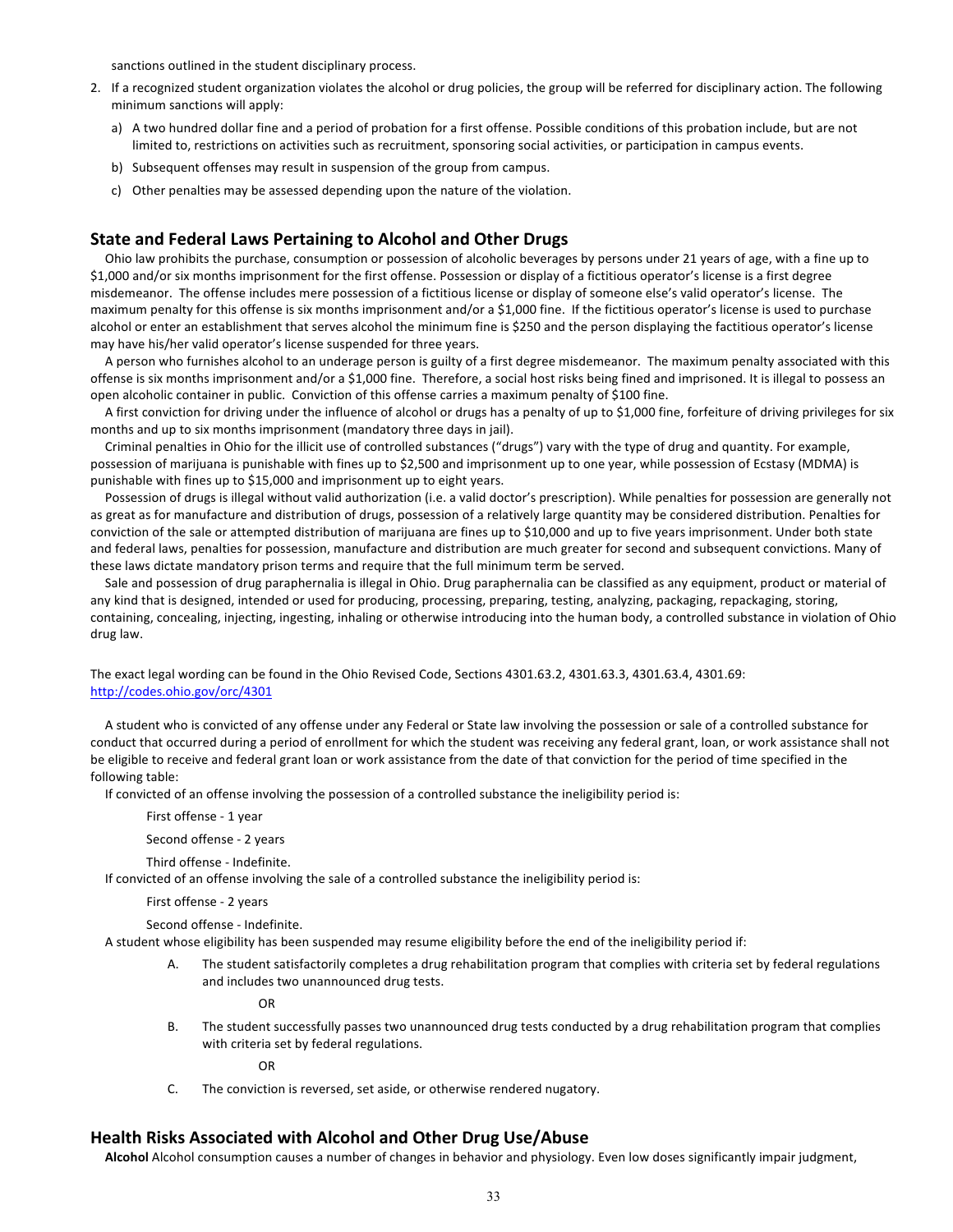coordination and abstract mental functioning. Statistics show that alcohol use is involved in a majority of violent behaviors on college campuses, including acquaintance rape, vandalism, fights and incidents of drinking and driving. Continued abuse may lead to dependency, which often causes permanent damage to vital organs and deterioration of a healthy lifestyle.

Cannabis (Marijuana, Hashish) The use of marijuana may impair or reduce short-term memory and comprehension, alter sense of time and reduce coordination and energy level. Users often have a lowered immune system and an increased risk of lung cancer.

Hallucinogens Lysergic acid (LSD), mescaline and psilocybin (mushrooms) cause hallucinations. The user may experience panic, confusion, suspicion, anxiety and loss of control. Delayed effects and flashbacks, can occur even when use has ceased. Phencyclidine (PCP) affects the section of the brain that controls the intellect and keeps instincts in check. Because the drug blocks pain receptors, violent PCP episodes may result in self-inflicted injuries.

Cocaine/Crack Cocaine users often have a stuffy, runny nose and may have a perforated nasal septum. The immediate effects of cocaine use include dilated pupils and elevated blood pressure, heart rate, respiratory rate and body temperature, followed by depression. Crack, or freebase rock cocaine, is extremely addictive and can cause delirium, hallucinations, blurred vision, severe chest pains, muscle spasms, convulsions and even death.

Amphetamines Speed, methamphetamine and some diet pills can cause a rapid or irregular heartbeat, tremors and loss of coordination, reduced appetite, irritability, panic and paranoia. Heavy users are prone to violence and psychotic behavior.

**Opiates** Codeine, heroin, morphine and other opioids cause the body to have diminished pain reactions, drowsiness, respiratory depression and arrest, nausea, confusion, constipation and possibly coma or death.

**MDMA (Ecstasy)** Short term use of MDMA can cause loss of inhibition, confusion, hallucinations, muscle tension, increased heart rate, increased blood pressure, increased body temperature, dehydration, involuntary teeth clenching, nausea, blurred vision, rapid eye movement, faintness, chills and sweating, impaired memory and learning. Long-term use of MDMA can lead to depression, sleep problems, liver and kidney damage, drug cravings, severe anxiety, paranoia, permanently impaired memory and ability to learn.

Anabolic Steroids Steroid users often experience hypertension, cholesterol changes, liver cysts and cancer, kidney cancer, hostility and aggression, acne, premature stoppage of growth and reproductive side effects for both sexes.

# **Alcohol and Other Drug Treatment Options**

Mount Union offers a comprehensive alcohol and drug counseling and education program to all students. Self-referrals, supervisory and departmental referrals and consultations are welcome.

# **On Campus**

#### **Office of Alcohol, Drug and Wellness Education**

Hoover-Price Campus Center, 1972 Clark Ave., (330) 829-6660

# **Stark County**

The following locations offer programs for those with alcohol or drug related concerns. These agencies can provide counseling, treatment, rehabilitation, re-entry and referral for Mount Union faculty, staff and students.

#### **Alcoholics Anonymous Intergroup Office**

4125 Hills & Dales Rd. NW, Suite 400B Canton, OH 44708, (330) 491-1989 (24/7)

http://www.aaincantonohio.org/

#### **Coleman Professional Services**

Alliance Office: 1410 W. State St., Alliance, OH 44601, (330) 823-6932 Canton Office: 400 W. Tuscarwas St., Canton, OH 44702, (330) 438-2400 http://www.coleman-professional.com/

#### **Summa Health System**

Ignatia Hall, 3730 Whipple Ave, NW, Suite 5, Canton, OH 44718, (330) 491-9215 http://www.summahealth.org/

#### **Quest Recovery and Prevention Services**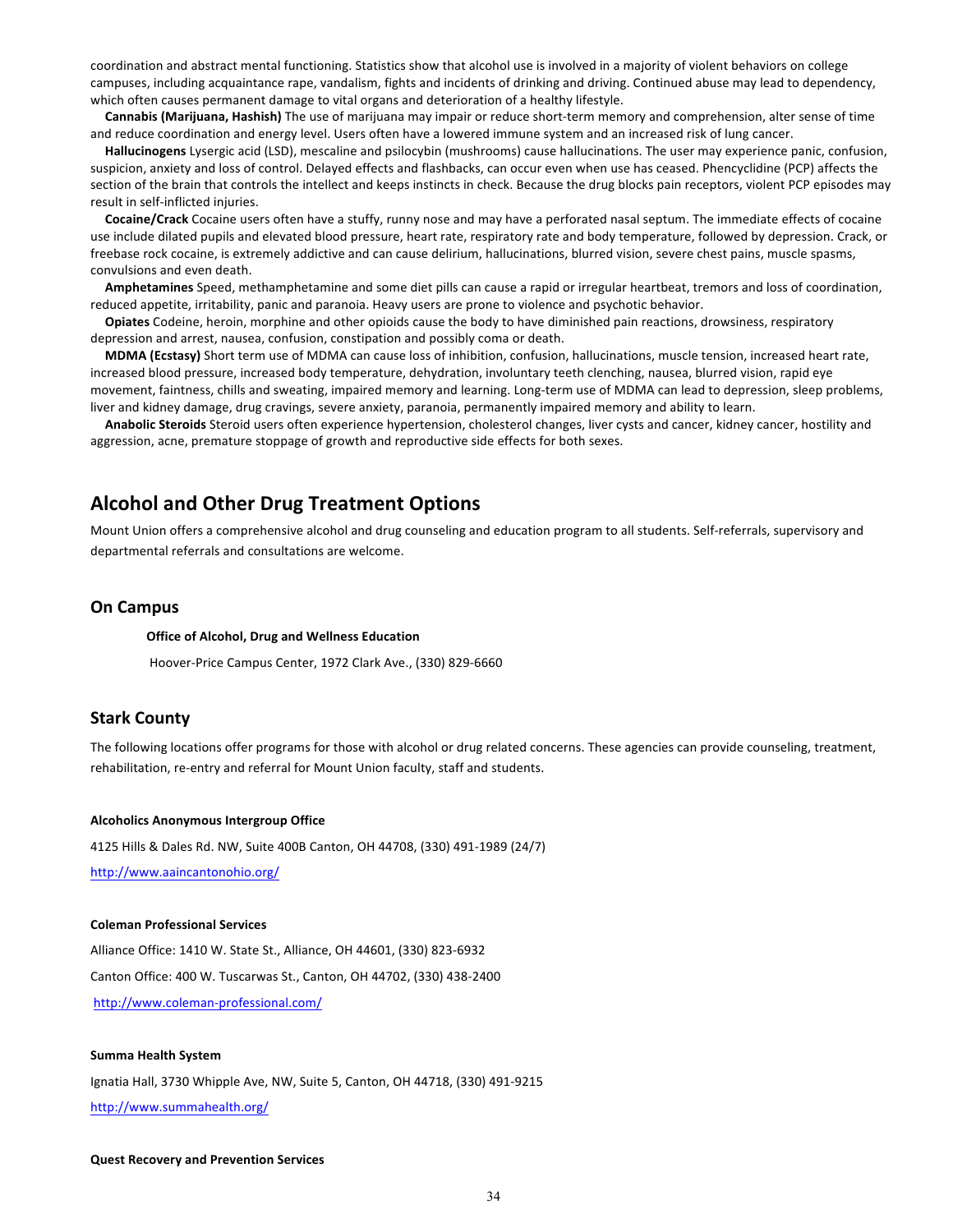Main Office: 1341 Market Ave. North, Canton, OH 44714-2675, (330) 453-8252

Alliance Office: 1207 West State St., Suite F, Alliance, OH 44601, (330) 821-3846

Massillon Office (Driver Intervention Program): 46 Federal Ave, NW, Suite 1, Massillon, OH 44647

Main Office (330) 833-0234 or DIP program (330) 834-1934

http://www.questrecoveryservices.com/

#### **Crisis Intervention and Recovery Center of Stark County**

2421 13th Street NW, Canton, OH 44708, (330) 452-6000 (hotline) or toll free 1-800-956-6630

http://www.circstark.org/

#### **Narcotics Anonymous for Northeast Ohio**

Call for meeting times and locations: (888) 438-4673

http://www.naohio.org/ or http://nabuckeye.org/

## **Tobacco Policy**

Members of the University community are expected to be discrete and courteous whenever smoking or using other tobacco products. All campus buildings, including residence halls, are tobacco-free. In addition, in compliance with the Smoke Free Workplace Act, smoking is prohibited in all areas which would be considered entrances or exit points to the buildings and/or other areas in which tobacco smoke could easily carry into the buildings. To accommodate the adherence to these restrictions, smoking is only permitted in designated smoking areas. A map of designated smoking areas is available from the Office of Human Resources, located in Beeghly Hall.

## **Fire Safety Regulations**

Students are expected to use good judgment at all times to prevent fires. Tampering with fire equipment or ringing the fire alarm, except in case of fire, violates state laws and University regulations and could result in suspension from the graduate program. Presence on any fire escape is prohibited, unless it is being used to exit the building in the case of a fire. Fire doors in all campus facilities must be closed at all times.

# **Weapons Policy**

Ohio law and Mount Union policy prohibit the possession, use or storage of weapons or dangerous materials of any type or description anywhere on Mount Union property. This includes, but is not limited to, firearms, compressed-air guns, pellet guns of any nature, paintball guns, BB guns, knives, swords, brass knuckles and other fighting apparatus, explosive devices, fireworks, bows and arrows or other hunting weaponry, ammunition for any prohibited weapon, or any dangerous "ordnance" as defined by Ohio law. In addition, flammable liquids or gases, such as gasoline, kerosene, propane, lighter fluid, etc. may not be used or stored in any residential facility or by students in any other campus building except as approved by appropriate University officials. While state legislation (H.B. 12, effective April 8, 2004) authorizes county sheriffs to issue licenses to carry concealed handguns, these firearms are still prohibited on University property.

### **Campus Lakes**

The campus lakes are for campus beautification only. No one is permitted to be in or on the lake. Boating, swimming, ice skating and all other activities taking place in or on the campus lakes are strictly prohibited.

### **Student Health Care Privacy**

During the academic year, a student may be treated at the Student Health Center or, if appropriate, in the Department of Human Performance and Sport Management, while other students may receive counseling by the Office of Counseling Services or the Office of Alcohol, Drug and Wellness Education. On occasion, a student may be seen at a local hospital or by a private physician for tests, x-rays, or treatment. The hospital or physician generally sends a copy of those test results or medical records to the Student Health Center, which maintains them in the student's health record.

The confidentiality of a student's health care information is important to the University. Students should know what laws apply and how the University protects the privacy of student health information. The two main laws governing the confidentiality of student health information are the HIPAA Privacy Rule and the Family Educational Rights and Privacy Act ("FERPA").

# **HIPAA**

Hospitals and private physicians must comply with HIPAA's Privacy Rule, which controls the use and disclosure of a patient's protected health information. If a student goes to the hospital or a private physician's office, it will not be necessary, under HIPAA, for the student (or parent, if the student is a minor) to sign an authorization in order for the hospital or doctor to send a copy of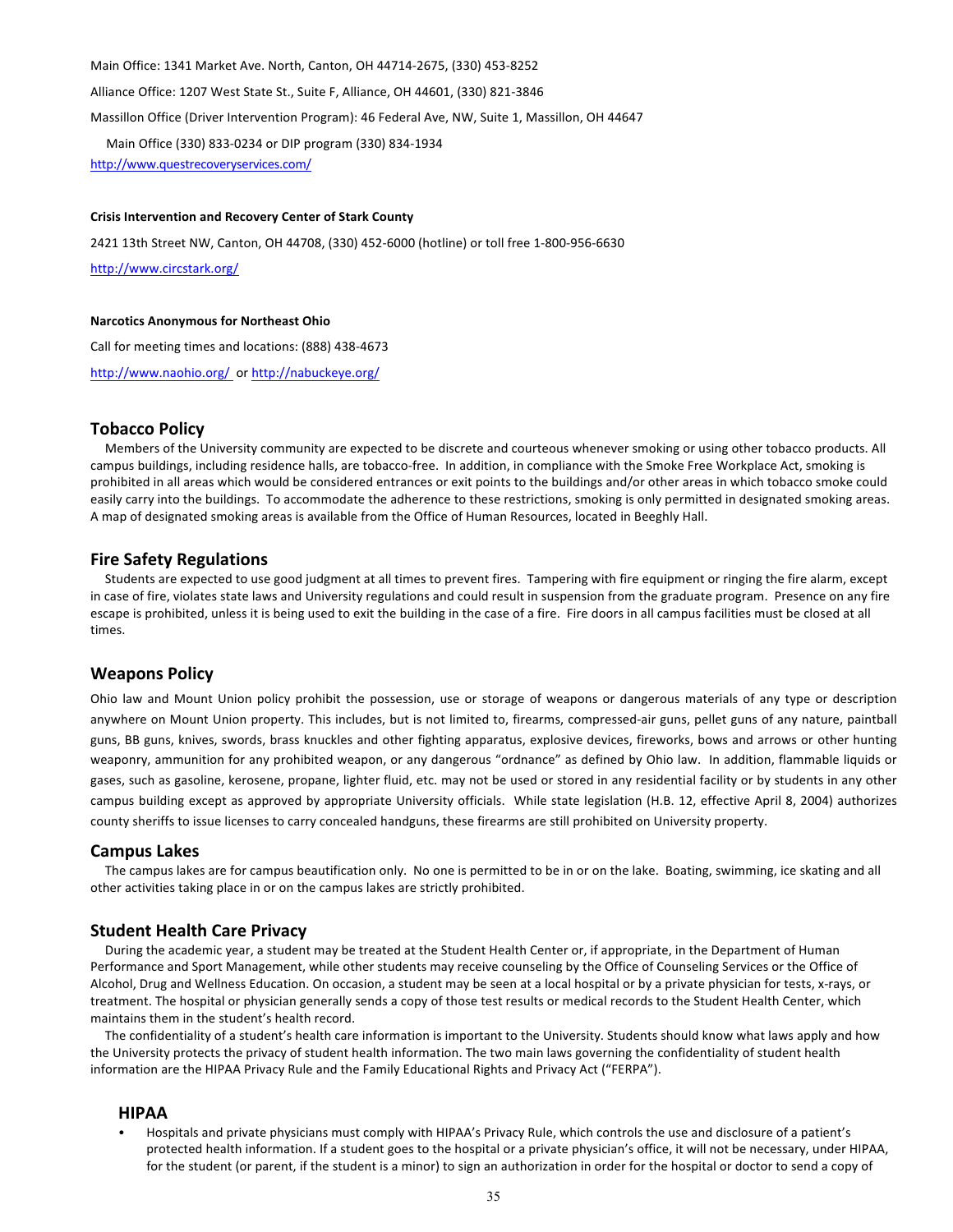that student's test results or medical record to a nurse, physician or other health care provider at the Student Health Center.

- It also will not be necessary for the student (or parent) to sign an authorization for the hospital or physician to submit a claim for payment to the student's or parent's health insurance plan. HIPAA defers to Ohio law in dealing with the rights of parents and children. A student, who has reached the age of 18, may request the hospital or private physician not to disclose medical information to his or her parents. That decision is strictly between the student and physician in private practice, who is not connected with University of Mount Union.
- The University encourages students to share their health information with parents.

# **FERPA**

- The Student Health Center, Department of Human Performance and Sport Management, Office of Counseling Services and Office of Alcohol, Drug and Wellness Education, though they may provide treatment and health-related services, are not covered by HIPAA's Privacy Rule. Records that are created when the student receives treatment at the Student Health Center, Department of Human Performance and Sport Management, Office of Counseling Services or Office of Alcohol, Drug and Wellness Education are considered "Education Records," which are protected by FERPA.
- If the student wishes to allow another party to examine, inspect, or know the content or receive a copy of, his or her Education Records as maintained by the Student Health Center, Department of Human Performance and Sports Management, Office of Counseling Services or Office of Alcohol, Drug and Wellness Education, then the student must first sign a FERPA Release Form.
- If students or parents have questions about the application of these privacy laws, please call the director of human resources at (330) 829-6560.

# **Service Animal Policy**

# **Background**

Service animals are animals trained to assist people with disabilities in the activities of normal living. The Americans with Disability Act (ADA) definition of service animals is"...any animal individually trained to do work or perform tasks for the benefit of an individual with a disability, including, but not limited to, guiding individuals with impaired vision, alerting individuals who are hearing impaired to intruders or sounds, providing minimal protection or rescue work, pulling a wheelchair, or fetching dropped items." If an animal meets this definition, it is considered a service animal regardless of whether it has been licensed or certified by a state or local government or a training program.

The Americans with Disabilities Act and the University of Mount Union policy allow service animals accompanying persons with disabilities to be on the University of Mount Union campus. In addition, the University may not ask about the nature or extent of a person's disability. The University may, however, ask two questions:

- Is the animal required because of a disability?
- What work or task the animal has been trained to perform?

The University may not charge the individual with a disability a surcharge for the use of a service animal on the University campus. Students who use a service animal should contact the Director of Student Accessibility Services to register as a student with a disability. The student will be requested to provide documentation of the need for accommodations, and a discussion will be held regarding what reasonable accommodations are available, including the assistance of a service animal. This policy differentiates "service animals" from "pets," provides examples of types of service animals, and sets behavioral guidelines for service animals.

### **Definitions**

- Partner/Handler: A person with a service animal. A person with a disability is called a partner; a person without a disability is called a handler.
- Pet: A domestic animal kept for pleasure or companionship. Pets are not permitted in University facilities. Permission may be granted by a professor/instructor, dean or other college administrator for a pet to be in a campus facility for a specific reason at a specific time (e.g., a pet dog is used for a demonstration tool in a class).
- Service Animal: Any animal individually trained to do work or perform tasks for the benefit of a person with a disability. Service animals are usually dogs, but may be miniature horses, when appropriate. A service animal is sometimes called an assistance animal. Questions about classification or identification of animals as service animals should be directed to the Director of Student Accessibility Services.
- Team: A person with a disability, or a handler, and his or her service animal. The twosome works as a cohesive team in accomplishing the tasks of everyday living.

# **Examples of Types of Service Animals**

- A Guide Dog is a carefully trained dog that serves as a travel tool to persons with severe visual impairment or who are blind.
- A Hearing Dog is a dog who has been trained to alert a person with significant hearing loss or who is deaf when a sound, e.g., knock on the door, occurs.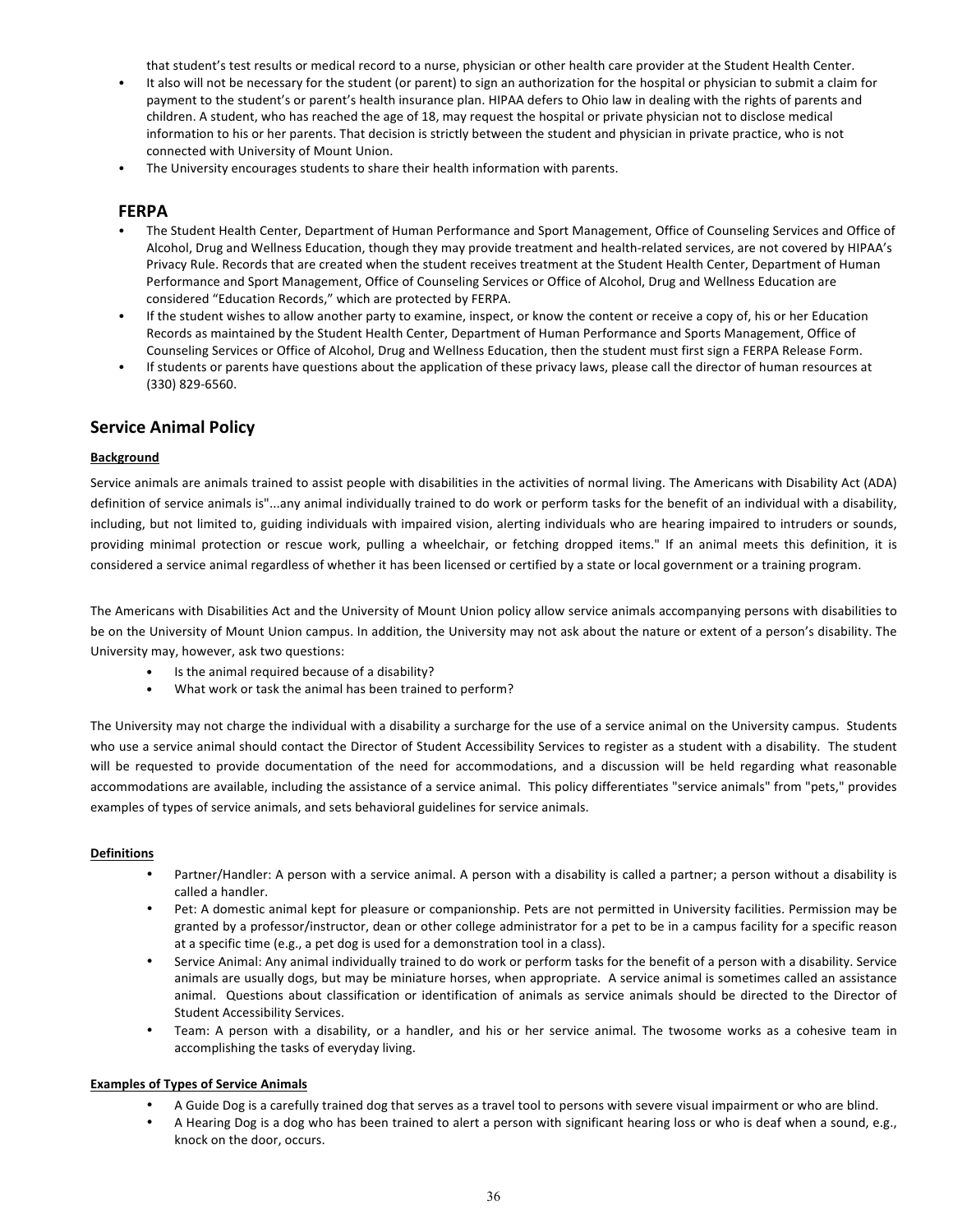- A Service Dog is a dog that has been trained to assist a person who has a mobility or health impairment. Types of duties the dog may perform include carrying, fetching, opening doors, ringing doorbells, activating elevator buttons, steadying a person while walking, helping a person up after a fall, etc. Service dogs are sometimes called assistance dogs.
- A Seizure Response Dog is a dog trained to assist a person with a seizure disorder; how the dog serves depends on the person's needs. The dog may stand guard over the person during a seizure, or the dog may go for help. A few dogs have somehow learned to predict a seizure and warn the person in advance.

## **Requirements for Faculty, Staff, and Students**

- Allow a service animal to accompany the partner at all times and anywhere (except for identified "off-limits" areas) on campus.
- Do not pet a service animal; petting a service animal when the animal is working distracts the animal from the task at hand.
- Do not feed a service animal. The service animal may have specific dietary requirements. Unusual food or food at an unexpected time may cause the animal to become ill.
- Do not deliberately startle, tease or taunt a service animal.
- Do not hesitate to ask a student if he/she would like assistance if the team seems confused about a direction in which to turn, an accessible entrance, the location of an elevator, etc.
- Do not separate or attempt to separate a partner/handler from his or her service animal.

### **Requirements of Service Animals and Their Partners/Handlers**

- • Vaccination: The animal must be immunized against diseases common to that type of animal. Dogs must have had the general maintenance vaccine series, which includes vaccinations against rabies, distemper, and parvovirus. Other animals must have had the appropriate vaccination series for the type of animal. All vaccinations must be current.
- Owner ID and Other Tags: dogs are required to wear an owner identification tag at all times.
- Health: The animal must be in good health. Animals to be housed in University housing must have an annual clean bill of health from a licensed veterinarian.
- Leash: dogs are required to be on a leash at all times. Exceptions will be made where the animal performs a service that requires it to travel beyond the length of the restraint or where a person is unable to maintain the animal on a leash due to a disability.
- Under Control of Partner/Handler: The partner/handler must be in full control of the animal at all times. The care and supervision of a service animal is solely the responsibility of its partner/handler.
- Waste Removal: The partner/handler is responsible for removing or arranging for the removal of the service animal's waste. For students living in a University residence hall or apartment/townhouse, the student is responsible for taking the service animal to an appropriate relief area previously determined in collaboration with Student Accessibility Services, Physical Plant and Residence Life.

### **When a Service Animal Can B Asked to Leave**

### **Disruption**

The partner of an animal that is unruly or disruptive (e.g. barking, running around, bringing attention to itself) may be asked to remove the animal from University facilities. This is not intended to encompass behavior that is directly related to the service(s) an animal is trained to perform for a person with a disability. If the improper behavior happens repeatedly, the partner may be told not to bring the animals into any University facility until the partner takes significant steps to mitigate the behavior.

## **Il Health**

Service animals that are ill should not be taken into public areas. A partner with an ill animal may be asked to leave University facilities. 

## **Uncleanliness**

A partner with a service animal that is so unclean that it poses a direct threat to the health or safety of others or would cause a fundamental alteration to a University facility, program, or activity may be asked to remove the service animal from University facilities. Violations of waste removal requirements/failure to meet waste removal standards are included herein.

### **Areas off Limits to Service Animals**

Service animals are generally permitted in any area of the University with public access. The safety of locations will be individually considered by Student Accessibility Services and other appropriate University personnel. If a location is determined to be unsafe, reasonable accommodations will be provided to ensure the individual equal access to the activity.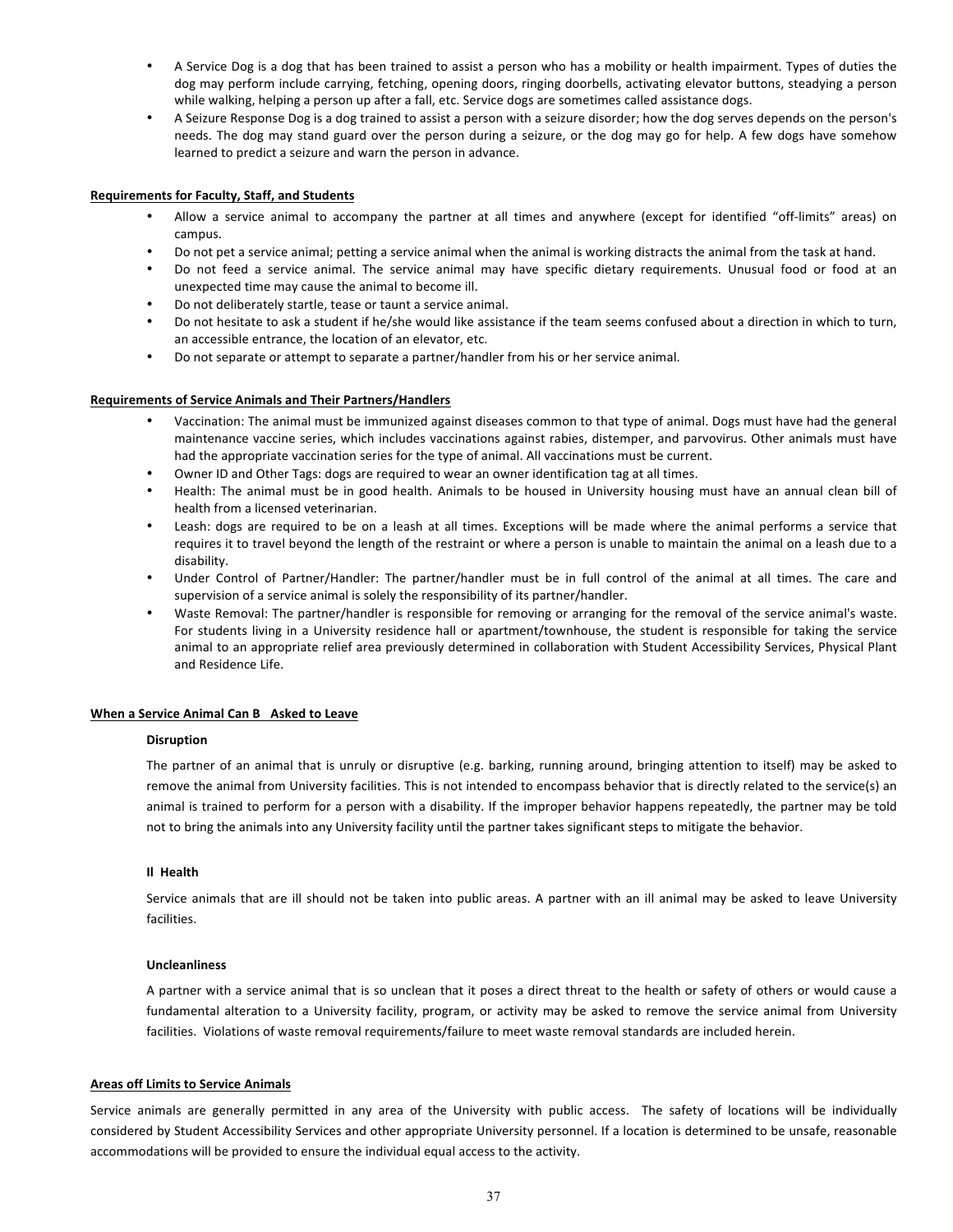### **Campus Visitors**

All campus visitors/ temporary residents (those attending conferences, workshops, lectures, summer campus, etc.) must adhere to the guidelines outlined in this policy.

## **Emergency Situations**

In the event of an emergency, the animal may become disoriented from the smell of smoke from a fire or laboratory emergency, from sirens or wind noise, or from shaking and moving ground. The partner and/or animal may be confused by the stressful situation. University faculty/staff should be aware that the animal is trying to be protective and, in its confusion, is not to be considered harmful. Every effort should be made to keep the animal with its partner. However, the University's first effort should be toward the partner; this may necessitate leaving an animal behind in certain emergency evacuation situations.

# **Procedure for Requesting Accommodations**

Students requesting to use a service animal should contact Student Accessibility Services in room 88 Hoover-Price Campus Center. Students will be asked to submit appropriate documentation from a treating physician that the service animal is required due to a disability including the manner in which the service animal will assist the student. Documentation must be printed on official letterhead and signed by a qualified and credentialed practitioner who is not a family member of the student. Once appropriate information is received, Student Accessibility Services will review the request and determine the student's eligibility for services.

Faculty and staff requesting use of a service animal on campus should contact the Director of Student Accessibility Services who will consult with the Vice President for Student Affairs and Director of Human Resources on such matters whenever pertinent.

### **Modifications and Grievance**

- Any partner/handler who wishes to request a modification of the policy should contact the Director of Student Accessibility Services.
- Any partner/handler who is dissatisfied with a decision made concerning a service animal should follow the University Grievance Procedures.

### **Questions**

Any questions pertaining to the Service Animal Policy may be directed to:

Director of Student Accessibility Services

88 Hoover-Price Campus Center

Phone (330) 823-7372 V/TDD

E-mail saracuka@mountunion.edu

### **Additional Resources**

The following resources were used in developing this policy:

The Americans with Disabilities Act, Public Law 101-336 (ADA)

Assistance Dogs International (ADI): "Legal Rights of Guide Dogs, Hearing Dogs, and Service Dogs"

U.S. Department of Justice, Technical Assistance Manuals for ADA Titles II and III, ADA Highlights for Titles II and III and the "National Association of Attorneys General initiative on Service Animals." The Attorneys General Initiative, Title II and III materials and the ADA may be viewed at the Department of Justice's ADA homepage. http://www.justice.gov/publications/publications\_a.html

# **Statement Regarding Acts of Intolerance and Harassment**

As an educational community, Mount Union has made a commitment to work toward a campus that is free from discrimination and that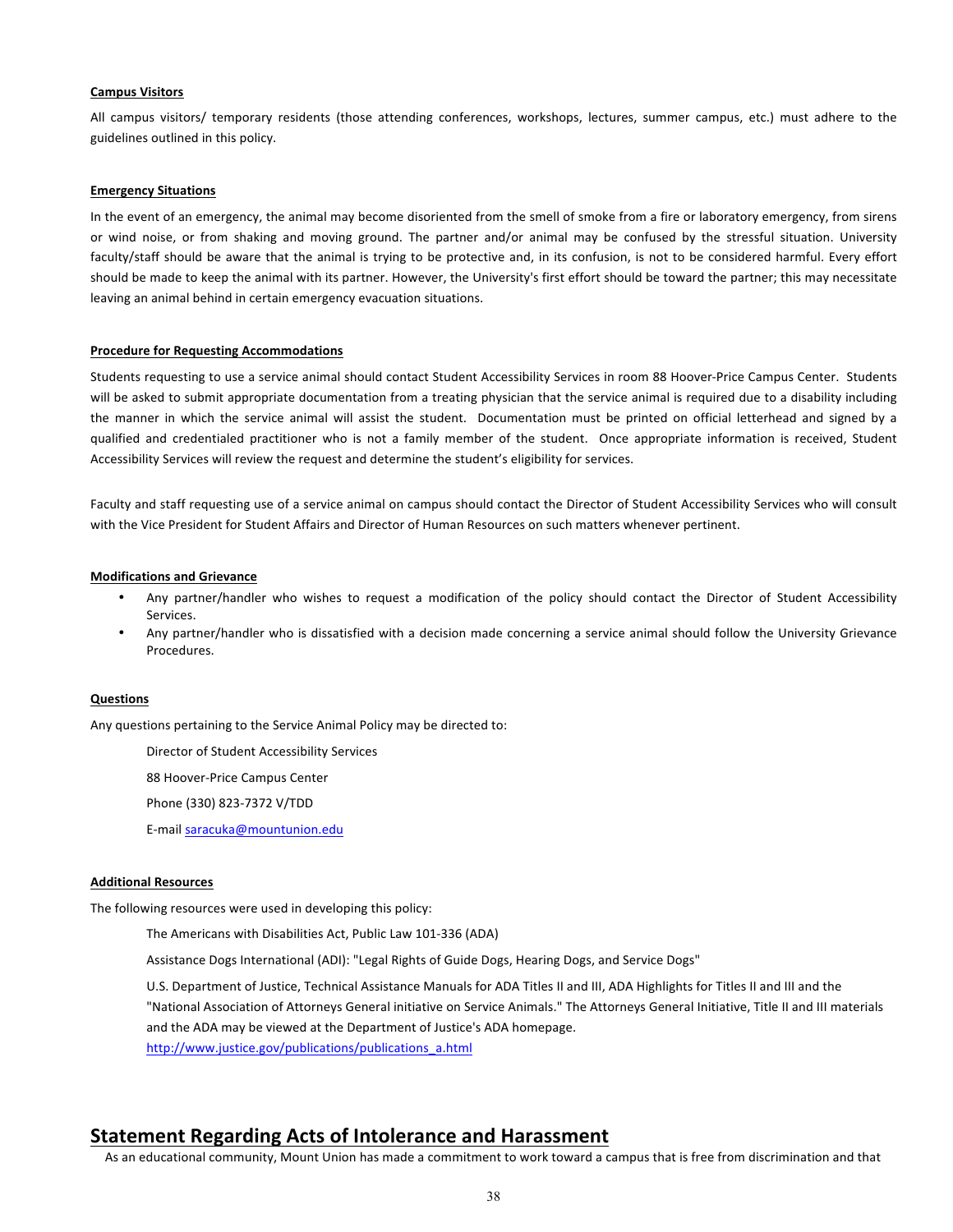celebrates the diversity of its various community members. The University will not tolerate behavior that in any way undermines the emotional, physical or ethical integrity of any member of its community. Mount Union seeks to protect and enhance the personal safety, dignity, and self-respect of each member of the campus community. Moreover, the University will use its influence to encourage the entire community to treat its students, faculty, staff and affiliated visitors in a manner consistent with the principles of this statement. Academic freedom can only exist when all are free to pursue ideas in a non-threatening, non-coercive atmosphere of mutual respect.

It is imperative that campus community members report acts of intolerance. If these acts go unreported, then the opportunity for assistance and education is lost. Silence perpetuates the idea that there are no problems stemming from intolerant behavior at Mount Union. Any incident of discrimination or harassment that involves race, gender, sexual orientation, religion, disability, age, economic status or national origin should be reported.

Nothing in this document shall be construed to limit an individual's rights to freedom of political or artistic expression, or other expressions of an academic nature. In particular, the expression of political opinions about issues both on campus and in the wider national and international community explicitly does not constitute harassment. Works of art created or presented by students, faculty and other members of the community are similarly protected.

# **Definition of Harassment**

Harassment includes, but is not limited to, any verbal or non-verbal conduct directed at an individual or group of individuals due to their race, religion, ethnic origin, gender, sexual orientation, or disability, when such conduct has the purpose or effect of unreasonably interfering with an individual's work or academic performance or creating an intimidating, hostile, or offensive environment for working, learning, or living on campus. Such harassment may occur between any members of the University community. It is a violation of University policies to engage in harassment or to retaliate against anyone bringing forth a complaint of harassment. False accusations of harassment will not be tolerated and may constitute intimidation and harassment and will be responded to as any other case of harassment. Repeated incidents, even where each would not on its own constitute harassment, may collectively constitute harassment under this definition.

# **Specific Types of Harassment**

Certain forms of harassment tend to occur more frequently in society and are therefore described below in more detail.

# **Sexual Harassment**

Sexual harassment in all of its manifestations runs counter to the mission of the University of Mount Union and will not be tolerated in the University community. Sexual harassment violates not only the dignity of the individual, but also the integrity Mount Union. All reports of sexual harassment will be promptly investigated and addressed.

### **Definition**

Sexual harassment includes unwelcome sexual advances, requests for sexual favors and other physical or verbal conduct of a sexual nature when it meets any of the following:

- 1. Submission to such conduct is either explicitly or implicitly made a condition of employment or academic standing or where there is an implied or expressed promise of reward or threat of negative consequence for refusal;
- 2. Submission to or rejection of such conduct by an individual is used as the basis for employment or academic decisions affecting such individual; or
- 3. Such conduct has the purpose or effect of unreasonably interfering with an individual's work or academic performance or creating an intimidating, hostile, or offensive environment for working learning or living on campus.

### **Examples**

Examples of sexual harassment include, but are not limited to:

- Sexual assault;
- Coerced sexual activity;
- Some incidents of physical assault;
- Direct or implied threats that submission to sexual advances will be a condition of employment, work status, promotion, grades, or letters of recommendation;
- Direct propositions of a sexual nature and/or subtle pressure for sexual activity that is unwanted and unreasonably interferes with a person's work or academic environment;
- A pattern of conduct that unreasonably interferes with the work or academic environment (not legitimately related to the subject matter of a course) including:
- Sexual innuendoes, inappropriate comments or remarks about an individual's clothing, body, or sexual activities;
- Suggestive or insulting sounds, inappropriate humor and jokes about sex or gender in general; sexual propositions, invitations, or other pressure for sexual intimacy;
- Inquiries and commentaries regarding a person's sexual activity, experience or orientation;
- Unwanted patting, pinching, brushing against a person's body, attempted or actual kissing or fondling, or any other inappropriate touching or feeling or staring.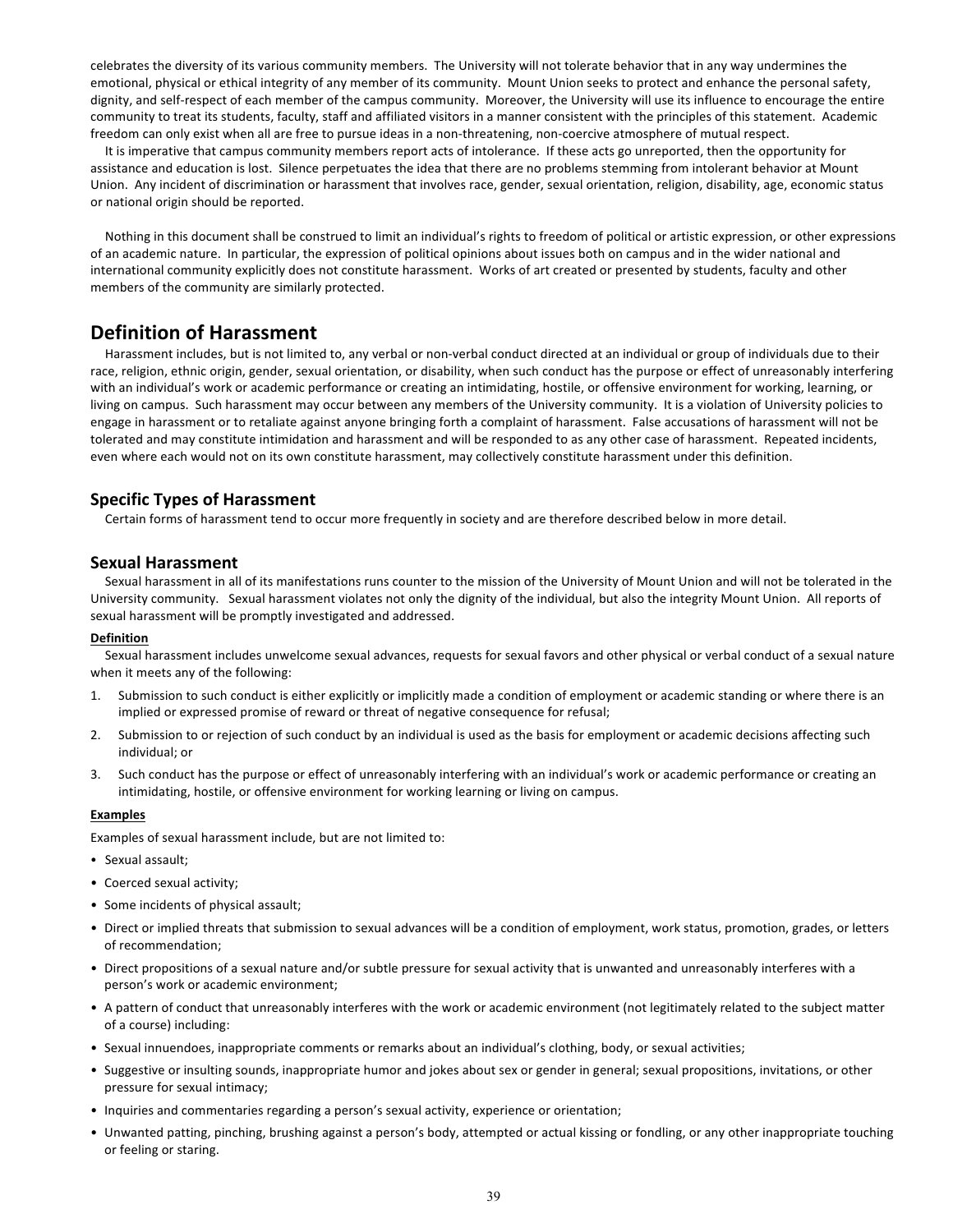#### **What to do if accused of harassment/sexual misconduct**?

•If accused, do not make contact with the reporting student or other involved parties, friends, etc.

•Contact the director of student conduct, who can explain the University's procedures for dealing with 

harassment/sexual misconduct complaints.

•Resources available for one accused include counseling services, university chaplain, campus safety and

security, or the dean of students' office.

## **Racial Harassment**

Racial harassment is antithetical to the values of Mount Union and the University will not tolerate acts based o racial bigotry. It is the goal of the University to eliminate all manifestations of racism from the campus and any incidents of racial harassment will be promptly investigated and addressed.

### **Definition**

Racial harassment includes behavior that threatens, intimidates, coerces, or degrades an individual or group because of race, ethnicity, or national origin in a manner that unreasonably interferes with an individual's work or academic performance or creates an intimidating, hostile, or offensive environment for working learning or living on campus.

### **Examples**

Examples of racial harassment include, but are not limited to:

- Racial/ethnic slurs of any kind;
- Any behavior, including the production or display of graphic or written statements, that threatens, intimidates, coerces, or degrades an individual or group because of race, ethnicity, or national origin, or calls attention to the race, ethnicity, or national origin of another person in a manner that prevents or limits their academic and/or personal freedoms;
- Physical assault, destruction of property, intimidation, or any behavior that is physically threatening, harmful, or humiliating when such conduct is directed against an individual or group because of their race, ethnicity, or national origin.

# **Disability Harassment**

Harassment directed at individuals or groups because of an actual or perceived disability is antithetical to the values of Mount Union. Such acts will not be tolerated by the University and will result in prompt investigation and response.

#### **Definition**

Disability harassment includes behavior that threatens, intimidates, coerces, or degrades an individual or group based on an actual or perceived disability in a manner that unreasonably interferes with an individual's work or academic performance or creates an intimidating, hostile, or offensive environment for working, learning or living o campus.

### **Examples**

Examples of disability harassment include, but are not limited to:

- Verbal acts and name-calling;
- Any behavior, including the production or display of graphic or written statements, that threatens, intimidates, coerces, or degrades an individual or group because of an actual or perceived disability that prevents or limits their academic and/or personal freedoms;
- Physical assault, destruction of property, intimidation, or any behavior that is physically threatening, harmful, or humiliating when such conduct is directed against an individual or group because of an actual or perceived disability;
- Behavior that creates a hostile environment by unreasonably interfering with or denying a person's participation in or receipt of benefits, services, or opportunities from the College because of an actual or perceived disability.

# **Grievance Procedures**

Persons who believe they have been harassed are encouraged to discuss the complaint with the associate dean of students or the director of human resources and employee development. All members of the university community are encouraged to utilize the informal grievance procedures as a means of resolving harassment complaints.

Every attempt will be made to protect any alleged victim from further harassment or injury. The University and persons involved in the investigation will make every effort to maintain the confidentiality of the complaint and the investigation.

# **Procedures for Student to Student/Faculty/Staff Member Harassment**

# **Informal Grievance Procedure**

Any campus community member with a complaint of harassment against a student should discuss this complaint with the associate dean of students\*. If appropriate and desired by the complainant, the associate dean of students will arrange a meeting between the two parties and assist in the discussion of the complaint. The complainant has the right to end this informal grievance process at any time and proceed to the formal grievance procedure. If the complainant does not desire an informal meeting, the associate dean of students will assist him/her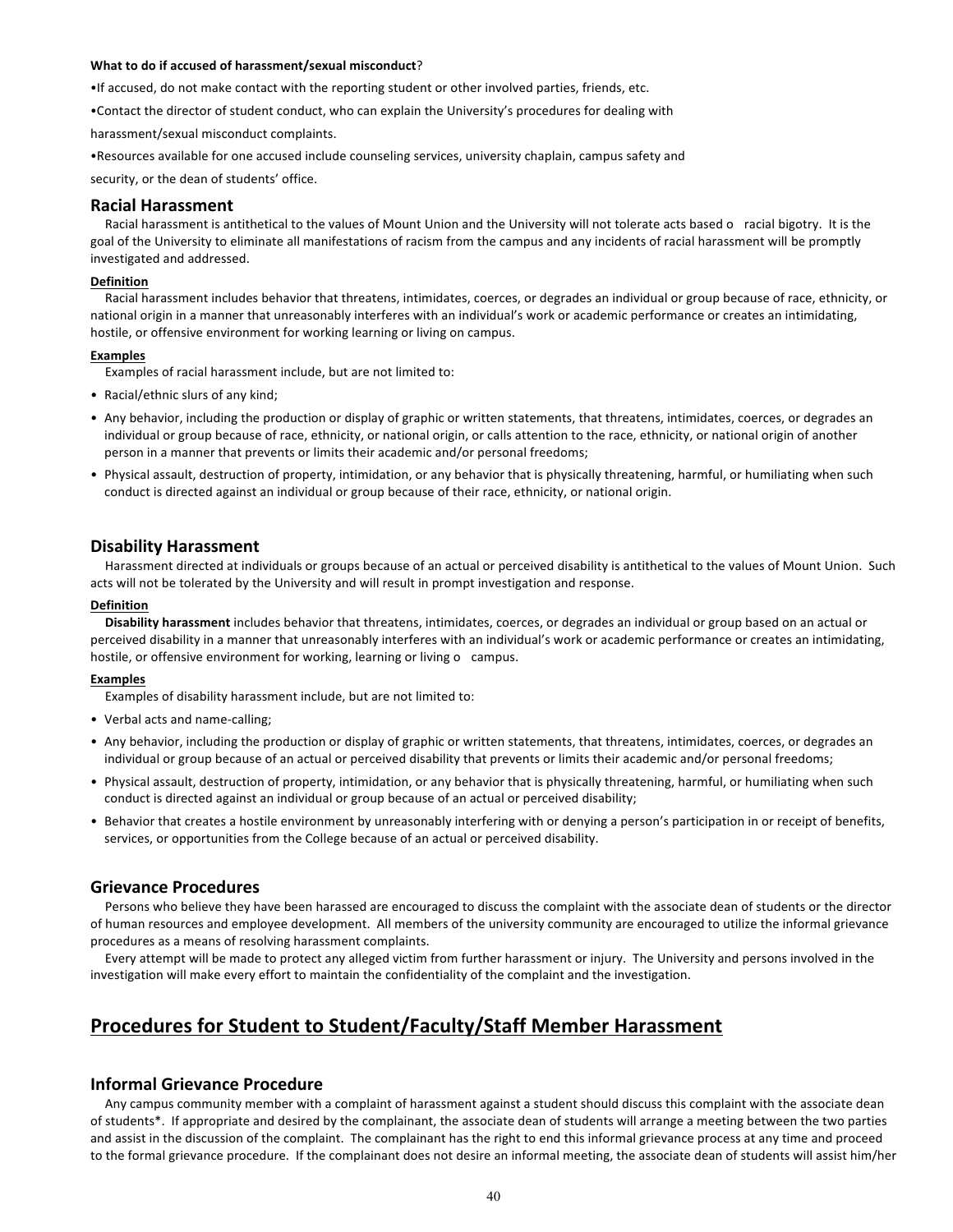in the completion of the formal grievance procedure outlined below.

### **Formal Grievance Procedure**

Any campus community member who wishes to make a formal complaint of harassment against a student should submit a detailed written report about the allegations to the associate dean of students\*. The report should include information about the dates, time, place, participants' names and the harassing behavior. The associate dean of students will discuss the report with the complainant to ensure clear and thorough understanding of the allegations. Every effort will be made to maintain the confidentiality of information regarding the complaint.

The associate dean of students, with the knowledge of the complainant, will contact the accused student to discuss the accusation. Investigation of a harassment complaint may include interviewing other persons necessary to obtain sufficient information on which to make a determination of the situation. The accused student will receive written notice of the allegations and the specific violations of the Student Code of Conduct with which the student is being charged.

A hearing will be scheduled before an administrative hearing officer or Student Conduct Board, as assigned by the dean of students or his/her designee. The accused student and the complainant will be afforded all rights outlined in the procedures of the Student Disciplinary Process, which can be found in the Student Handbook.

The hearing officer or Board will make a determination of responsibility based upon the preponderance of evidence. If the accused student is found to be responsible for the alleged harassment, he/she will be sanctioned in accordance with the Student Code of Conduct. Based on Title IX of the 1972 Educational Amendments, the complainant will be informed of the determination of responsibility. However, the Family Educational Right to Privacy Act prohibits the disclosure to the complainant of any sanctions placed against the accused student unless they directly involve the complainant (i.e. letters of apology to complainant, restrictions on contact, etc.), or if the accused student is charged with a crime of violence against the complainant.

Disciplinary action shall be taken against any person found to have willfully falsified a claim of harassment. It is also a violation of this policy to retaliate against another member of the campus community for bringing forward a claim of harassment.

# **Procedures for Faculty/Staff Member to Student Harassment**

## **Informal Grievance Procedure**

Any student with a complaint of harassment against a faculty or staff member should discuss this complaint with the associate dean of students\*. If appropriate the associate dean of students will contact the director of human resources and employee development to discuss the allegations. If desired by the complainant, the director of human resources and employee development will arrange a meeting between the student and the accused faculty/staff member and assist in the discussion of the complaint. The associate dean of students may act in an advisory role for the student upon his/her request. The complainant has the right to end this informal grievance process at any time and proceed to the formal grievance procedure. If the complainant does not desire an informal meeting, the associate dean of students and the director of human resources and employee development will assist him/her in the completion of the formal grievance procedure outlined below.

### **Formal Grievance Procedure**

Any student who wishes to make a formal complaint of harassment against a faculty/staff member should submit a detailed written report about the allegations to the director of human resources and employee development \*\*. The report must include information about the dates, times, place, participants' name(s), and the harassing behavior. The director of human resources and employee development will discuss the report with the complainant to ensure clear and thorough understanding of the allegations. Every effort will be made to maintain the confidentiality of information regarding the complaint. The director of human resources and employee development will contact the appropriate vice president and advise him or her of the accusations.

The director of human resources and employee development, with the knowledge of the complainant, will contact the accused to conduct a thorough investigation of the allegations. Investigation of a harassment complaint may include interviewing other persons necessary to obtain sufficient information on which to make a determination of the situation. The director of human resources and employee development will then make a determination if the accusations can be substantiated and, if so, refer the accusations to the appropriate vice president for action in accordance with the guidelines specified in the appropriate personnel handbook.

Disciplinary action shall be taken against any person found to have willfully falsified a claim of harassment. It is also a violation of this policy to retaliate against another member of the campus community for bringing forward a claim of harassment.

\* If a student wishes to make a complaint of harassment against the associate dean of students, he/she should discuss the complaint with the dean of students.

\*\* If student wishes to make a formal complaint of harassment against the director of human resources and employee development, he/she should submit a detailed written report about the allegations to the manager of human resources and payroll.

# **Procedures for Faculty/Staff Member to Faculty/Staff Member Harassment**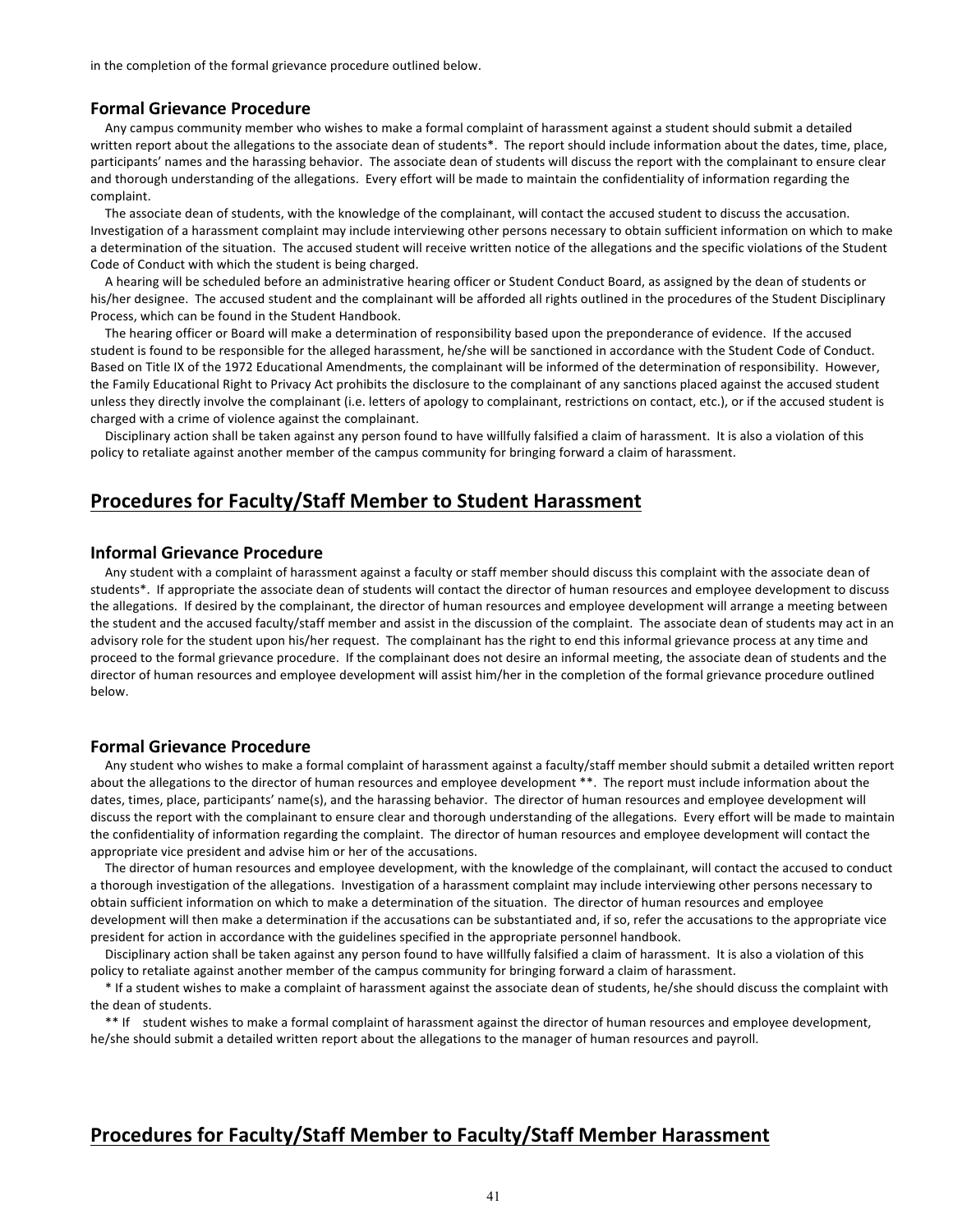# **Informal Grievance Procedure**

Complaints of harassment of any nature will be taken seriously and thoroughly investigated. There are two options for a faculty or staff member with a complaint of harassment against another faculty or staff member to initiate a claim of sexual harassment. They include contacting one of the following: 1) the vice president responsible for their department or 2) the director of human resources and employee development. If appropriate and with the knowledge of the complainant, the vice president will contact the director of human resources and employee development to discuss the allegations. If desired by the complainant, the director of human resources and employee development will arrange a meeting between the complainant and the accused faculty/staff member and assist in the discussion of the complaint. The complainant has the right to end this informal grievance process at any time and proceed to the formal grievance procedure.

# **Formal Grievance Procedure**

Any faculty or staff member who wishes to make a formal complaint of harassment against another faculty or staff member should submit a detailed written report about the allegations to the director of human resources and employee development\*. The report must include information about the dates, times, place, participants' name(s), and the harassing behavior. The director of human resources and employee development will discuss the report with the complainant to ensure clear and thorough understanding of the allegations. Every effort will be made to maintain the confidentiality of information regarding the complaint. The director of human resources and employee development will contact the appropriate vice president and advise him or her of the accusations.

The director of human resources and employee development, with the knowledge of the complainant, will contact the accused to conduct a thorough investigation of the allegations. Investigation of a harassment complaint may include interviewing other persons necessary to obtain sufficient information on which to make a determination of the situation. The director of human resources and employee development will then make a determination if the accusations can be substantiated and, if so, refer the accusations to the appropriate vice president for action in accordance with the guidelines specified in the appropriate personnel handbook.

Disciplinary action shall be taken against any person found to have willfully falsified a claim of harassment. It is also a violation of this policy to retaliate against another member of the campus community for bringing forward a claim of harassment.

\*If a faculty or staff member wishes to make a formal complaint of harassment against the director of human resources and employee development, he/she should contact the manager of human resources and payroll.

# **Non-Discrimination Statement**

The University of Mount Union prohibits discrimination on the basis of race, gender, gender identity or expression, sex, sexual orientation, religion, age, color, creed, national or ethnic origin, veteran status, marital or parental status, pregnancy, disability, or genetic information, in student admissions, financial aid, educational or athletic programs, or employment as now, or may hereafter be, required by university policy and federal or state law. Inquiries regarding compliance may be directed to Pam Newbold, director of human resources and employee development, Beeghly Hall, (330)829-6560, newbolph@mountunion.edu.

# **Title IX**

The University of Mount Union is committed to creating an environment free of harassment and sexual misconduct as well as complying with all requirements as set forth by Title IX of the Education Amendments of 1972 (Title IX). Discrimination on the basis of sex or gender will not be tolerated by any of the University's education programs or activities. This includes, but is not limited to sexual harassment; sexual violence; sex or gender-based bullying; hazing, stalking; relationship violence (including domestic violence and dating violence, as well as failure to provide equal opportunity in admissions, activities, employment or athletics. Sex and gender violations will be addressed by Title IX complaint protocols which are jointly coordinated by the offices of human resources and student affairs.

The University Title IX Co-Coordinators will be informed of, and oversee, all complaints of discrimination. Questions or concerns regarding the University's procedures and Title IX may be directed to any one of the following resources:

Michelle Gaffney, associate dean of students & Title IX co-coordinator Hoover Price Campus Center, Office of Student Affairs Phone: (330) 823-7288 E-mail: gaffnemi@mountunion.edu

Pamela Newbold, director of human resources and staff development & Title IX co-coordinator Beeghly Hall, Office of Human Resources Phone: (330) 829-6560 E-mail: newbolph@mountunion.edu

Additional Title IX Investigators include:

- Andrew Boothe, associate director of human resources
- Dan MacDuffie, head golf coach and instructor of HPSB
- Sara Sherer, director of residence life
- Leigh Ann Swartz, head women's volleyball coach

Inquires made be made externally to: Office of Civil Rights (OCR) U.S. Department of Education 400 Maryland Avenue, SW Washington DC 20202-1100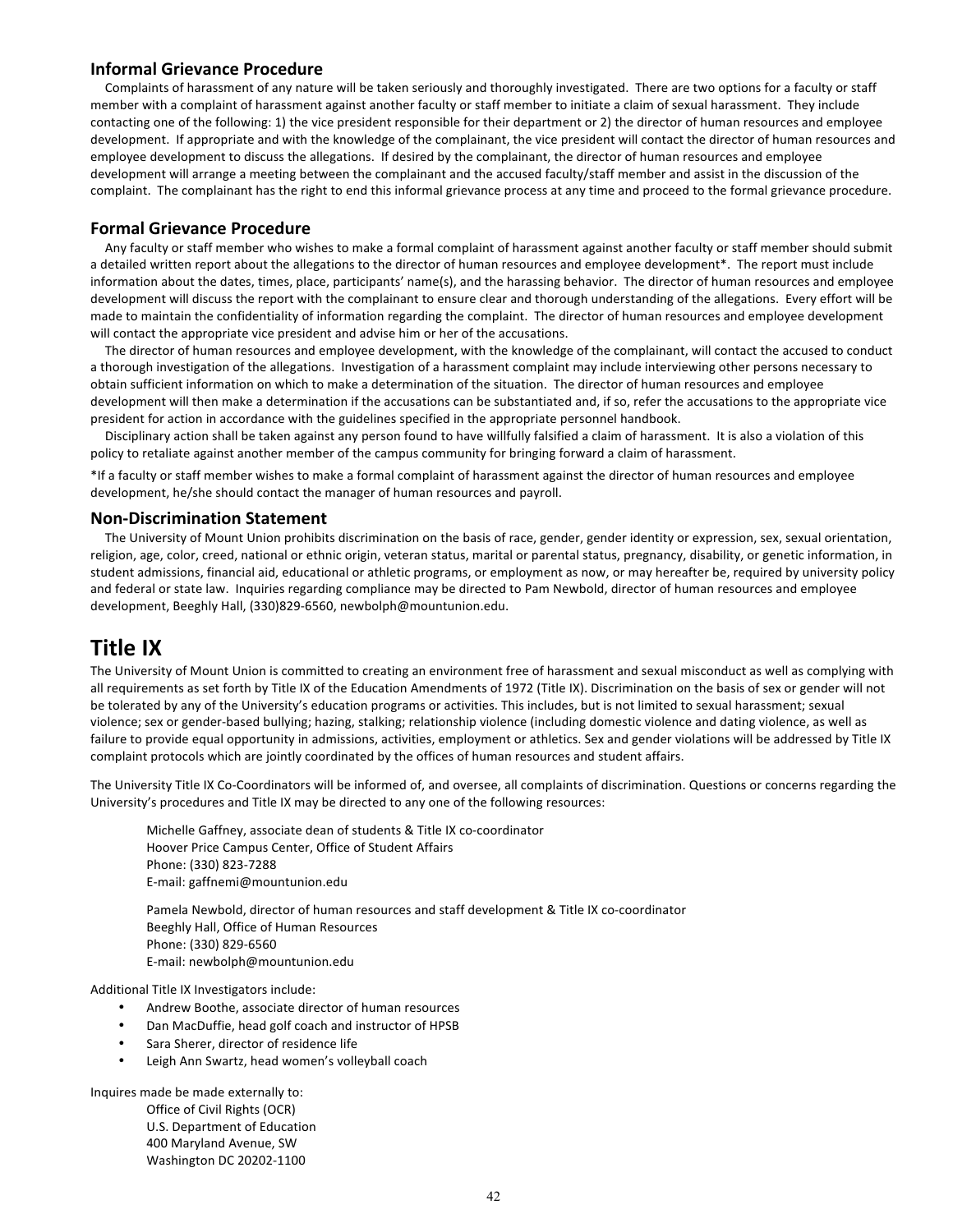Customer Service Hotline: (800) 421-3481 Fax: (202) 453-6012 TDD: (877) 521-2172 Email: OCR@ed.gov Web: http://www.ed.gov/ocr

The University will make good faith effort to successfully complete the grievance process for complaints of sex discrimination over a period of 60 days or less. The complaining party will receive periodic status updates o the progress of the complaint and any subsequent appeals.

During the investigation and/or grievance process for complaints of sex discrimination, the University may take a number of interim actions in order to ensure the preservation of the educational experience and the overall environment of the party bringing the complaint. These actions may include, but are not limited to imposing a n contact order o the responding party; residence hall room change for one or more involved parties; changes in academic schedules or assignments for one or both parties, and interim suspension for the responding party.

# **Sexual Misconduct Responder Program**

Often when people hear about sexual misconduct or sexual violence, they automatically think about rape. However, sexual misconduct occurs on a continuum. If permission has not been given or the individual does not want to engage in the sexual activity or is tricked, coerced or pressured into the behavior, it is sexual misconduct. It is also sexual misconduct when sexual behavior occurs when a person is unable to give consent due to being under the influence of alcohol or other drugs.

There are many decisions a person must make during her/his recovery from being a target of sexual misconduct/violence. University of Mount Union provides services that can assist the student with this process. The Sexual Misconduct Responder Program is designed for this purpose.

# **What is a sexual misconduct responder?**

Sexual misconduct responders are Mount Union faculty and staff members who are trained to help a student who has been the recipient of sexual misconduct understand her/his options. They will not make decisions for the person, but will provide her/him with the knowledge s/he needs to make decisions. The responder who is contacted either goes to the person who calls or makes arrangements to meet her/him. The responder assists the person as s/he addresses the need for counseling, medical and legal issues, and helps with any other concerns the person may have. The most up-to-date list of responders can be found o iRaider at

http://portal.mountunion.edu/student\_life/SexualAssaultResponders/Pages/SexualAssaultResponderList.aspx.

# Why should someone who has been the recipient of sexual misconduct/violence call a Sexual **Misconduct Responder?**

By contacting a responder, the person can gain valuable assistance and information to help her/him make the many decisions ahead. She/he will also have someone to support her/him during this challenging time. The responder will provide written materials to the student that explains her/his many options. It is important to note that if a member of the Mount Union community informs a responder about an act of sexual misconduct, she/he may be required, depending on the specifics of the situation, by University policy and by law to report the act to the police and to the Office of Student Affairs. This report does not mean that the student has to make a statement or pursue prosecution; just that the police will be informed of what happened. If the student is unwilling to make a statement, she/he will need to tell the police this directly. The student should be aware that she/he will not be able to control the progress or outcome of a legal investigation, but that her/his wishes will be given serious consideration.

# What if someone who has been the recipient of sexual misconduct doesn't want to call a responder?

There are decisions that the person needs to make with or without a responder. The person should give serious consideration to getting assistance from a responder or other trained sexual assault advocate. In case the student who has been the target of sexual misconduct decides to work through this process without the benefit of a responder's assistance, there is additional information below that focuses on the major issues the person will need to address during her/his recovery from this experience.

# **Who else can someone call for help?**

Whether or not the person contacts a responder, in cases of sexual assault or sexual violence it is strongly recommended that she/he call a Rape Crisis Hotline. Workers at such a hotline can answer her/his questions and provide support, hospital advocacy and counseling, as well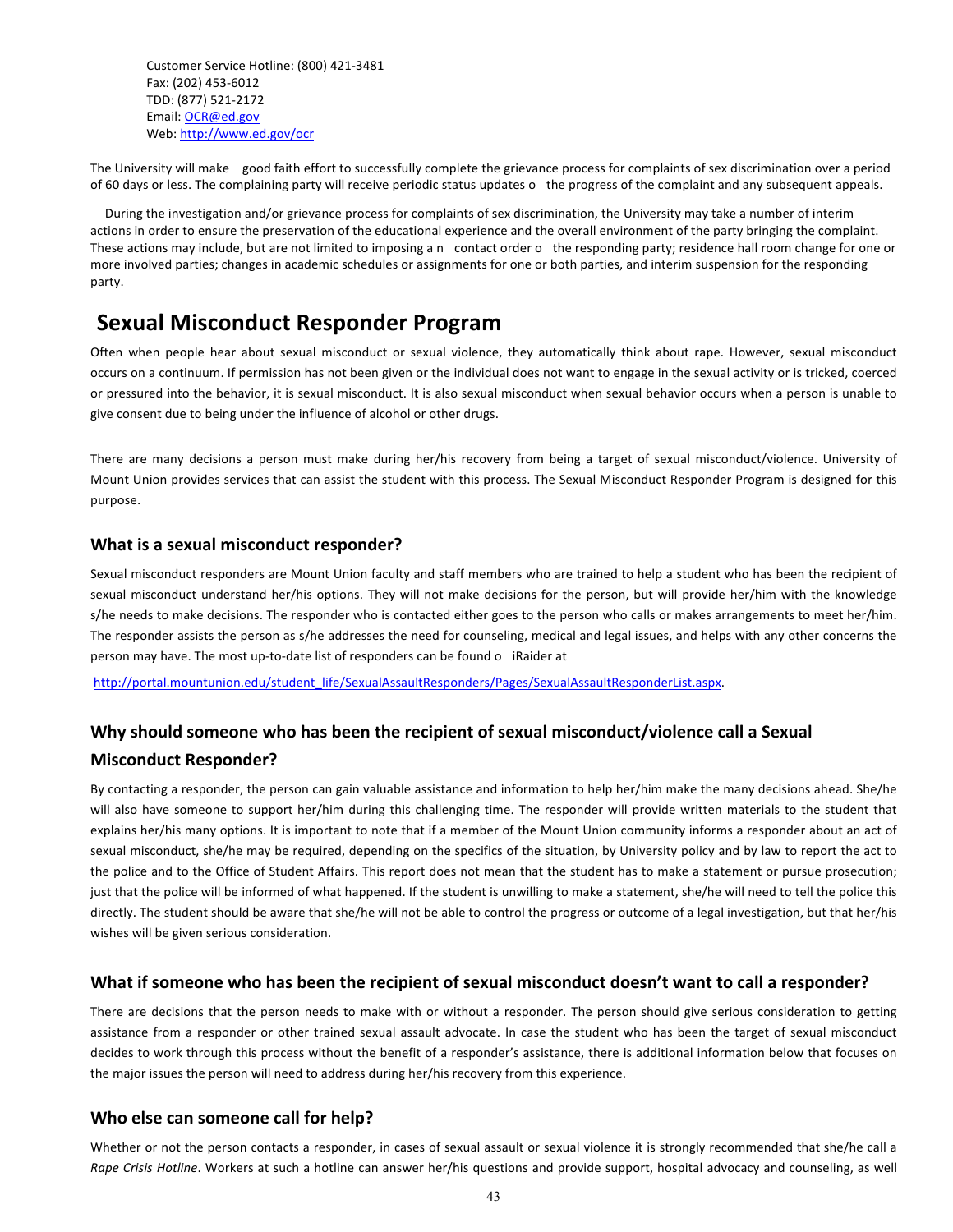as, referral to longer-term treatment and help with health, legal, and financial issues.

# Why should someone who has been the recipient of sexual misconduct/violence seek counseling?

It is important for someone in this circumstance to speak to a counselor, not because there is something wrong with her/him, but because she/he has been hurt. Having someone who can listen and help the student sort through her/his feelings is an important step toward regaining control of her/his life.

One way to receive this kind of counseling is through a *Rape Crisis Hotline*. Their counseling services are free and can be long-term, if necessary. There are also usually support groups available through these organizations which can be very beneficial for someone who has been through such an experience.

The Office of Counseling Services is also an excellent way for a student to receive free, confidential assistance. The Office of Counseling Services has counselors who can talk with her/him and help in the process of emotional healing. If long-term counseling is needed they will help her/him get additional assistance.

The Office of the Chaplain is another option for emotional support. The chaplain can offer spiritual guidance during this challenging time.

**Rape Crisis Hotline - (330) 821-RAPE (7273) Alliance Area Domestic Violence Shelter (24-Hour Hotlline) – (330) 823-7223 American Red Cross Rape Crisis Services of Stark County (24-Hour Hotline) – (330) 452-1111 Community Services of Stark County – 960 W. State Street, Suite 110, Alliance – (330) 821-7478 Domestic Violence Project (24-Hour Hotline) - (330) 453-SAFE (7233)**

**UMU Office of Counseling Services - (330) 823-2886 UMU Office of the Chaplain - (330) 823-2838**

# **Should someone who has experienced sexual violence seek medical care?**

Receiving medical care as soon as possible following a sexual assault or attempted sexual assault is extremely important for two reasons. First, the victim/survivor may have suffered injuries of which she/he is unaware or unable to determine. Testing, treatment and information regarding sexually transmitted diseases or pregnancy may also be needed.

Second, if the victim/survivor thinks that there may be any possibility that she/he will wish to pursue prosecuting the offender, a medical/legal examination for the collection of evidence is vital. Having evidence collected does not mean prosecution. The forensic evidence will be stored until there has been an investigation. While certain medical assistance can be received from a number of locations, the only locations where evidence necessary for medical and forensic evaluation can be collected by a Sexual Assault Nurse Examiner (S.A.N.E. program) and secured for legal purposes are both in Canton; at either Aultman Hospital or Mercy Medical Center.

For physical evidence to be present and useful, it is best collected as soon after the assault as possible; preferably within 12-24 hours and no later than 48-72 hours. It is best if the sexual assault victim/survivor does not shower, bathe, douche, brush her/his teeth, eat or drink, or change clothing prior to going to the Emergency Room. Doing so will destroy important physical evidence. If the person does take any of the above actions, it does not mean s/he should not go to the hospital. However, evidence collection may not be as productive. If the person changed clothes, she/he should take all articles of clothing won at the time of the assault to the hospital. These items will need to be retained as evidence.

Since the crime of rape/sexual assault is a felony offense, hospital personnel are required by law to report the assault to a law enforcement officer. If the victim/survivor has not already spoken to a law enforcement officer, hospital personnel will notify the police that an assault has occurred. A law enforcement officer will come to the hospital to speak with the victim/survivor. It is always the victim/survivor's right to decide whether or not to talk to law enforcement, but the police officer will want to hear directly from the victim/survivor if s/he is unwilling to make a report.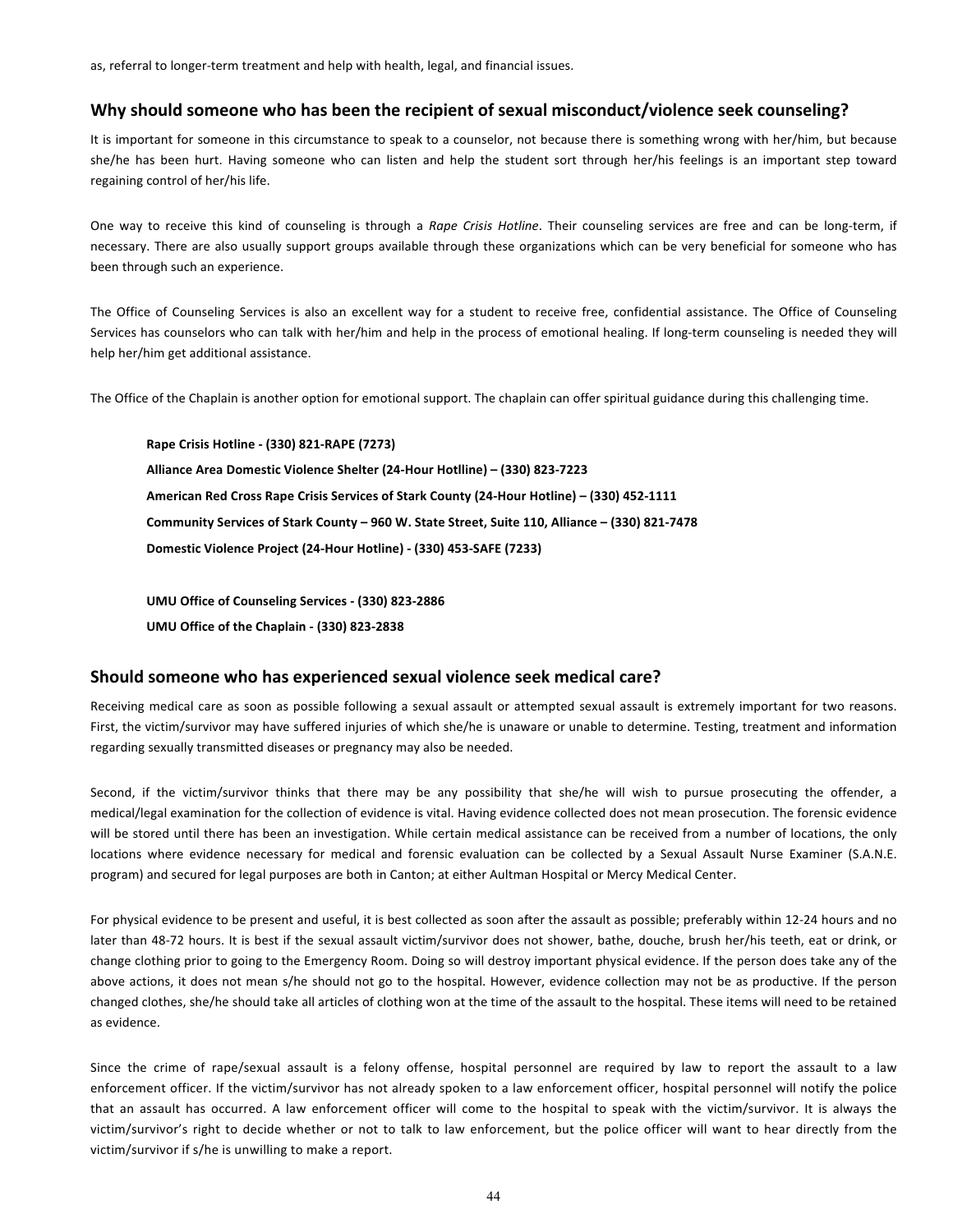There is no charge for the examination at the hospital if the victim/survivor cooperates with evidence collection. The victim/survivor does not have to request prosecution in order to have the exam for free. If too much time has passed for a hospital exam to be useful, the victim/survivor can also go to her/his own doctor or the Mount Union Student Health Center for an exam and testing for STDs and pregnancy. In addition, STD testing can be conducted at the Alliance City Health Department or Planned Parenthood of Stark County in Canton. The cost of tests at these facilities is based on a sliding scale. Most college students can expect free or extremely reduced costs. Planned Parenthood also conducts pregnancy tests, as does the Alliance Pregnancy Center.

**S.A.N.E. (Sexual Assault Nurse Examiner) Services available at the following 2 locations: Aultman Hospital – 2600 6th Street SW, Canton, OH 44710 – (330) 363-6203 Mercy Medical Center – 1320 Mercy Drive, NW, Canton, OH 44708 – (330) 489-1111 ext. 2170**

**Alliance Community Hospital - 200 E. State St. - (330) 596-6000 Alliance Health Department - 537 E. Market - (330) 821-7373 Planned Parenthood of Northeast Ohio - 2663 Cleveland Ave. N.W., Canton – (330) 456-7191**

**University of Mount Union Health Center - (330) 823-2692**

# Should someone who has been sexually violated report the assault?

Mount Union encourages targets of sexual misconduct/violence to file a report about the incident. By providing the Alliance Police Department and the Office of Student Affairs with information, the student may be able to prevent future such acts against her/himself and others. It is vital that a report is made as soon as possible, particularly if it was a stranger assault. The potential danger to the victim/survivor and the community is higher with stranger assaults. Reporting is not the same as prosecuting. While the investigation and charges placed are not under the control of the victim/survivor, she/he has the opportunity to make her/ his wishes regarding prosecution known.

In order to report to the police, the student can call the police department and an officer will meet her/him to take a statement. If the student would rather not have the officer come to her/him, s/he can also go to the police department to make a report. If the student goes to the hospital for an examination, hospital personnel will contact the police and s/he can make a report there.

Some students may be reluctant to make a report if they were drinking at the time of the assault, particularly if they are under the legal age for alcohol consumption. Please be aware that University of Mount Union and the Alliance Police Department are more concerned about sexual misconduct than underage drinking.

### **Alliance Police Department - 470 E. Market - 911 or (330) 821-3131**

#### **University of Mount Union Campus Security – 405 W. Simpson Street – (330) 428-1344**

If someone is recipient of an act of sexual misconduct by a Mount Union student, on or off campus, the accused student may be charged under the Mount Union Student Code of Conduct. Details of this process can be discussed with the director of student conduct, the dean, or associate dean of students. The decision to place charges is made by the director of student conduct, but the reporting student's wishes are given serious consideration. The University disciplinary system is an administrative process, not a legal one; therefore, situations that the city prosecutor chooses not to pursue may be able to be addressed through the discipline system.

**Director of Student Conduct, Deborah Minton – (330) 823-7288**

**Dean of Students & Vice President of Student Affairs, John Frazier - (330) 823-2243**

**Associate Dean of Students & Title IX Co-Coordinator, Michelle Gaffney - (330) 823-7288**

# **Mount Union Sexual Misconduct Responders**

- Layelle Al-Ghaben, Manzilla diversity intern for academic support
- Morgan Bagley, director of athletic training education and instructor of HPSB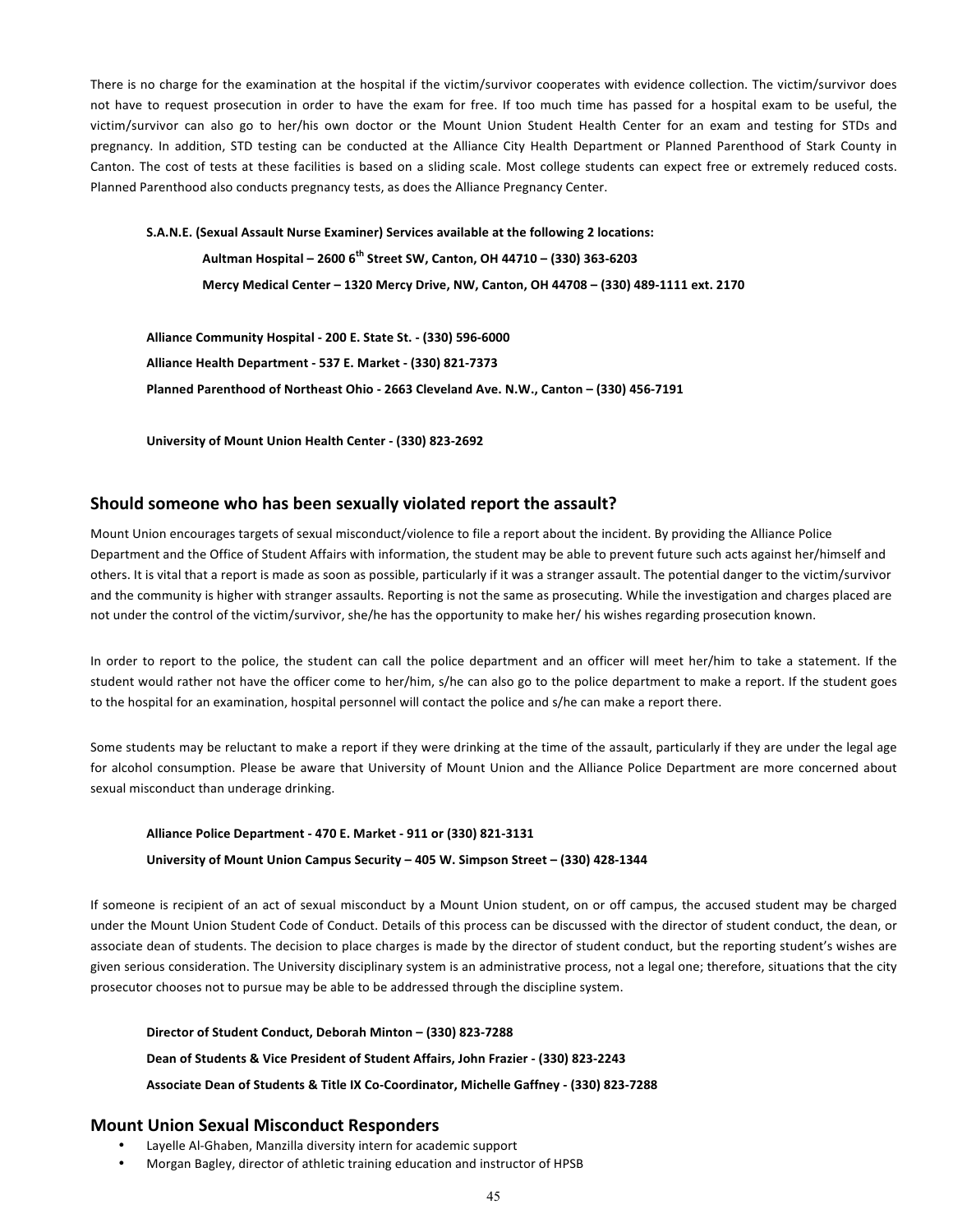- Andrew Bain, assistant professor of sociology and criminal justice
- Brian Bates, security officer
- Andrew Boothe, associate director of human resources
- Jessie Canavan, director of admission
- Dr. Beth Canfield-Simbro, associate professor of Human Performance & Sport Business
- Kate Carnell, director of student involvement and leadership
- Rev. Marty CashBurless, University chaplain
- Joan Cockrill, administrative assistant for the vice president of business affairs
- Dr. Michelle Collins-Sibley, professor of English and director of the integrative core
- Don Cook, security officer
- Dr. Tamara Daily, professor of psychology and neuroscience
- Corey Davis, security officer
- Theresa Davis, assistant professor of history and Africana studies
- Sarah Dellinger, assistant director of Center for Global Education
- Jessica Douglas, director of first year initiatives
- Debbie Edwards, student accounts representative
- Kyle Fowler, resident director and graduate assistant for student involvement and leadership
- Michelle Gaffney, associate dean of students
- Adina Haught, administrative assistant, department of art, music and theatre
- Bill Ketjen, security officer
- Dr. Michael Knepp, assistant professor of psychology and neuroscience
- Lindsey Laret, assistant director of residence life & student involvement and leadership
- Tammy Lepley, security officer
- Deb Lotsof, professor of theatre
- Dan MacDuffie, head golf coach and instructor of HPSB
- Gina Maida, library circulation manager
- Jennifer Martin, assistant professor of education
- Emily Mason, admission representative
- Emily Mattison, director of student financial services
- Dr. Amy McElhinney, assistant professor of biology
- Deborah Minton, director of student conduct
- Pam Newbold, director of human resources
- Mike Perkins, security officer
- Suzy Pietz, head women's basketball coach and senior women's athletic administrator
- Corey Prendergast, security officer
- Jill Rader, resident director and assistant softball coach
- Phil Rathosky, resident director and graduate assistant for alcohol, drug, and wellness education
- Bryan Robinson, assistant professor of sociology and criminal justice
- Karen Saracusa, director of student accessibility services
- David Schmid, security officer
- Dr. Pete Schneller, professor of education
- Dr. Gwen Gray Schwartz, associate professor of English and director of written and oral communication
- Sara Sherer, director of residence life
- Leigh Ann Swartz, head women's volleyball coach
- Antonio Tate, resident director and graduate assistant for student involvement and leadership
- Craig Theissen, director of academic support
- Keane Toney, director of campus safety
- Anthony Turon, resident director and graduate assistant for first year programs
- Estela Vargas, resident director and graduate assistant for diversity and inclusion
- Michelle Vaughan, assistant professor of psychology
- TJ Wasserman, resident director and graduate assistant for residence life
- Vanessa Worley, assistant professor of physician assistant studies
- Renee Young, Student Accounts Manager

\*\*\* Contact information for the Responders may be found on-line at: http://portal.mountunion.edu/student\_life/SexualAssaultResponders/Pages/SexualAssaultResponderList.aspx

# **Hazing Policy**

University of Mount Union prohibits hazing by campus groups and/or individuals. Hazing is defined under Ohio Revised Code as "doing any act or coercing another, including the victim, to do any act of initiation into any student or other organization that causes, or creates a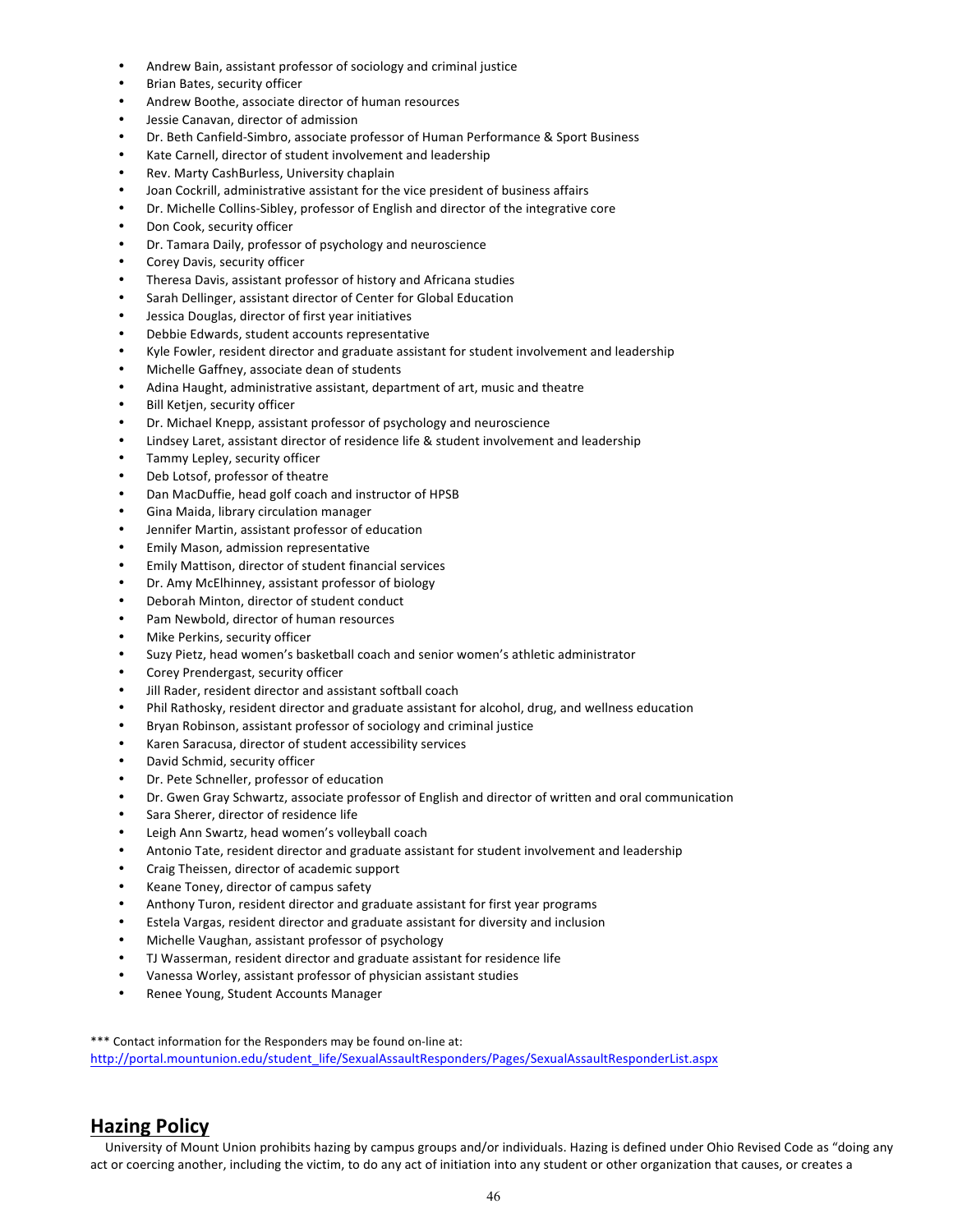substantial risk of causing, mental or physical harm to a person." Furthermore, the University defines hazing as any action taken or situation created intentionally, whether on or off campus, to produce mental or physical discomfort, embarrassment, harassment, or ridicule. All acts of hazing by any organization or any of its members are strictly forbidden.

## **Hazing includes but is not limited to the following:**

- 1. any activity that might reasonably bring embarrassment or emotional harm to the individual;
- 2. any activity that might reasonably bring physical harm to the individual;
- 3. any activity that requires an unreasonable or inordinate amount of the individual's time or in any manner impairs the individual's academic efforts;
- 4. any activity that involves the forced consumption of any liquid or solid matter;
- 5. any activity that would degrade or otherwise compromise the dignity of the individual; or
- 6. any requirement that compels an individual to participate in any activity that is illegal, in violation of the rules and regulations of the University, or contrary to the individual's moral and/or religious beliefs.

If a member of the University community becomes aware of incidents of hazing or suspicious behavior, she/he should contact the associate dean of students at (330) 823-7288.

# **Inclement Weather Policy**

In the event of severe weather, the decision to totally or partially close the University will be communicated to the campus community by the President's Council, via the following steps:

- The vice president for student affairs will notify the University's Information line at (330) 829-2806.
- The vice president for business affairs will notify Campus Security.
- The vice president of marketing will make every effort to notify local television and radio stations by 7 a.m. on the day of the closing.

# **Parking Policies**

# **Registration**

- 1. All student, faculty and staff vehicles at University of Mount Union must be registered and identified with a parking permit obtained from the Campus Security office. There is no fee for registering vehicles. Vehicle registration forms are available at the Campus Security office lobby or on iRaider under Forms. The information needed is the license plate number, make, model, year, color and owner of the vehicle.
- 2. Student permits will be assigned based upon residency. If residency changes at any point during the academic year, the student is responsible for contacting the Campus Security office to obtain a new decal.
- 3. Student parking registrations expire at the end of the academic year, or when a student ceases to be enrolled with Mount Union. Registration also terminates when ownership of the registered vehicle is transferred.

# **Permits**

- 1. Acceptance of a Mount Union parking permit is an acknowledgement by the registrant that these parking policies have been read and understood and constitutes an agreement by the registrant to abide by the parking policies.
- 2. The permit must be placed on the rearview mirror of the vehicle and the barcode must be completely visible from the outside at all times.
- 3. If a new vehicle is purchased (even if the vehicle still has 30-day tags) or any vehicle information should change, a new permit must be obtained from the Campus Security office.
- 4. Theft, vandalism or trading of permits is strictly prohibited and will result in disciplinary action.
- 5. Issuance of a parking permit does not assure the driver of an open parking space. Lack of a space is not considered a valid excuse for violation of the policies.

# **Schedule of Fines**

| First ticket  | S50                                                                          |
|---------------|------------------------------------------------------------------------------|
| Second ticket | \$100 and the vehicle will be immobilized (\$50 to towing service to remove) |
| Third ticket  | \$200 and the vehicle will be towed and the parking permit is revoked        |
|               | (charges from towing service may vary)                                       |

Failure to register the vehicle will result in a \$100 fine.

An exception to this schedule of fines is when a vehicle is inappropriately parked in a handicapped parking space. In this instance, the owner of the vehicle will be issued a \$50 parking ticket and the vehicle will be towed immediately. Parking fines will also be assessed to faculty, staff and all students for parking violations in dedicated Visitor spaces.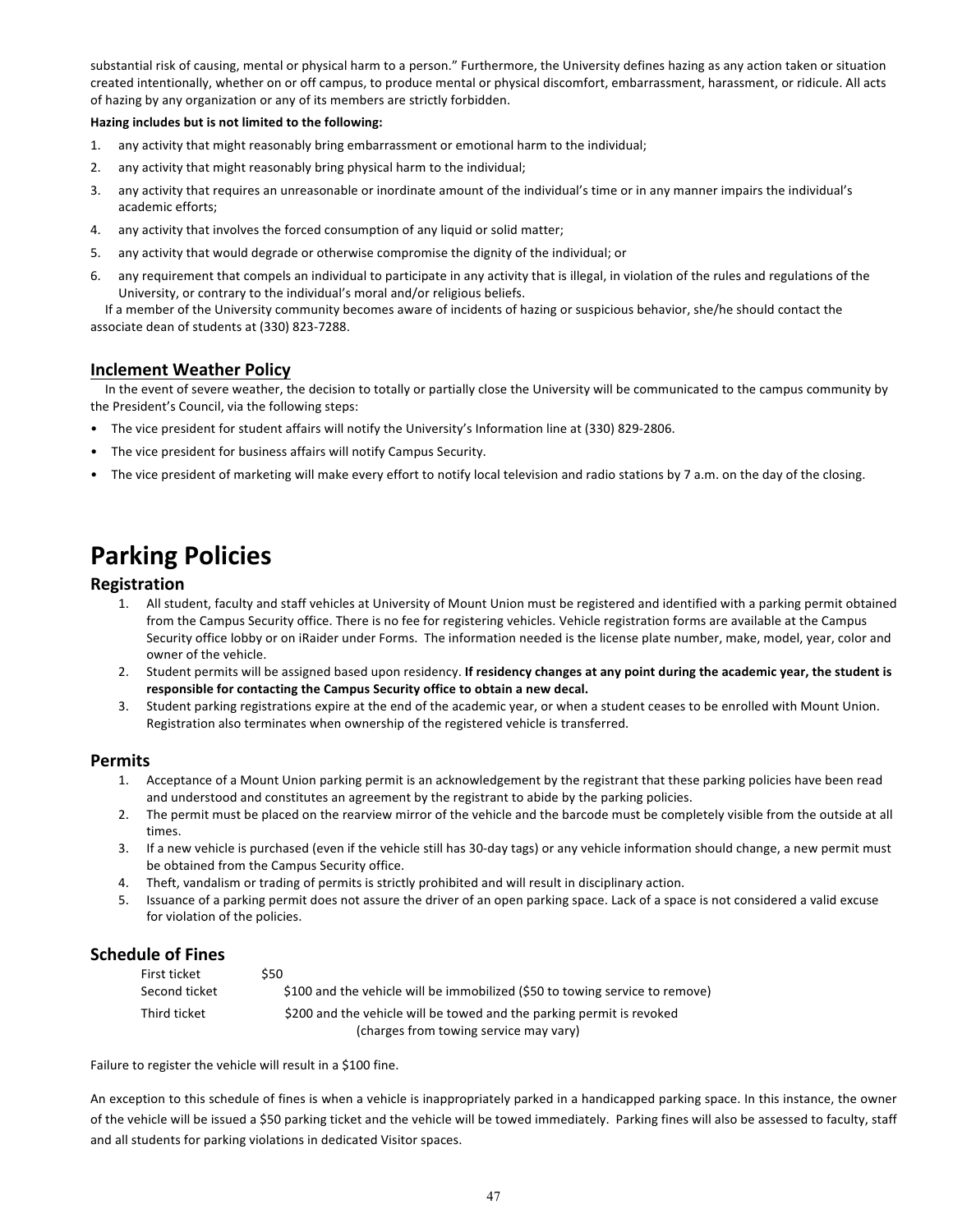If a vehicle has been booted, a towing service must be contacted to remove the restraint from the vehicle. If the restraint is not removed within 24 hours, the vehicle will be towed at the owner's expense. Excessive parking violations may also result in disciplinary charges.

Ticket fines will be billed to the student's or employee's account and must be paid in a timely manner at the Business Office.

# **Violations**

All parking lots are patrolled daily and fines will be assessed for a variety of violations; including but not limited to:

- parking in the incorrect area
- unregistered vehicle
- parking in yellow-painted areas
- blocking driveway or access
- parking on sidewalk or grass
- parking in handicap area

The registrant is responsible for all violations regardless of who is operating the vehicle at the time the violation occurs. Having four-way flashers on does not make it acceptable to park in a restricted area (service vehicle, fire lane, handicap, etc.) Every attempt is made to maintain parking signs, but vehicle operators are expected to park appropriately, even in the absence of signs.

# **Appeals**

If the recipient of a ticket believes that it was issued in error, the recipient can file an appeal to have the ticket voided. Appeals must be filed within seven calendar days of the infraction date. Appeal forms are available on iRaider under Forms. They are also available in the Campus Security office lobby.

Appeals filed after seven calendar days will not be accepted, and the fine must be paid at the Office of Business Affairs.

# **Student Parking Zones**

All students will be assigned a particular parking area based upon their residential status. Detailed information on parking areas can be found in the parking policies handout that is distributed to all individuals who register a vehicle and is also available at the Campus Security office.

# **Faculty and Staff Parking**

Faculty and staff parking areas are located in various locations on campus and are identified by signage at the entrance of the parking lot. Faculty and staff spaces are reserved from 10 p.m. on Sunday until 6 p.m. on Friday.

# **Visitors**

Visitor parking is available at designated areas on campus. Visitor spaces are reserved 24 hours a day, seven days a week.

# **Handicapped Parking Spaces**

Anyone parking in a handicapped parking space without a valid state issued handicap pass or a valid Mount Union issued temporary handicap pass will be charged \$50 and his or her vehicle will be towed immediately.

# **Special Passes**

Temporary parking passes are available upon request from the Director of Campus Security for the following conditions:

- Temporary Pass available for one to five days for students who will temporarily have a different car on campus.
- Temporary Handicap Pass available to students who have been injured or have a condition that makes walking difficult. A written doctor's excuse may be required.
- Visitor Pass available for departmental use for special guests, speakers, etc.

Street parking is available as permitted by the City of Alliance.

*Mount Union assumes n responsibility or liability for motor vehicle or its contents while parked or operated o the property of the University*

# **Refund Policy**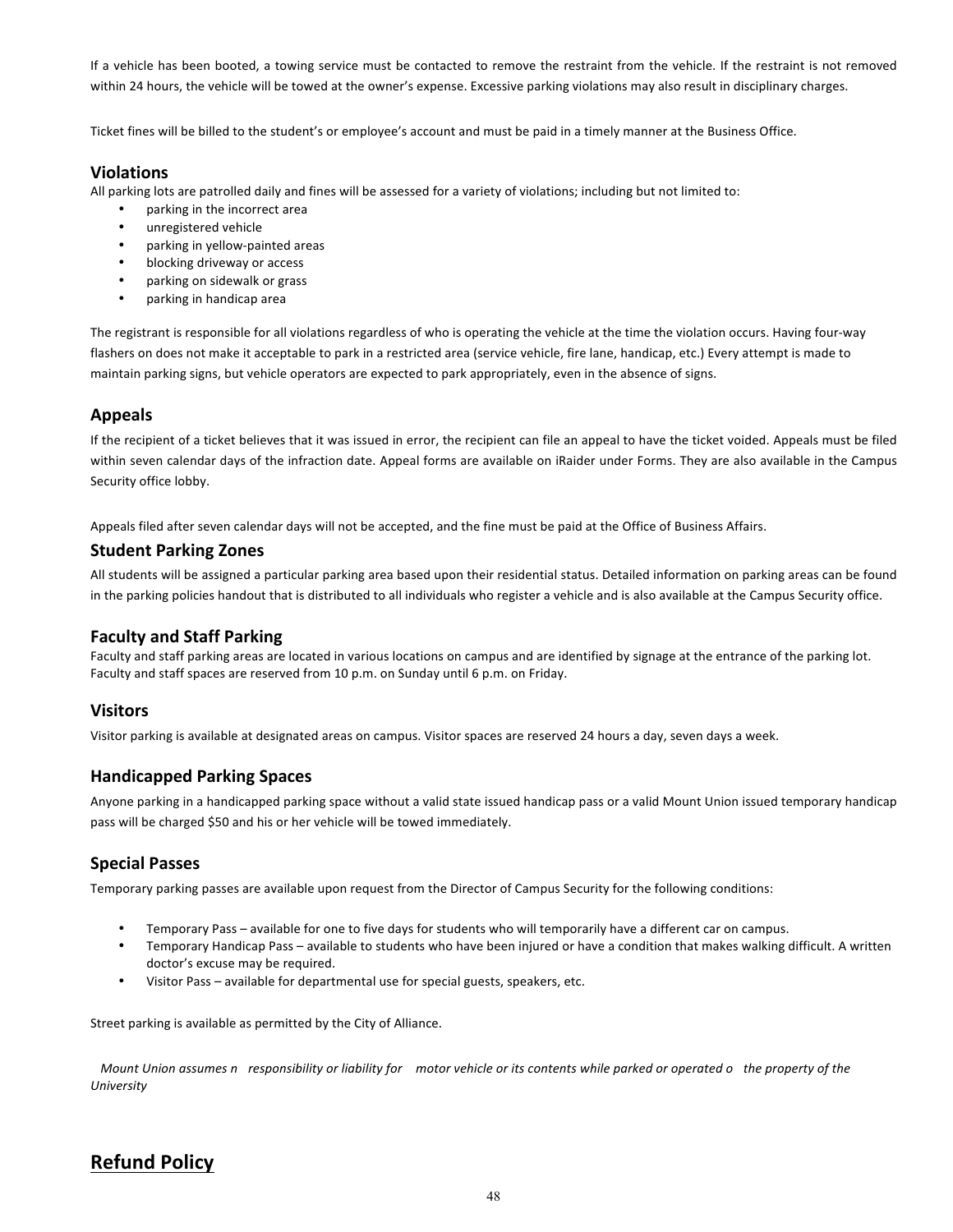Notification of withdrawal and requests for refunds must be done in writing. The process is initiated with a withdrawal form which is available in the Office of Student Affairs in the Hoover-Price Campus Center. The Mount Union Refund Policy can be found in its entirety in the University Catalogue.

# **Student Social Media Policy**

As responsible members of the Mount Union community, students are expected to use all forms of social media lawfully and with respect for others. The same standards will be applied to communication utilizing social media as are applied to other methods of interaction (verbal, written, etc.) The University will not regularly monitor the language or actions of students using social media; however, students will be held accountable for policy violations related to their use of social media, as well as, other violations learned of through information posted on social media sites. University policies applicable to social media use include, but are not limited to, the following:

- 1. Student Code of Conduct The Student Code of Conduct outlines prohibited conduct, which includes behavior that occurs within the framework of social media. The prohibited conduct stated in the Student Code of Conduct that is most closely related to the use of social media includes Mental or Bodily Harm (particularly behavior in violation of the Statement on Harassment) and Misuse of Technology. The Student Code of Conduct and the Statement on Harassment are published in the Student Handbook, which may be found on iRaider.
- 2. Technology Resources Acceptable Use Policy Students are required to meet the expectations set forth in the Technology Resources Acceptable Use Policy, which is published in the Student Handbook.
- 3. Federal, State and Local Laws Students are required to adhere to all federal, state and local laws.
- 4. University of Mount Union Social Media Policy The campus-wide social media policy includes expectations related to recognized student organizations. Questions regarding this policy may be addressed to the Office of Marketing.

# **Technology Resources Acceptable Use Policy**

#### **Policy Overview**

Mount Union makes available technological resources that may be used by University students, faculty and staff. These resources may include administrative software applications, file and print services, VPN, wireless access, network resources, e-mail, library resources, ID card system, multi-media resources, desktop applications and computer resources. These resources are intended to be used primarily for educational purposes, communications and to carry out the legitimate business of the University. Appropriate use of the resources includes instruction, independent study and research, and the official work of the offices and recognized student organizations. The privilege of using computer and network resources extended by the University to specific individuals and organizations is not transferable.

Moreover, the responsible, considerate and ethical behavior expected by Mount Union in all aspects of the community extends to cover the use of campus computer and network resources and the use of networks throughout the world to which Mount Union provides computer access. The University's guidelines for appropriate use are not meant to be an exhaustive list of what may or may not be done with the University's computer or network resources.

Those who make use of the network and computing resources must conform at all times to the policies contained herein, as well as the regulations and guidelines of the University as specified in the Student Handbook and the various employee handbooks. These policies exist to safeguard the security and functionality of the campus network and all components therein.

The Technology Resource Acceptable Use Policy is comprised of several components described below including unacceptable use, Technology User Code of Conduct, Network Use Policy, E-mail Policy, Hardware & Software Support Policy and Data Security. For faculty and staff members of the University should also familiarize themselves with the Laptop Usage & Liability Policy as well as the Loaner Equipment Use & Liability Policy as these additional polices may pertain to them.

#### **Unacceptable Use**

#### *Unacceptable use of the University's computer and network resources are described below.*

#### **Misuse of Service**

Any action that renders facilities unusable to those who rely on them or that interferes with another's use of facilities constitutes misuse. Examples are failure to respect the priorities posted at a public machine, overuse of resources, damage to software or hardware, sending repeated unwanted electronic mail, neglect or damage of software or hardware, and failure to report known problems.

#### **Breach of Security**

Any attempt to circumvent the protection that Mount Union has in place to prevent unauthorized access or any action that reduces the security of the University's computer and network resources is unacceptable use. Examples are attempts to misappropriate passwords, attempts to gain unauthorized access or sharing your password with others and violating federal, state and local laws related to privacy.

#### **Illegal Use**

Any use of computer or network resources in the commission of an illegal act is unacceptable. Examples are violation of licensing agreements, attempting to break into a computer or sending harassing or threatening electronic mail. There are federal, state and local laws that govern certain aspects of computer and telecommunications use. All laws pertaining to tangible documents or instruments apply equally to electronic files. This includes student records. Members of the University community are expected to respect these laws. Any use, even if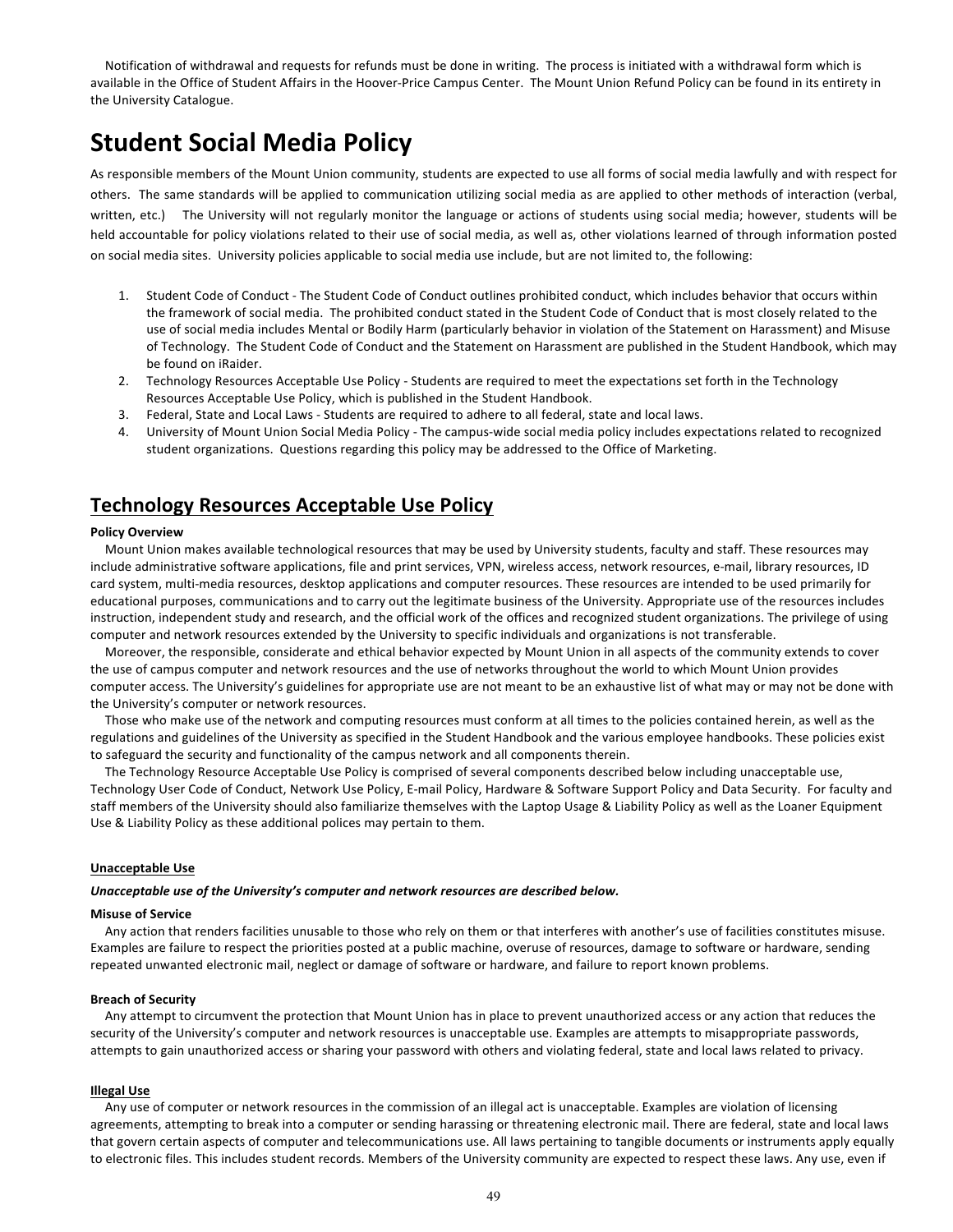not specifically prohibited, which falls within these broad categories should be considered inappropriate. If you are unsure of the propriety of an action, contact the Office of Information Technology (IT) for clarification.

Much like laws that govern print and recorded media, U.S. Copyright law protects copyright owners from unauthorized reproduction, adaptation or distribution of digital media. While users in educational settings enjoy limited permission to use copyrighted works under the "fair use" provisions of the copyright law, students and faculty who are engaged in developing web pages and other electronic media are advised to read further what the law allows under these circumstances. A very useful text Commonsense Copyright: A guide for Educators and Librarians by R. S. Talab is available in our Library.

Some points include:

- Excerpts must be brief and confined to a campus network.
- Faculty may keep copies of student work for a maximum of two years as examples of exemplary work.
- Students may show multimedia projects developed in University classes for interview and potential employment as long as they have followed fair use practices.

Additional information on Copyright law can be found at http://www.copyright.gov/title17/.

#### **Peer-to-Peer File Sharing**

Peer-to-peer file sharing is prohibited. The Office of Information Technology monitors traffic patterns in order to guarantee acceptable network performance for all users. If IT becomes aware of policy violations or illegal activities in the course of investigating network congestion or problem determination, IT will further investigate by inspecting content stored or shared on its network.

A minimum response to violators of copyright laws, as well as those impeding network performances, will be a warning to cease and desist. In certain circumstances, including those involving repeat offenders, violators will have their access blocked and be turned over to the University judicial process. If contacted by the RIAA (The Recording Industry Association of America), DMCA (Digital Millennium Copyright Act) or by the courts and asked to identify those who are sharing or downloading based on IP addresses, Mount Union will comply with the law.

Unauthorized distribution of copyrighted material, including peer-to-peer file sharing, may subject a student, faculty or staff member to civil and criminal liabilities. Copyright infringement is the act of exercising, without permission or legal authority, one or more of the exclusive rights granted to the copyright owner under section 106 of the Copyright Act 9Title 17 of the United States Code). These rights include the right to reproduce or distribute a copyrighted work. In the file-sharing context, downloading or uploading substantial parts of a copyrighted work without authority constitutes an infringement. Penalties for copyright infringement include civil and criminal penalties. In general, anyone found liable for civil copyright infringement may be ordered to pay either actual damages or "statutory" damages affixed at not less than \$750 and not more than \$30,000 per work Infringed. For "willful" infringement, a court may award up to \$150,000 per work infringed. A court can, in its discretion, also assess costs and attorneys' fees. Willful copyright Infringement can also result in criminal penalties, including imprisonment of up to five years and fines of up to \$250,000 per offense. For more information visit the Web site of the U.S. Copyright Office at www.copyright.gov, especially their FAQ's at www.copyright.gov/help/faq.

#### **Systematic Monitoring and Access and Disclosure without Consent**

Mount Union is not obligated to monitor the content of e-mail or file space. The Office of Information Technology, however, maintains the rights to monitor, trace, intercept, or block any network traffic for security or management purposes. Mount Union will, as a courtesy, normally try to inform users prior to any inspection, monitoring or disclosure of e-mail or electronic files, except when such notification would be detrimental to an investigation of possible violation of law or University policy. Users are required to comply with University requests for access to and copies of e-mail records and electronic files when access or disclosure is required or allowed by applicable law or policy, regardless whether such records reside on a computer housed or owned by the University. Failure to comply with such requests can lead to disciplinary or legal action pursuant to applicable law or policy, including, but not limited to, appropriate University personnel policies or Codes of conduct. In summary, Mount Union shall only permit the individual monitoring, inspection or disclosure of electronic mail, electronic files or network traffic:

- When prior consent has been obtained in writing from the employee and/or student. Consent is given when an individual signs her/his contract or registration. Any employee or student who refuses consent may be denied access to the Internet and electronic mail;
- When required by and consistent with law;
- When there is probable cause or substantiated reason to believe that violations of law or of Mount Union or state policies have taken place;
- When it is for a valid business purpose and there are compelling circumstances; and/or
- Under time-dependent, critical operational circumstances.

#### **Remedial Action and Sanctions for Violations of Technology Policies**

Final technical authority for the Mount Union computer network rests with the Office of Information Technology, who may issue training notices, alerts, or warnings for any minor or inadvertent misuse of service or breach of security. Any illegal activity will be reported immediately to the appropriate University official. Final disciplinary authority for misconduct or misuse by members of the Mount Union community rests with the appropriate authorities outlined in the Student Handbook and the various employee handbooks.

Access to Mount Union's e-mail, network and Internet services are a privilege that may be wholly or partially restricted by the University without prior notice and without the consent of the user. This may occur when there is probable cause or a substantiated reason to believe that violations of policy or law have taken place or in exceptional cases when required to meet time-dependent, critical operational needs. Any employee or student who abuses the privilege of University facilitated access to the Internet and e-mail may be subject to disciplinary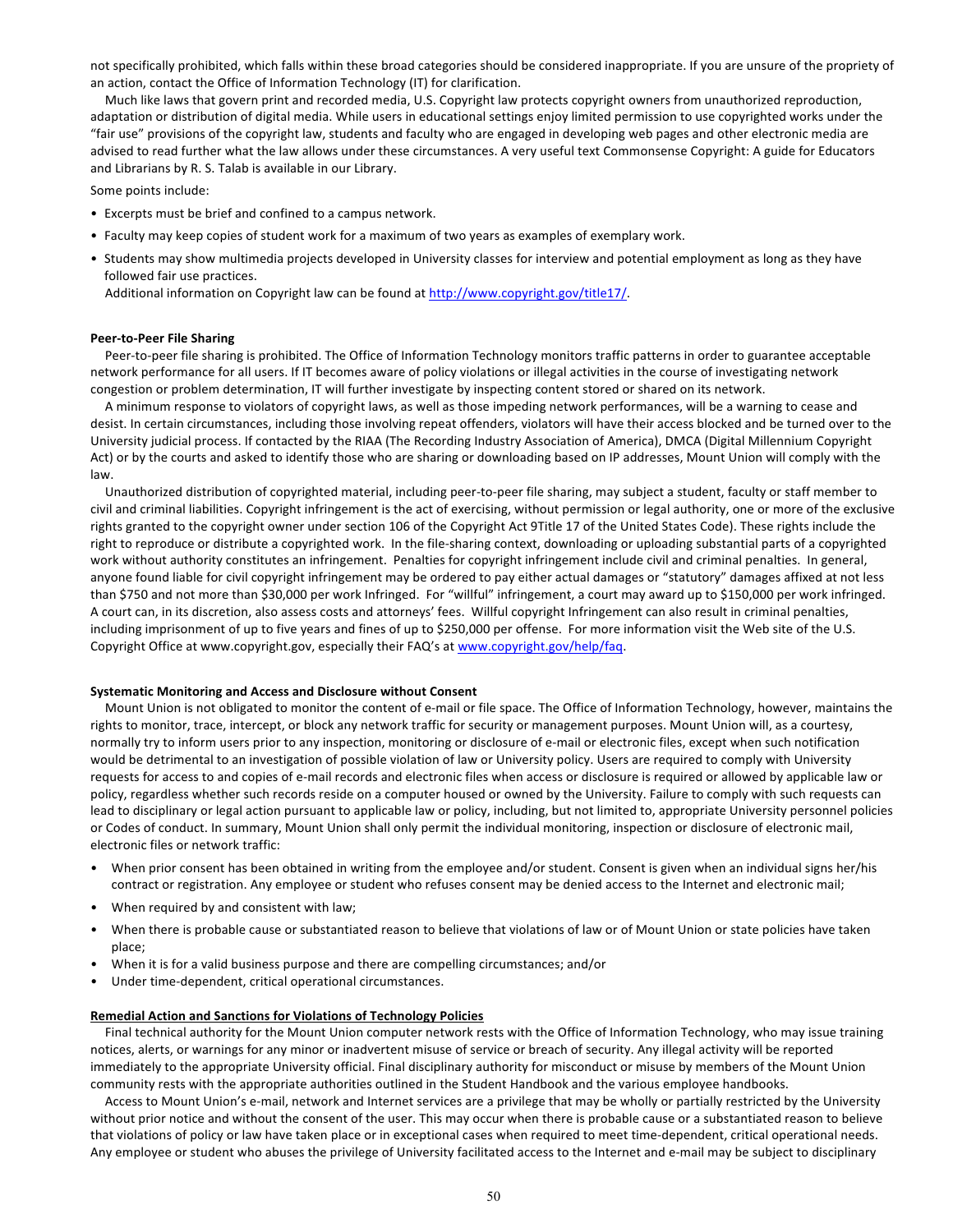action up to and including termination or expulsion. If necessary, the University also reserves the right to advise appropriate legal officials of any violations and institute legal proceedings against violators of this policy. Any policy violations should be reported to helpdesk@MountUnion.edu. Acts of retaliation for reporting instances of misuse are prohibited, both by the University and under state and federal law. Reports of misuse cannot be made anonymously, due to the ability of the system to track the originator of any electronic communications.

\*\*\* Users should also familiarize themselves with the Technology User Code of Conduct, Network Use Policy, E-mail Policy, Hardware and Software Support Policy that follow this policy overview.

## **Technology User Code of Conduct**

The following Code of Conduct is intended to instruct technology users in acceptable behavior regarding their use of the University of Mount Union technological resources. This document is not intended to be exhaustive of all possible behaviors that may be deemed inappropriate. Users are expected to adhere to all policies set forth by the University regarding the use of technology resources. Failure to follow the expectations set forth in this Code of Conduct or any other policy of the University regarding use of technology may result in sanctions against the user including, but not limited to, loss of access to technology resources and/or disciplinary action.

- 1. Users are responsible for how their accounts are used; therefore, every effort must be made to protect against unauthorized access to accounts. Users must have a password which will protect their accounts from unauthorized use and which will not be guessed easily. If a user discovers that someone has made unauthorized use of her/his account, s/he should change the password and report the intrusion to the Office of Information Technology. Users should change their password on a regular basis to assure continued security of their accounts.
- 2. Users may not intentionally seek information about, browse or obtain copies of or modify files or passwords belonging to other people, whether at Mount Union or elsewhere, unless specifically authorized to do so by those individuals. Also, users may not attempt to intercept, capture, alter or interfere in any way with information on campus or global network paths.
- 3. Users must not attempt to decrypt or translate encrypted material or obtain system privileges to which they are not entitled. Attempts to do any of the above will be considered serious violations.
- 4. If users encounter or observe a gap in system or network security, they must report the gap to the Office of Information Technology. Users must refrain from exploiting any such gaps in security.
- 5. Users must refrain from any action that interferes with the supervisory or accounting functions of the system or that is likely to have such effects.
- 6. Users must be sensitive to the public nature of shared facilities and take care not to display sounds or messages that could create an atmosphere of discomfort or harassment for others.
- 7. Users must avoid tying up computing resources for game playing or other trivial applications, sending frivolous or excessive mail or messages locally or over an affiliated network or printing excessive copies of documents, files, images or data. Users should be sensitive to special needs for software and services available in only one location and cede place to those whose work requires the special items.
- 8. Users may not prevent others from using shared resources by running unattended processes or placing signs on devices to "reserve" them without authorization.
- 9. Users may not copy, cross-assemble or reverse-compile any software or data that the University has obtained under a contract or license that prohibits such actions. If it is unclear if it is permissible to take such actions, users should assume that they may not do so.
- 10. Software may not be copied or used illegally. Web site materials must be cited appropriately and permission obtained for the publishing, performing or distribution of copyrighted material.
- 11. Messages, sentiments and declarations sent as electronic mail or sent as electronic postings must meet the same standards for distribution or display as if they were tangible documents or instruments. Users are free to publish their opinions, but they must be clearly and accurately identified as coming from the particular user or, if a user is acting as the authorized agent of a group recognized by the University, as coming from the group s/he is authorized to represent. Attempts to alter the "From" line or other attribution of origin in electronic mail, messages or postings will be considered violations of University policies.
- 12. Users may not take any action that damages Mount Union technology resources in any way including technology found in classrooms, public computing labs, departmental labs, residence halls and University houses or any other campus location.
- 13. Users may not establish any computer to function as a server without the knowledge and approval of the Office of Information Technology.
- 14. Users are required to utilize anti-virus software on their computers. Anti-virus software must be updated regularly.
- 15. Users may not deploy any network electronic equipment or install wireless access points without express permission from the Office of Information Technology.
- 16. Users who utilize the Mount Union e-mail system are required to comply with state and federal law, University policies and normal standards of professional and personal courtesy and conduct.

### **Network Use Policy**

The Mount Union network is provided for the academic use of students and faculty of the University, as well as to the University administration for conducting official University business. Academic use is determined to be any legitimate use of the network for the purpose of assisting in the conduct of the University's academic mission. The official conduct of University business is limited to efforts on behalf of the management and administration of the University. The network provides access to the Internet from all offices, residence hall rooms and computer labs, in addition to public access stations in the library. Students living in on campus housing are accorded the privilege of using the network for personal use, as long as such use is in keeping with all applicable policies of the University and state and federal laws, and is not excessive (resulting in diminished service to fellow students).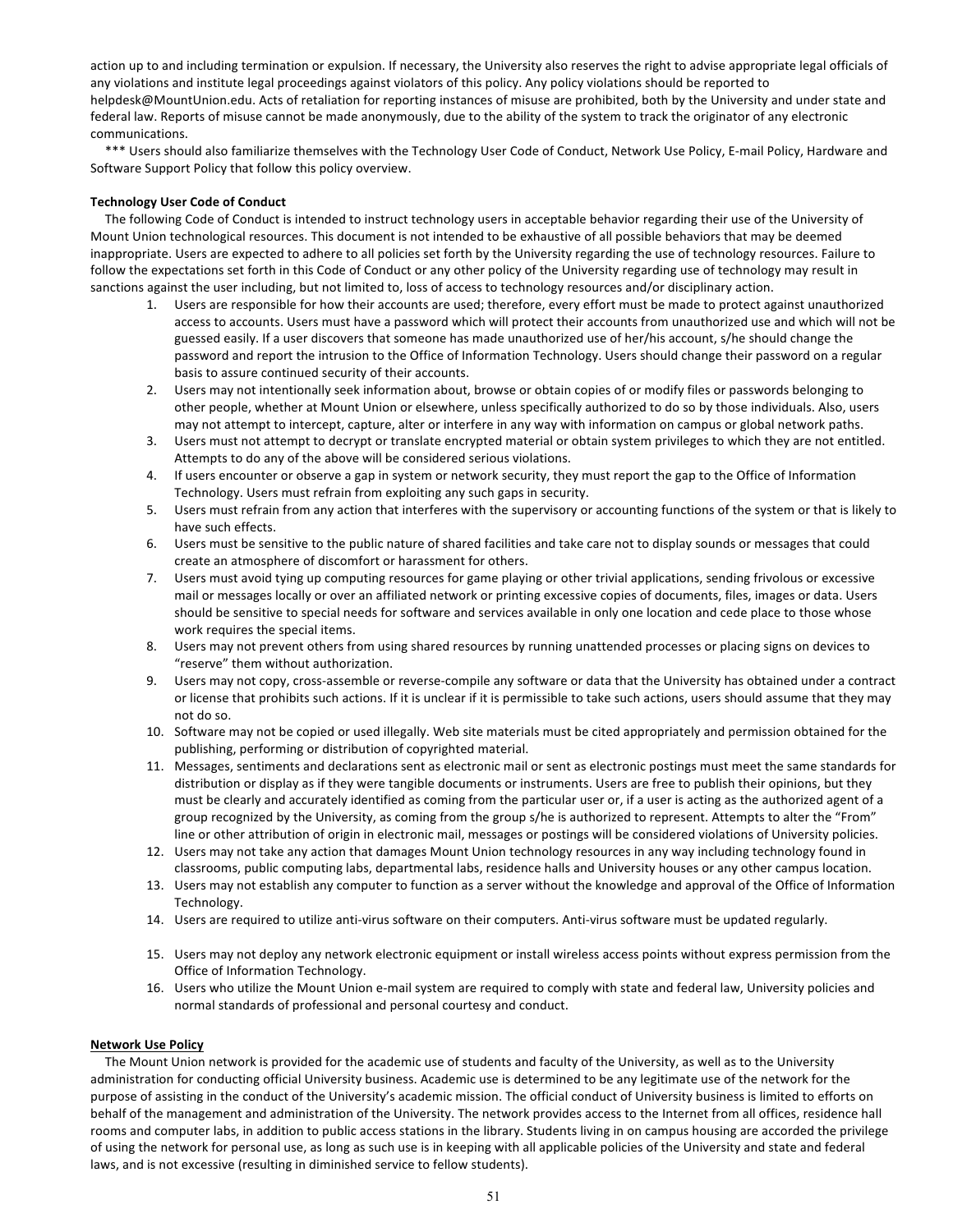User access to the network is governed by the acceptable use policy of the University, as well as by the following.

#### **Servers**

All servers operating on campus must do so with the knowledge and consent of the Office of Information Technology. A server is defined as any computer providing services of any type to other computers on the network or on external networks. Such services could include DNS, DHCP, SNMP, e-mail and application, file and/or printer sharing. In order to request the deployment of a server on the network, written petition must be made, stating:

- The legitimate academic use of the server;
- Intended server operating system;
- All intended server functions and applications, including protocols and services; and
- The identity and function of target subordinate computers/users.

Any computer acting as a server without prior authorization as stated above will be removed from the network. All licensing, operation and support of the hardware and software utilized will be the responsibility of the petitioner, if such petition is granted.

## **Accounts**

All authorized users will be provided an account by which to access the necessary network resources of Mount Union. The information regarding this account, including the account name and password, is privileged and must not be disseminated to anyone other than the account owner for any purpose. Account holders should protect their passwords and keep them confidential. Passwords should be changed frequently.

Any problem resulting from irresponsible use of a password (e.g., a password that can be easily guessed or oral or written dissemination of a password) may be treated as grounds for action against the account holder. Any attempt to determine the passwords of other users is strictly prohibited.

The following are categories of authorized users:

- Full-time staff of the University
- Current faculty members
- Current students

Th following categories of users may b authorized to utilize the University network based o the legitimate nee for access to such **resources:**

- Part-time staff of the University
- Volunteer staff of the University
- Student employees
- Current students on transfer
- Retired members of the faculty and staff
- Guests

Other categories of users may be granted special permission to obtain access to the system at the discretion of the University. Student employees who need to access administrative software and resources due to their employment must be given approval for this access by an office administrator.

## **Special Access**

From time to time, circumstances dictate the provision of short-term, special access to University systems. Such access must be in accordance with the strictest adherence to the user policies stated above and may only be granted by the Information Technology Department after review of a written petition. The petition must state the purpose of the access, the source user name, and the department. Such access will typically be provided only for a limited time and will be allowed only from designated computers. All such petitions that are approved will be maintained on file in the Office of Information Technology. All connections made through such petitions will be monitored.

#### **Network Electronic Equipment**

Network electronic equipment, including switches, hubs and routers, may only be installed on campus with the knowledge and consent of the Office of Information Technology. In order to request the deployment of this equipment on the network, written petition must be made stating:

- The legitimate academic use of the equipment;
- The type of equipment wishing to be deployed and for what purpose;
- All intended functions, including protocols and services; and
- The identity and function of target subordinate computers/users.

Any network electronic equipment deployed without prior authorization as stated above will be removed from the network. If a petition is granted, all licensing, operation and support of the hardware and software utilized will be the responsibility of the petitioner.

#### **VPN (Virtual Private Network)**

VPN is a resource made available to faculty, staff and non-residential Mount Union students. VPN will allow a user to connect to the campus network from an off campus ISP (Internet Service Provider) and make it appear to the user that they were physically connected to the Mount Union network. VPN will allow users to gain access to their home space (H:\ drive), departmental common space (S:\ drive) and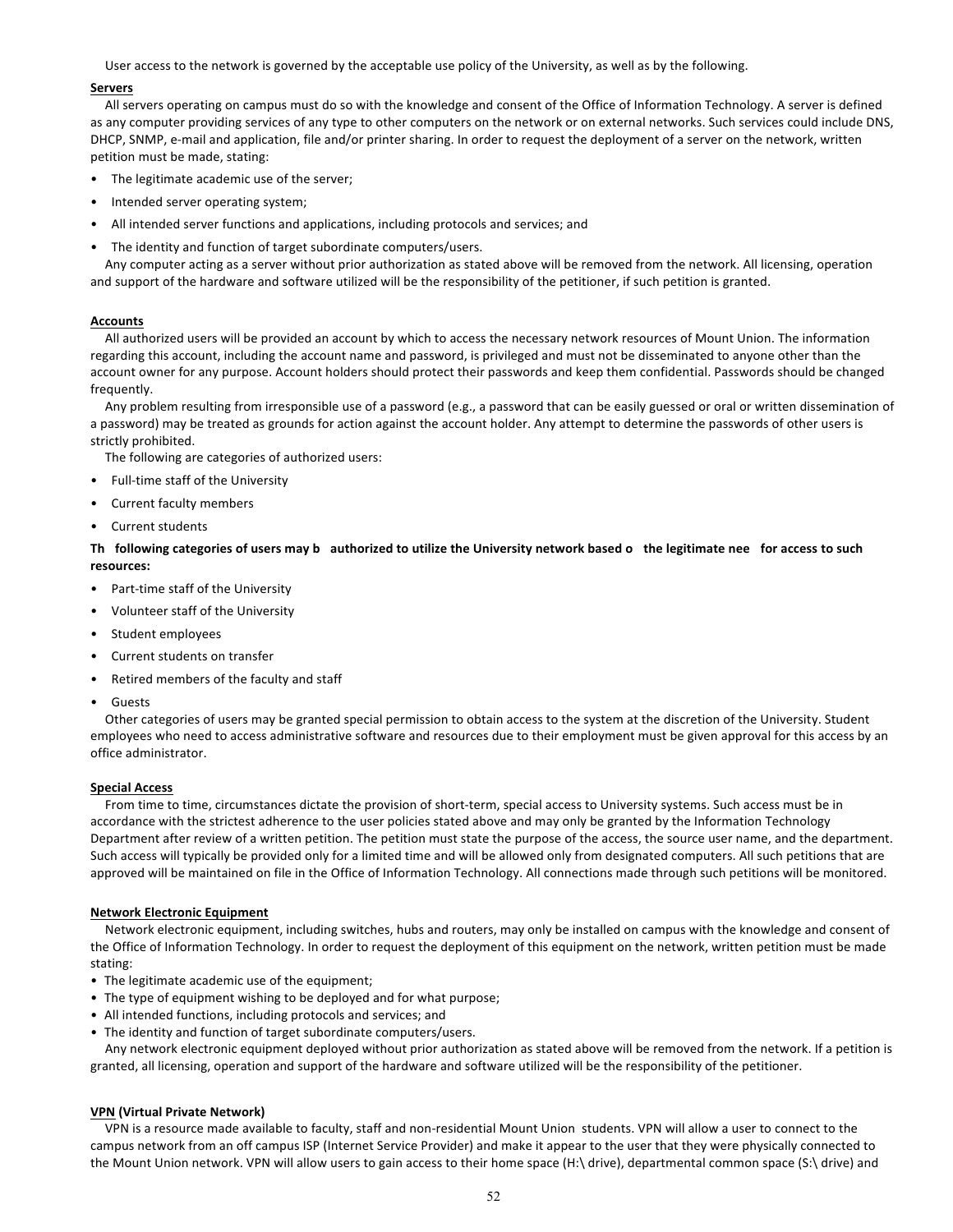hand-in and handout folders (M:\ drive). VPN will be supported for only specified operating systems. If misuse of this resource occurs or if the user does not comply with the VPN Policy of Mount Union, the Office of Information Technology reserves the right to terminate any VPN connection without notice. Any party found to have violated the VPN policy may be subject to disciplinary action, including termination of VPN access. A copy of the VPN policy can be found on the Office of Information Technology website.

## **Wireless**

Wireless technology is available in specified areas of Mount Union. Use of the wireless information network implies consent to abide by all University policies pertaining to the use of computer resources at Mount Union. Users may not install wireless access points. Any unauthorized wireless access points deployed will be removed from the network.

## **Campus ID Card System**

The Campus ID Card System is a network resource and as such is protected by the rules of this policy. Any party found to violate this policy or damage devices specific to this system, such as door card, vending machine, or laundry readers, may be subject to disciplinary action.

## **Web Pages**

The Mount Union website and individual web pages are network resources and as such are protected by the rules of this policy. Any party found to violate this policy may be subject to disciplinary action.

Any Mount Union entity may request an organizational or personal web page. By using the site you automatically agree to this policy. To request an organizational web page please contact the Information Technology Helpdesk or Office of Marketing. Every Mount Union entity must provide a contact person, who is willing to respond to comments or questions concerning the information the home page and on related documents provided by the entity. In the case of home page for an individual, that individual will act as their own contact person. The name and email address of the contact person must appear at the bottom of the home page along with the date of the last update of the page and/or related documents. In the case of copyrighted material, the representative is responsible for obtaining the necessary permission for posting such material. All material must be suitable for viewing and/or reading by individuals of all ages and conform to copyright laws. These are not limitations of free speech, but represent the policies of this Institution.

## **E-mail Policy**

Mount Union e-mail is intended to serve the communication needs of the University community. Access to the e-mail system is a privilege. Any e-mail addresses or accounts assigned by the University to individuals, sub-units or functions of the University are the property of the University. The Mount Union network is not intended for private correspondence, as such, all communications on the University's computer systems, whether personal or business related, are the property of Mount Union. E-mail users are required to comply with state and federal law, University policies and normal standards of professional and personal courtesy and conduct. Unacceptable uses of e-mail and Internet access include, but are not limited to, the following:

- Use for any purposes that violate a federal, state or local law.
- Use for any commercial activities, including commercial advertising unless specific to the charter, mission or duties of Mount Union.
- Use to publish post, distribute, disseminate or link to any:
- Inappropriate, profane, defamatory, infringing, obscene, indecent, harassing, or unlawful topic, name, material, or information
	- Software or other material protected by intellectual property laws, rights of privacy or publicity or other proprietary rights, unless the individual owns/ controls such rights or has received all necessary consents for the use of such software and other materials
	- Software or other material that contains viruses, corrupted files or that may or are intended to damage the operation of another's computer
- Use to gather or otherwise collect information about others for commercial or private use, including e-mail addresses, without the express consent of the individuals.
- Use for fund raising, political campaign activities or public relations activities not specifically related to Mount Union activities.
- Use to conduct or forward illegal contests, pyramid schemes or chain letters, or to spam.
- Use to sell access to the Internet.
- Use to conduct any activity that adversely affects the availability, confidentiality or integrity of Mount Union's technology.
- Use to benefit personal or financial interests of any employee or student.
- Use for mass e-mail purposes. Ennouncements should be used for this purpose.

E-mail users shall not give the impression that they are representing, giving opinions or otherwise making statements on behalf of the University or any unit of the University unless expressly authorized to do so. Where appropriate, the following explicit disclaimer shall be included: "The opinions or statements expressed herein are my own and should not be taken as a position, opinion or endorsement by University of Mount Union ."

Restriction of E-Mail Privileges in Response to Resource Limitations, Administrative Procedures, or Policy Violations

The Office of Information Technology of Mount Union sets the amount of disk space available for mailboxes and file space. The Office of Information Technology will announce the limits on an annual basis. On occasion it may become necessary for IT to impose additional limitations on the use of e-mail due to technical necessities or to require purges of information stored on the University servers to preserve the integrity of the system. Users are advised to implement a data recovery plan, for example storing files on a DVDs, CDs or making paper copies, as well as regularly archiving their e-mail messages.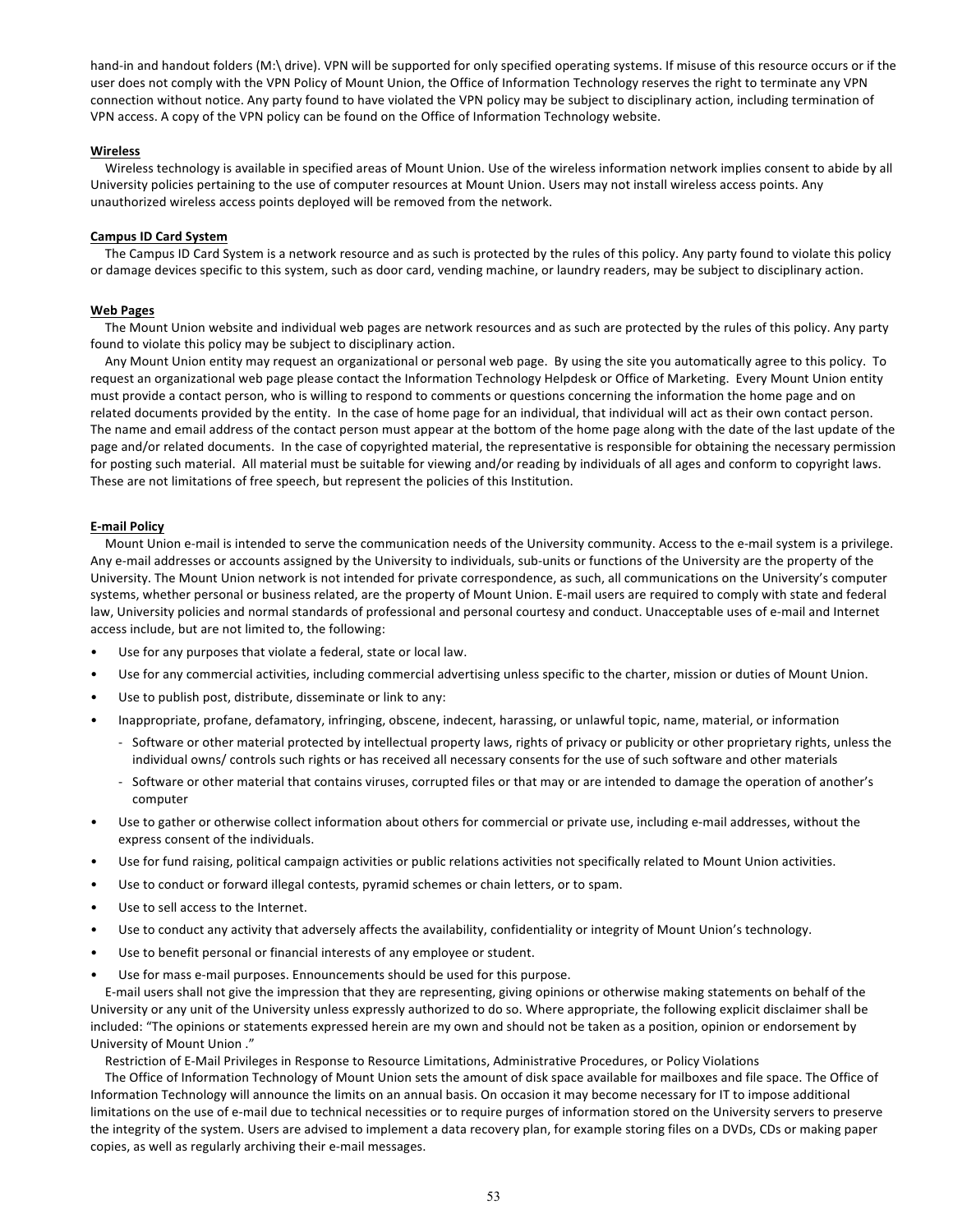## **Security**

E-mail, as a public record, is subject to the Freedom of Information Act and to subpoena by a court of law. Users should be aware that any information submitted via e-mail is not confidential and could be observed by a third party while it is in transit. Encryption encourages the false belief that privacy can be guaranteed. Users should never put anything in an e-mail message that must be kept confidential. E-mail users should assume that anyone could accidentally or intentionally view the content of their message. E-mail security is a joint responsibility of Mount Union Office of Information Technology and email users. The University will provide the security offered by the currently used software, as well as a "firewall" to prevent unauthorized access to the mail server. Users must take all reasonable precautions, including safeguarding and changing passwords, to prevent the use of the account by unauthorized individuals. Users may not divulge passwords for Mount Union accounts to any other person or allow other persons use of their

#### **Archiving and Retention**

The Office of Information Technology does not archive documents. Mount Union records communicated using e-mail or the Internet need to be identified, managed, protected and retained as long as they are needed to meet operational, legal, audit, research or other requirements. Each director is required to comply with approved records retention schedules or to set standards to retain, manage and make accessible in an existing filing system, outside the e-mail system, records needed to support program functions in accordance with Mount Union's standard practices.

#### **Eligibility for E-Mail Privileges**

Students are eligible for e-mail privileges as long as the student is officially registered at Mount Union. Faculty and staff e-mail privileges start on the date employment begins and ends at the close of the business day of the date of employment termination. The Mount Union Office of Information Technology may, under its sole discretion, attempt to redirect e-mail for a reasonable period of time as determined by the University for purposes consistent with this policy and the University's mission. The University may elect to terminate the individual's email account or continue the account, subject to approval by appropriate University supervisory and systems operational authority. The Office of Human Resources at Mount Union is responsible for notifying the Office of Information Technology of the date of employment termination.

### **Hardware and Software Support Policy**

#### University-Owned Desktop Computers

The following outlines support levels provided by the Office of Information Technology for system and application software on Universityowned desktops and laptops used by faculty, staff and administrators at the University.

#### **Hardware**

All University-owned desktop computers are covered under a warranty period, which varies depending on vendor and model. If a service problem is determined to be hardware-related, support will be obtained for that unit in accordance with the terms of the warranty.

#### **Support Levels for System and Application Software Used on Mount Union Owned Equipment**

#### *Level I*

Level I software products represent a core set of office automation applications that the University has deemed necessary for fulfillment of position requirements and for which it offers support to faculty, staff and administrators using the applications. These products receive the highest level of user and technical support from the Office of Information Technology. Upgrade and maintenance efforts toward these products supersede efforts on all other administrative products and represent the core set of products initially installed on user desktops. Recommendations for additions and deletions to the core set of applications will be considered and approved by the appropriate governance structure of the University and provided in writing to the Office of Information Technology. Upgrades and fixes to these products will automatically take place and be coordinated by the Office of Information Technology.

#### **Administrative Systems Software**

Mount Union utilizes several specialized applications for administrative purposes. All of these applications must be used in the context of all federal guidelines including the Family Educational Right to Privacy Act (www.ed.gov/policy/gen/guid/fpco/ferpa/index. html). Examples of administrative software include, but is not limited to, the following: PowerCampus, IQWeb, Raiser's Edge, Great Plains, Diebold ID Card system and EMS.

### *Level II*

Level II products represent unique products that are required by a limited number of individual users for administrative tasks specific to their positions. Products at this level will typically be installed on the user's local disk drive and not on the network, with the user's data files stored on network drives for backup and recovery purposes. Generally users of these products will consist of less than a dozen users per product. The Office of Information Technology will make the final determination concerning whether these products will be installed on the network or local drives based o the product's function and application requirements. These products receive a limited level of user and technical support from information technology due to their limited deployment and specialized focus. Users of these products should plan on becoming familiar with these products to a greater degree than products supported at Level I since limited expertise will be developed in the Office of Information Technology to support the product. Upgrades to these products will need to be coordinated and requested by users of the product. Automatic upgrades of the product will not normally be done by the Office of Information Technology. All copies of the product will be maintained at the same version and release level throughout the University. Recommendations with supporting rationale for additions and deletions to this set of applications will be coordinated and recommended by the individual department in conjunction with the Office of Information Technology.

### *Level III*